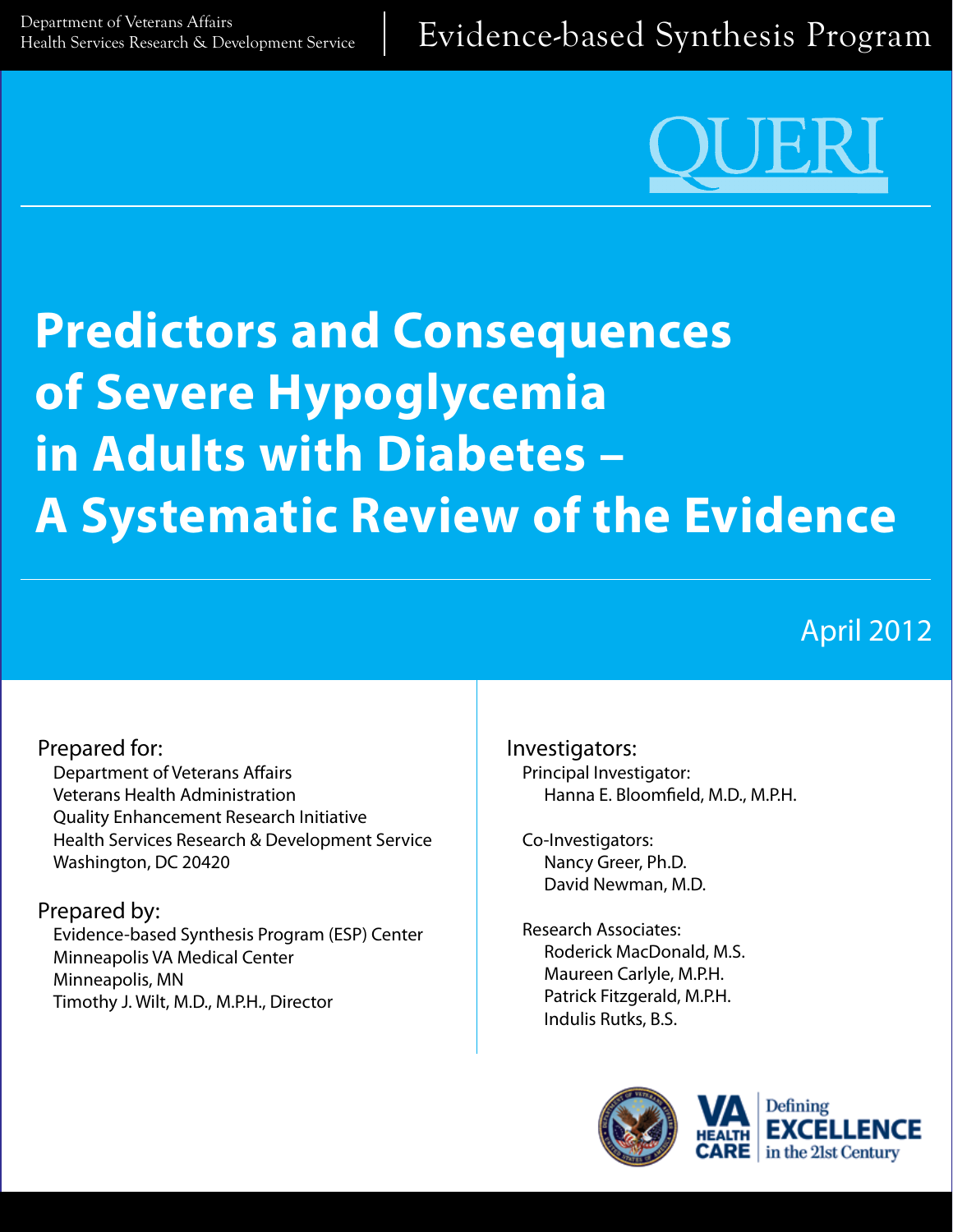# **PREFACE**

Quality Enhancement Research Initiative's (QUERI) Evidence-based Synthesis Program (ESP) was established to provide timely and accurate syntheses of targeted healthcare topics of particular importance to Veterans Affairs (VA) managers and policymakers, as they work to improve the health and healthcare of Veterans. The ESP disseminates these reports throughout VA.

QUERI provides funding for four ESP Centers and each Center has an active VA affiliation. The ESP Centers generate evidence syntheses on important clinical practice topics, and these reports help:

- develop clinical policies informed by evidence,
- guide the implementation of effective services to improve patient outcomes and to support VA clinical practice guidelines and performance measures, and
- set the direction for future research to address gaps in clinical knowledge.

In 2009, the ESP Coordinating Center was created to expand the capacity of QUERI Central Office and the four ESP sites by developing and maintaining program processes. In addition, the Center established a Steering Committee comprised of QUERI field-based investigators, VA Patient Care Services, Office of Quality and Performance, and Veterans Integrated Service Networks (VISN) Clinical Management Officers. The Steering Committee provides program oversight, guides strategic planning, coordinates dissemination activities, and develops collaborations with VA leadership to identify new ESP topics of importance to Veterans and the VA healthcare system.

Comments on this evidence report are welcome and can be sent to Nicole Floyd, ESP Coordinating Center Program Manager, at nicole.floyd@va.gov.

**Recommended citation:** Bloomfield HE, Greer N, Newman D, MacDonald R, Carlyle M, Fitzgerald P, Rutks I, and Wilt, TJ. Predictors and Consequences of Severe Hypoglycemia in Adults with Diabetes – A Systematic Review of the Evidence. VA-ESP Project #09-009; 2012.

This report is based on research conducted by the Evidence-based Synthesis Program (ESP) Center located at the Minneapolis VA Medical Center, Minneapolis, MN funded by the Department of Veterans Affairs, Veterans Health Administration, Office of Research and Development, Quality Enhancement Research Initiative. The findings and conclusions in this document are those of the author(s) who are responsible for its contents; the findings and conclusions do not necessarily represent the views of the Department of Veterans Affairs or the United States government. Therefore, no statement in this article should be construed as an official position of the Department of Veterans Affairs. No investigators have any affiliations or financial involvement (e.g., employment, consultancies, honoraria, stock ownership or options, expert testimony, grants or patents received or pending, or royalties) that conflict with material presented in the report.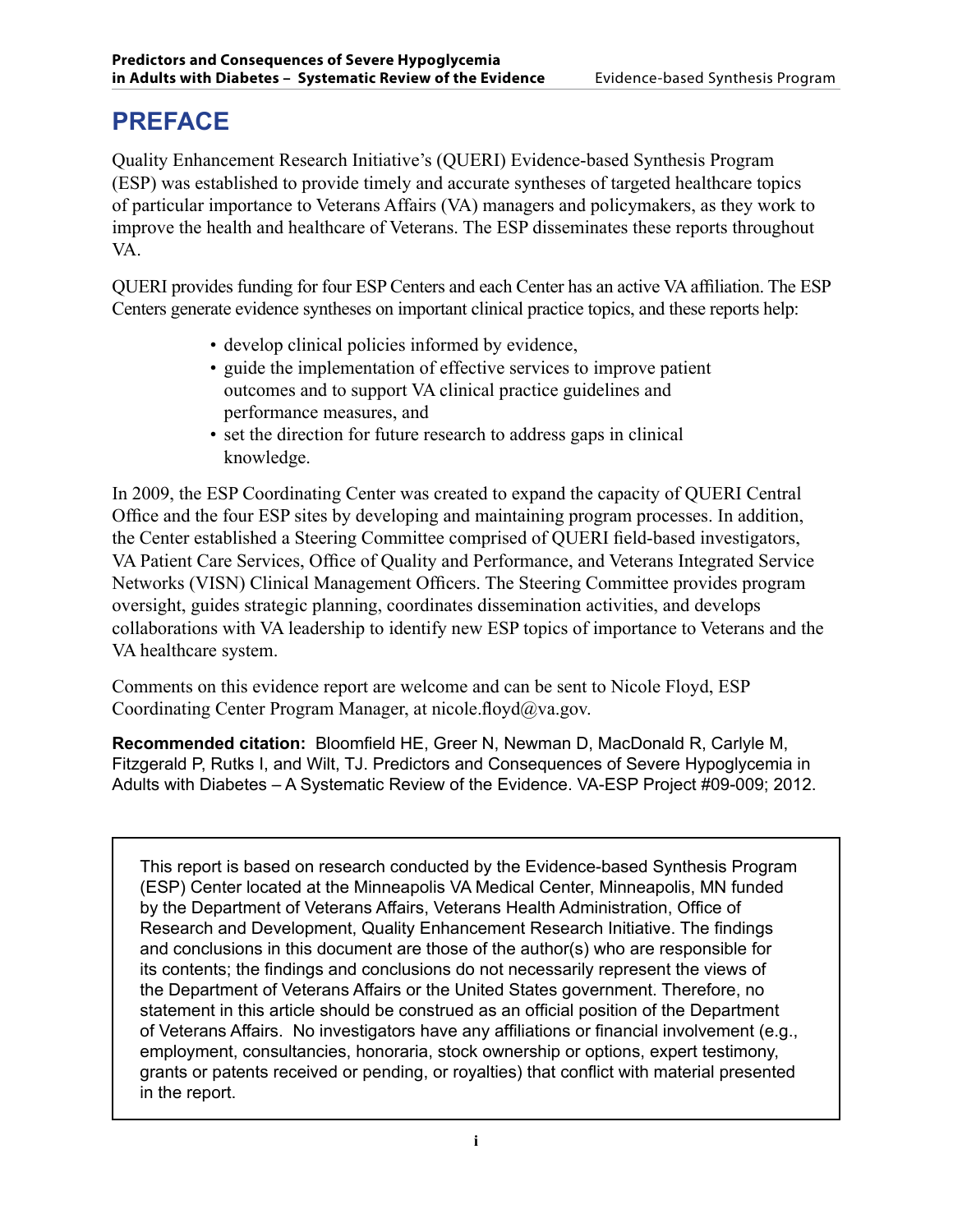# **TABLE OF CONTENTS**

## **EXECUTIVE SUMMARY**

| $\textbf{Methods} \textcolor{red}{\textbf{1}} \textcolor{red}{\textbf{1}} \textcolor{red}{\textbf{1}} \textcolor{red}{\textbf{1}}$ |  |
|------------------------------------------------------------------------------------------------------------------------------------|--|
|                                                                                                                                    |  |
|                                                                                                                                    |  |
|                                                                                                                                    |  |
|                                                                                                                                    |  |
|                                                                                                                                    |  |

## 

#### **METHODS**

#### **RESULTS**

|                                                                                                                                                   | Key Question #2: What are the risk factors for severe hypoglycemia in adults with type 2 diabetes<br>on one or more hypoglycemic agents (e.g., demographics, co-morbidities, diabetes treatment<br>Key Question #3: What is the effect of severe hypoglycemia on other outcomes in adults with type 2<br>diabetes on one or more hypoglycemic agents (e.g., quality of life, mortality, morbidity, utilization)? 21<br>Incidence of Severe Hypoglycemia – Trials of Intensive vs. Conventional Glycemic<br>Table 1.<br>Control |  |    |
|---------------------------------------------------------------------------------------------------------------------------------------------------|--------------------------------------------------------------------------------------------------------------------------------------------------------------------------------------------------------------------------------------------------------------------------------------------------------------------------------------------------------------------------------------------------------------------------------------------------------------------------------------------------------------------------------|--|----|
| Key Question #1: What is the incidence of severe hypoglycemia in adults with type 2 diabetes on<br><b>SUMMARY AND DISCUSSION</b><br><b>TABLES</b> |                                                                                                                                                                                                                                                                                                                                                                                                                                                                                                                                |  |    |
|                                                                                                                                                   |                                                                                                                                                                                                                                                                                                                                                                                                                                                                                                                                |  |    |
|                                                                                                                                                   |                                                                                                                                                                                                                                                                                                                                                                                                                                                                                                                                |  | 12 |

| $\ldots$ |  |
|----------|--|
|          |  |
|          |  |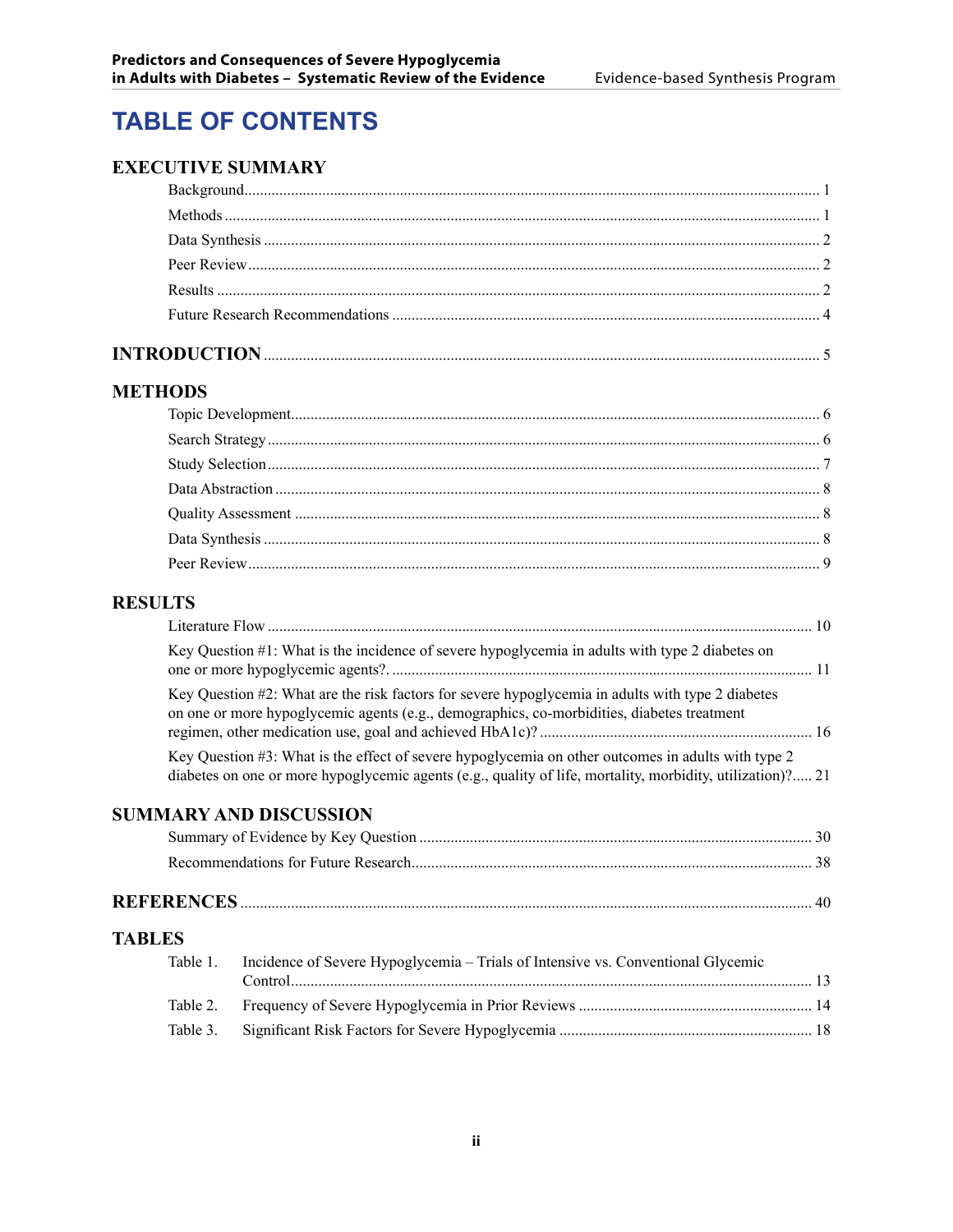**Predictors and Consequences of Severe Hypoglycemia in Adults with Diabetes – Systematic Review of the Evidence** Evidence-based Synthesis Program

| <b>FIGURES</b>     |                                                                                                       |  |
|--------------------|-------------------------------------------------------------------------------------------------------|--|
| Figure 1.          |                                                                                                       |  |
| Figure 2.          |                                                                                                       |  |
|                    |                                                                                                       |  |
|                    | APPENDIX B. CRITERIA USED IN QUALITY ASSESSMENT OF                                                    |  |
|                    |                                                                                                       |  |
|                    |                                                                                                       |  |
|                    | <b>APPENDIX D. STUDY QUALITY TABLES</b>                                                               |  |
| Table 1.           |                                                                                                       |  |
| Table 2.           |                                                                                                       |  |
| Table 3.           | Individual Study Quality for KQ2, Randomized and Non-Randomized Studies 68                            |  |
| <b>APPENDIX E.</b> | <b>EVIDENCE TABLES</b>                                                                                |  |
| Table 1.           |                                                                                                       |  |
| Table 2.           | Characteristics of Studies Included in Extended Analysis for Key Question #1  107                     |  |
| Table 3.           |                                                                                                       |  |
| Table 4.           |                                                                                                       |  |
| Table 5.           | Risk Factors for Severe Hypoglycemia Reported in the Individual Studies 142                           |  |
| Table 6.           |                                                                                                       |  |
| Table 7.           |                                                                                                       |  |
| Table 8.           |                                                                                                       |  |
| <b>APPENDIX F.</b> | <b>FOREST PLOTS FOR KEY QUESTION #1</b>                                                               |  |
| Figure 1.          |                                                                                                       |  |
| Figure 2.          |                                                                                                       |  |
| Figure 3.          |                                                                                                       |  |
| Figure 4.          |                                                                                                       |  |
| Figure 5.          | Severe hypoglycemia events, NPH insulin versus insulin glargine studies 161                           |  |
| Figure 6.          |                                                                                                       |  |
| Figure 7.          |                                                                                                       |  |
| Figure 8.          | Severe hypoglycemia event rates for insulin glulisine (+NPH insulin) short-term                       |  |
| Figure 9.          |                                                                                                       |  |
|                    | Figure 10. Severe hypoglycemia events for Bari 2D, insulin sensitization versus insulin provision 163 |  |
|                    | Figure 11. Severe hypoglycemia events for intensive glycemic control versus usual glycemic            |  |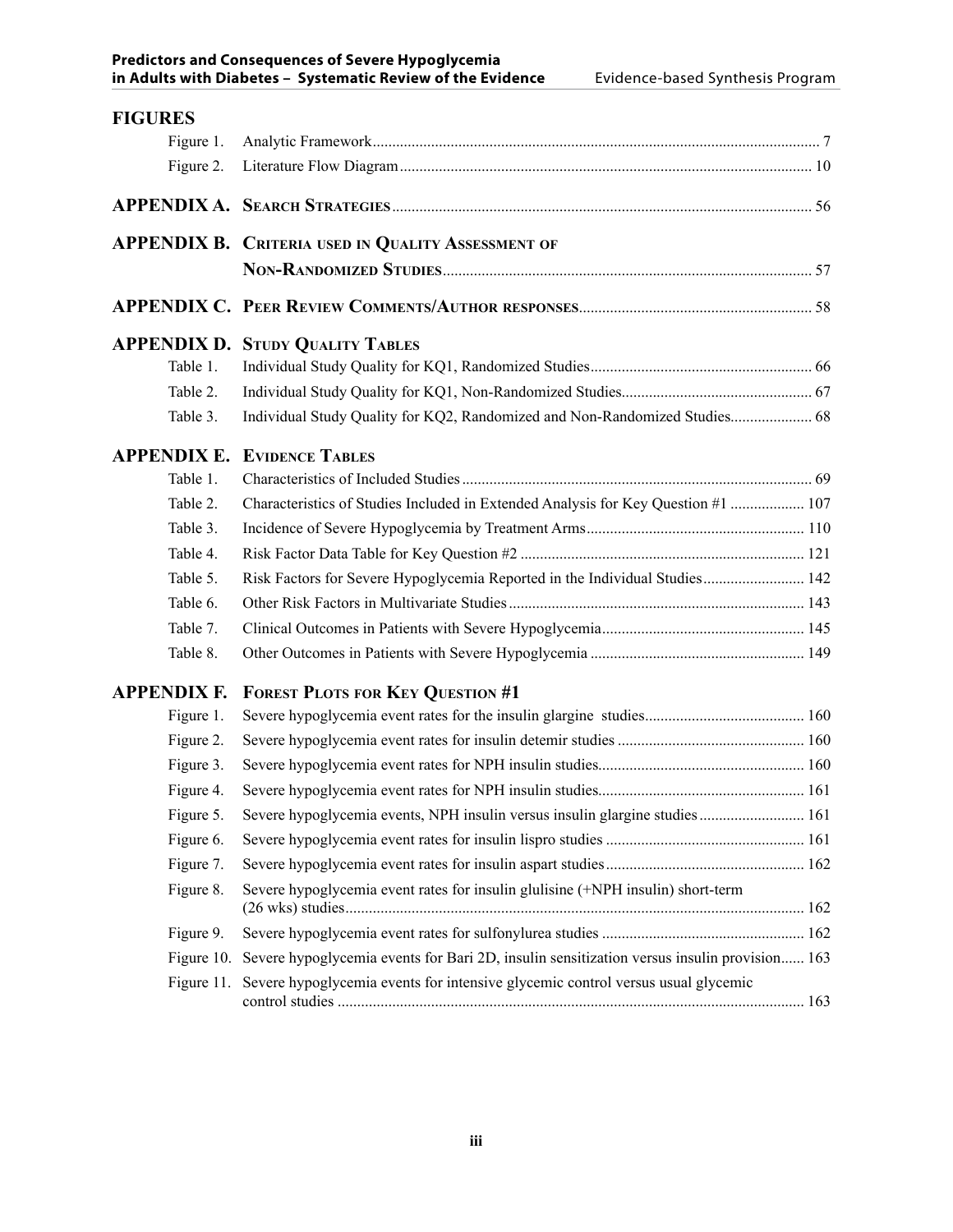# <span id="page-4-0"></span>**EVIDENCE REPORT**

# **INTRODUCTION**

Prevalence of type 2 diabetes is increasing at an alarming pace, fueled by the rising rates of overweight and obesity in many populations. A recent study estimated that the number of people with diabetes increased worldwide from 153 million in 1980 to 347 million in 2008.<sup>1</sup> This study estimated that from 1980 to 2008, the age standardized prevalence of diabetes in the United States increased from 6% to 12% in men and from 5% to 9% in women. In the VA, prevalence of diabetes is higher than in the general population and increasing over time. Miller et al. reported estimated rates of diabetes in VA of 17% in fiscal year (FY) 1998, 19% in FY99 and 20% in FY00.<sup>2</sup> More recently, it was estimated that nearly 25% of veterans receiving care in the VA have diabetes (http://www.va.gov/health/NewsFeatures/20110321a.asp, accessed April 3, 2012).

Although people with diabetes have a substantially increased risk of cardiovascular disease (CVD), three large well designed recent clinical trials testing intensive versus conventional glucose control strategies  $(ACCORD<sup>3</sup>, ADVANCE<sup>4</sup> and VA-DT<sup>5</sup>)$ , have found that intensive glucose control does not reduce the risk of CVD death or all-cause mortality although it reduces the risk of microvascular complications (nephropathy, retinopathy and neuropathy)<sup>6</sup> and possibly non-fatal myocardial infarction.7 Intensive glucose control also increases the risk of hypoglycemic episodes. Several recent meta-analyses that included these large "intensive versus conventional control" trials have concluded that intensive control is associated with a 2-2.5 fold increased risk of severe hypoglycemia.<sup>8-11</sup> However, these reviews included only randomized controlled trials; we are unaware of a comprehensive systematic review examining incidence of and risk factors for severe hypoglycemia in adults with type 2 diabetes in both real-world and clinical trial settings.

Despite the increased risk of hypoglycemia with intensive glycemic control, influential national guidelines support an aggressive approach for patients with type 2 diabetes, recommending a target hemoglobin A1c level (HbA1c) of less than 7.12 This recommendation implies that the benefits of tight control outweigh the risks even though the balance between these benefits and harms is not actually known. In particular, the effects of hypoglycemia on outcomes besides CVD events and all-cause mortality have not, to our knowledge, been rigorously evaluated. The VA/DoD guidelines recommend a more nuanced approach: target HbA1c levels are based on life expectancy and severity of microvascular complications. A level of < 7% is recommended only for those with no microvascular complications and a life expectancy of >10 years (http://www. healthquality.va.gov/diabetes\_mellitus.asp, accessed January 27, 2012).

We conducted the current review to provide broader insight into the incidence of, the risk factors for, and the clinical impact of severe hypoglycemia in adults with type 2 diabetes treated with glucose lowering medications.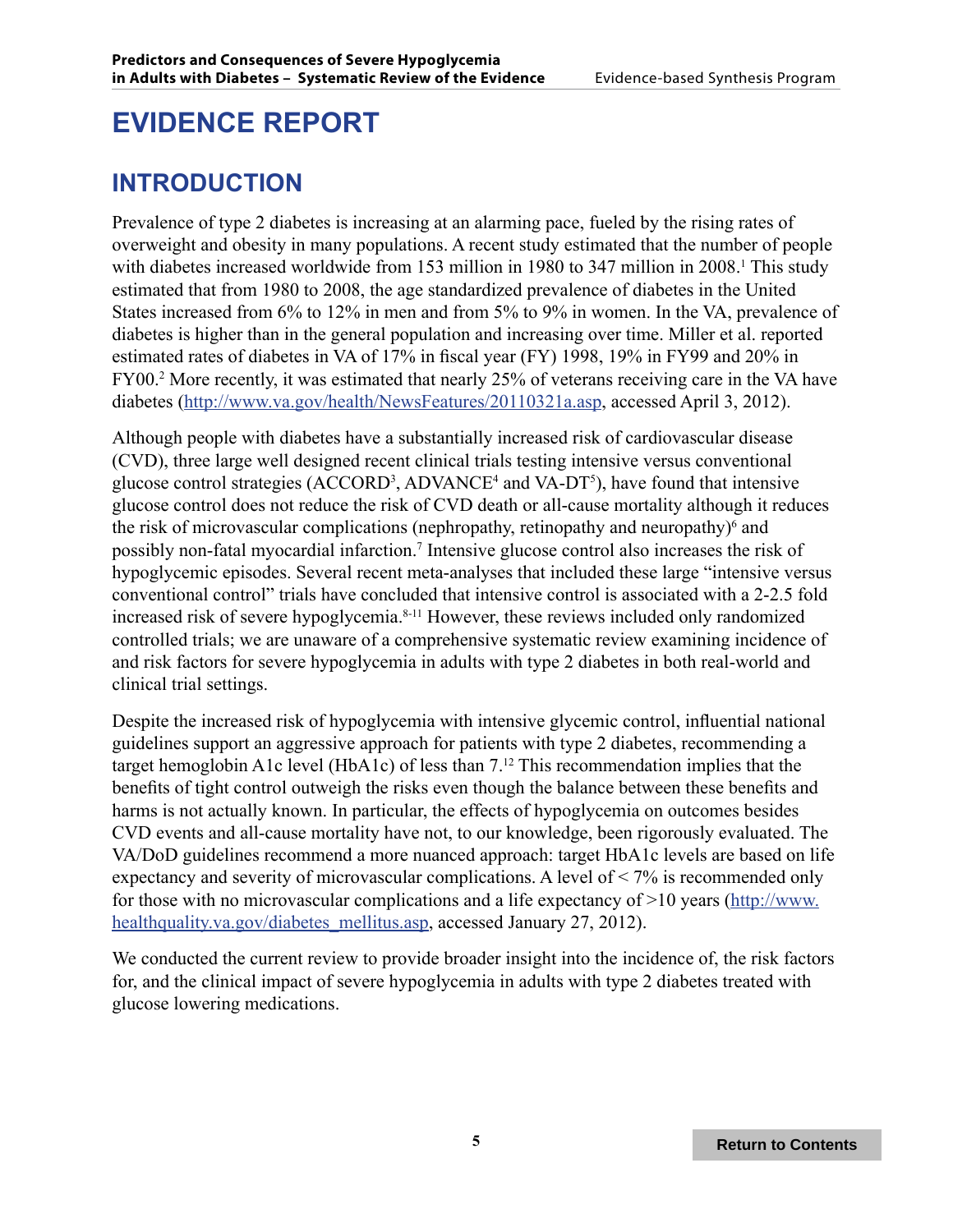# <span id="page-5-0"></span>**METHODS**

## **TOPIC DEVELOPMENT**

This project was nominated by Leonard Pogach, MD, National Program Director for Diabetes. The scope of the report and key questions were refined with input from a technical expert panel.

The key questions, as shown in the analytic framework in Figure 1, were as follows:

Key Question #1: What is the **incidence** of severe hypoglycemia in adults with type 2 diabetes on one or more hypoglycemic agents?

Key Question #2: What are the **risk factors** for severe hypoglycemia in adults with type 2 diabetes on one or more hypoglycemic agents (e.g., demographics, co-morbidities, diabetes treatment regimen, other medication use, goal and achieved HbA1c)?

Key Question #3: What is the effect of severe hypoglycemia on other **outcomes** in adults with type 2 diabetes on one or more hypoglycemic agents (e.g., quality of life, mortality, morbidity, utilization)?

Extension of Key Question #1: In order to gain a more population-based perspective on hypoglycemia incidence (as recommended by our technical expert panel November 1, 2011) we re-reviewed all the abstracts identified through the initial search strategy (through November, 2011) to find articles that might contain data from more representative groups that had not met the initial inclusion criteria.

## **SEARCH STRATEGY**

We searched MEDLINE (OVID) for clinical trials and systematic reviews from 1950 to December 2010 using standard search terms. The search was updated in November 2011. We limited the search to articles involving adult, human subjects and published in the English language. Search terms included: hypoglycemia, hypoglycaemia, and diabetes mellitus, type 2. The full MEDLINE search strategy is presented in Appendix A.

We obtained additional articles from a search of the Cochrane Library, other systematic reviews, reference lists of pertinent studies, reviews, editorials, and by consulting experts. We also searched the following Web sites: Centers for Disease Control, ClinicalTrials.gov, Department of Transportation, Framingham Heart Study, National Health and Nutrition Examination Survey, National Institute of Diabetes and Digestive and Kidney Diseases, and Occupational Safety and Health Administration.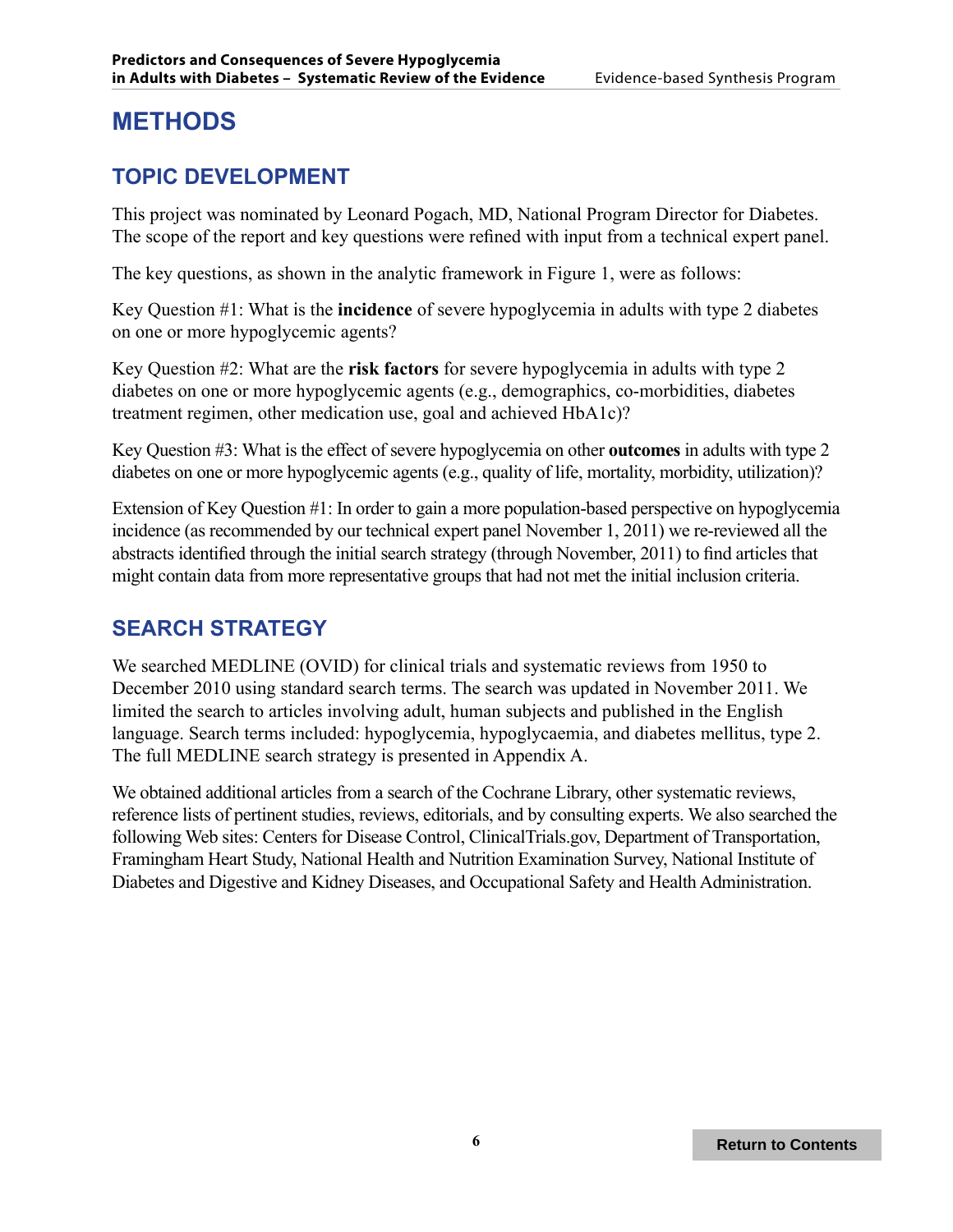<span id="page-6-0"></span>**Figure 1. Analytic Framework**

POPULATION

**OUTCOMES** 



## **STUDY SELECTION**

Investigators and research assistants trained in the critical analysis of literature assessed for relevance the abstracts of citations identified from literature searches. Full-text articles of potentially relevant abstracts were retrieved for further review.

Specific exclusion criteria for Key Questions #1 and #2 were as follows:

- 1. Population: exclude if animal study, age less than 18 years, inpatients, type 1 diabetes, patient on dialysis, gestational diabetes, or fasting populations.
- 2. Publication type: exclude case reports, narrative reviews, case series, letters, editorials, commentaries, book chapters, dissertations, other summaries, duplicate publications.
- 3. Outcomes: exclude if no outcomes of interest. Outcomes of interest are incidence of severe hypoglycemia and risk factors for severe hypoglycemia. Exclude if severe hypoglycemia not reported or defined.
- 4. Study duration: exclude if study is less than 6 months in duration.
- 5. Sample size: exclude if study enrolled fewer than 500 patients.
- 6. Intervention: exclude if study only includes patients on one or more non-FDA approved hypoglycemic agent (vildagliptin, algogliptin, taspoglutide, giclazide, troglitazone, exubera, any inhaled insulin) or on continuous insulin infusion.

For Key Question #1 – Extension, we employed the same exclusion criteria with the following modifications: we included population or clinic-based studies that may have enrolled fewer than 500 patients or had fewer than 6 months of follow-up; in which the definition of severe hypoglycemia may not have been rigorously defined but included some definition of symptomatic hypoglycemia; and in which there may not have been true incidence data (e.g.,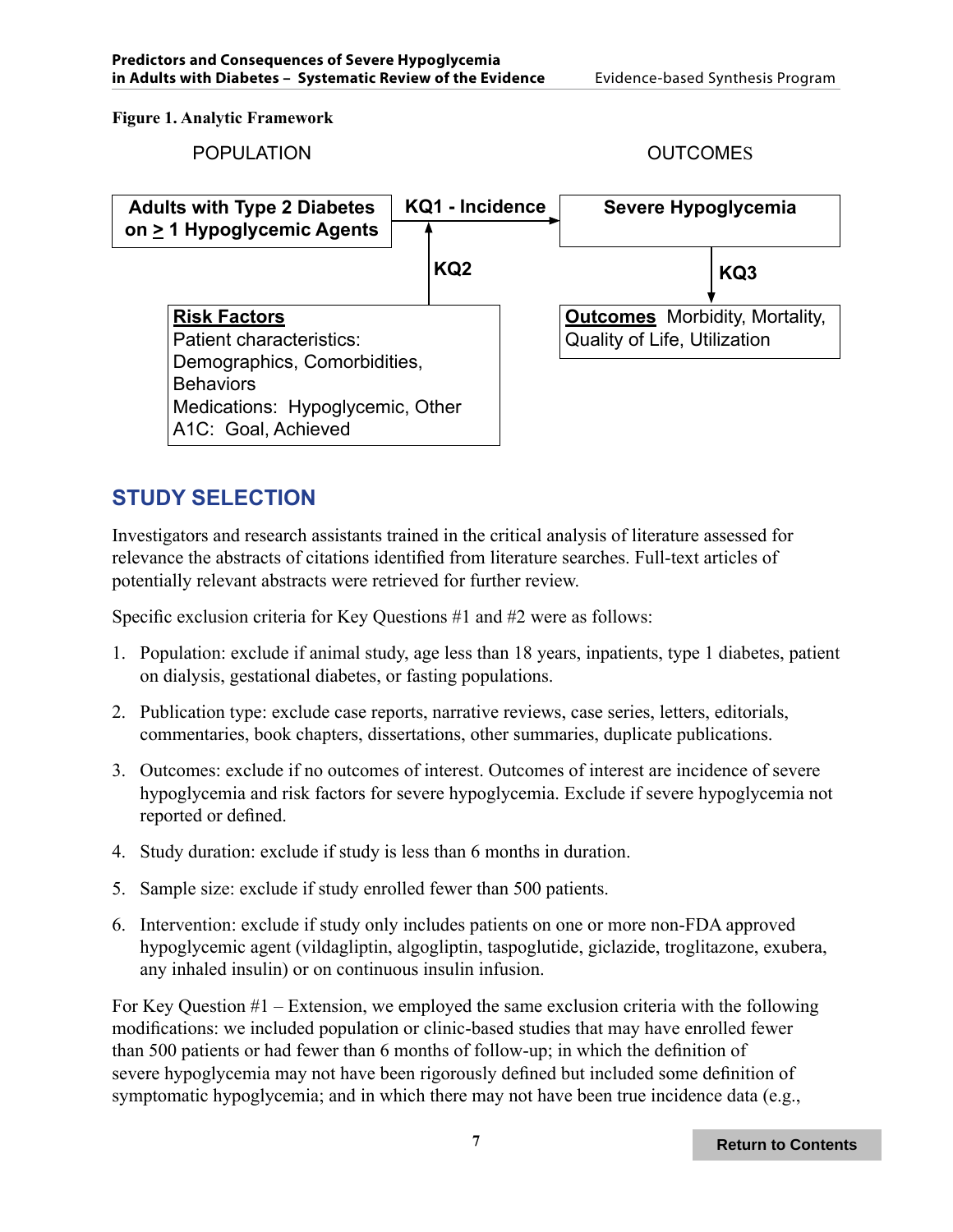<span id="page-7-0"></span>cross-sectional patient surveys). From this search we identified 16 articles (see Figure 2, shaded boxes).

For Key Question #3, we placed no restriction on sample size or study duration. The study had to report an association between severe hypoglycemia and outcomes of interest. Outcomes of interest included all-cause mortality, non-fatal myocardial infarction, non-fatal stroke, neurological events (other than stroke), hospitalizations, emergency department visits, accidents/ trauma, quality of life, cognitive function, productivity, and other health resource utilization.

## **DATA ABSTRACTION**

We abstracted the following data for each included study (as appropriate based on study design): study design, definition of severe hypoglycemia, length of follow-up, population characteristics, subject inclusion and exclusion criteria, intervention(s), comparison(s), length of follow-up, and outcome(s).

## **QUALITY ASSESSMENT**

We assessed study quality for randomized controlled trials using the criteria recommended by the Cochrane Collaboration to assess the risk of bias of studies included in a systematic review:13 1) adequate allocation concealment, based on the approach by Schulz and Grimes;14 2) blinding methods (participant, investigator, or outcome assessor); 3) how incomplete data were addressed (did the study analyze the data based on the intention-to-treat principle, i.e., were all subjects who were randomized included in the outcomes analyses), 4) reasons for dropouts/attrition reported. Studies were rated good, fair or of poor quality. A rating of good generally indicated that the trial reported adequate allocation concealment, blinding, analysis by intent-to-treat, and reasons for dropouts/attrition were reported. Studies were generally rated poor if the method of allocation concealment was inadequate, blinding was not defined, analysis by intent-to-treat was not utilized and reasons for dropouts/attrition were not reported and/or there was a high rate of attrition.

Quality assessment for non-randomized studies was based on: 1) population, 2) outcomes, 3) measurement, 4) confounding, and 5) intervention (if applicable). We assessed whether the study fulfilled the descriptive characteristics for each element (see Appendix B). Studies were considered to be of higher quality and more applicable if they were prospective, explicitly defined severe hypoglycemia, used multivariate analysis and included patients representative of typical patients with type 2 diabetes.

## **DATA SYNTHESIS**

We constructed evidence tables showing the study characteristics for all included studies. Outcomes tables were organized by key question. We critically analyzed studies to compare their characteristics, methods, and findings. We compiled a summary of findings for each key question and drew conclusions based on qualitative synthesis of the findings or pooled results, where appropriate.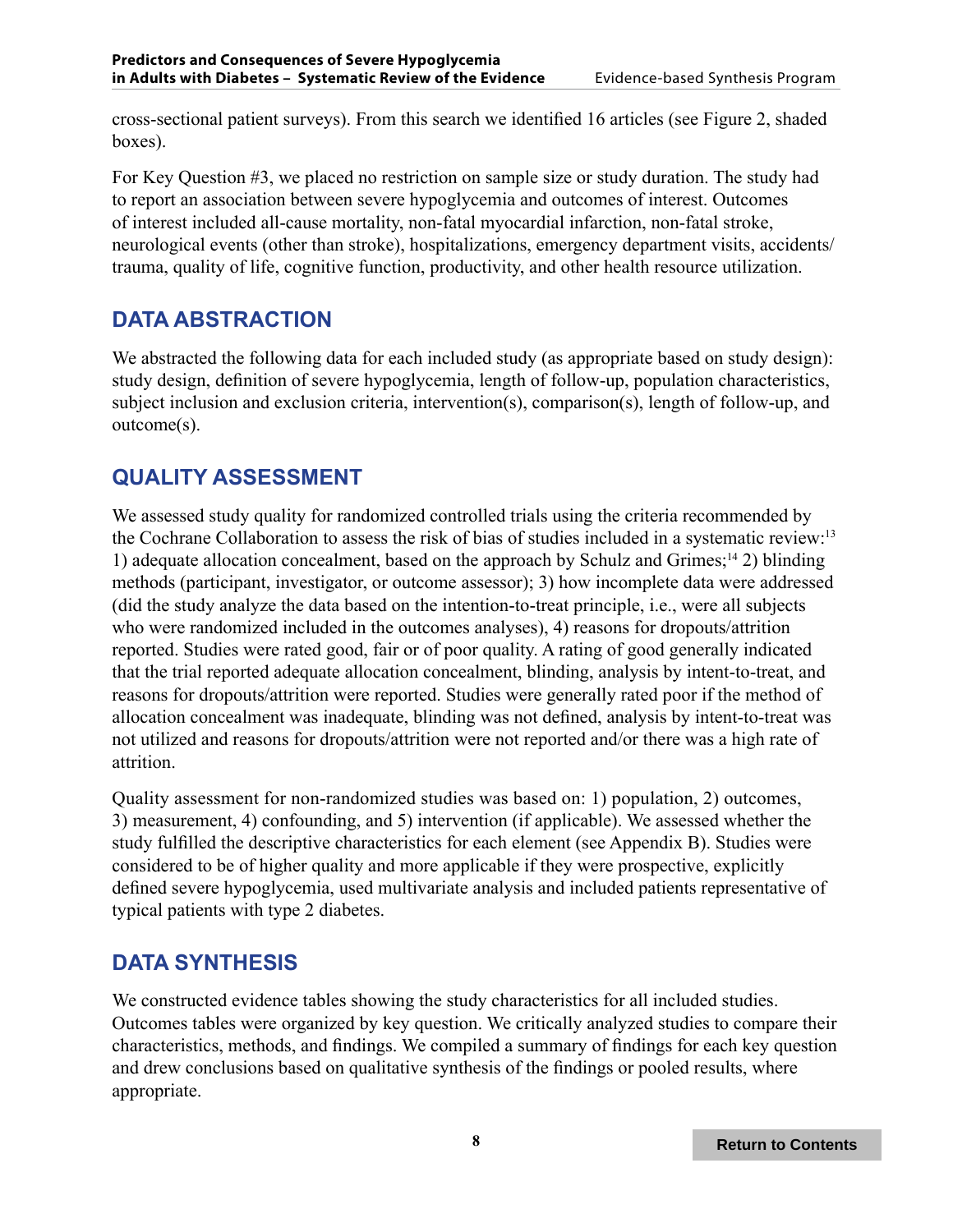<span id="page-8-0"></span>For Key Question #1, data were pooled and analyzed in Comprehensive Meta-Analysis software<sup>©</sup> (Biostat, Inc., Englewood, NJ). Risk ratios (RR) were calculated using a randomeffects model if substantial heterogeneity was present. Statistical heterogeneity between trials was assessed using the I<sup>2</sup> test with a score of 50% or greater suggesting moderate to substantial heterogeneity among studies.

## **PEER REVIEW**

A draft version of this report was reviewed by technical experts as well as clinical leadership. Their comments and our responses are shown in Appendix C.

**Return to Contents**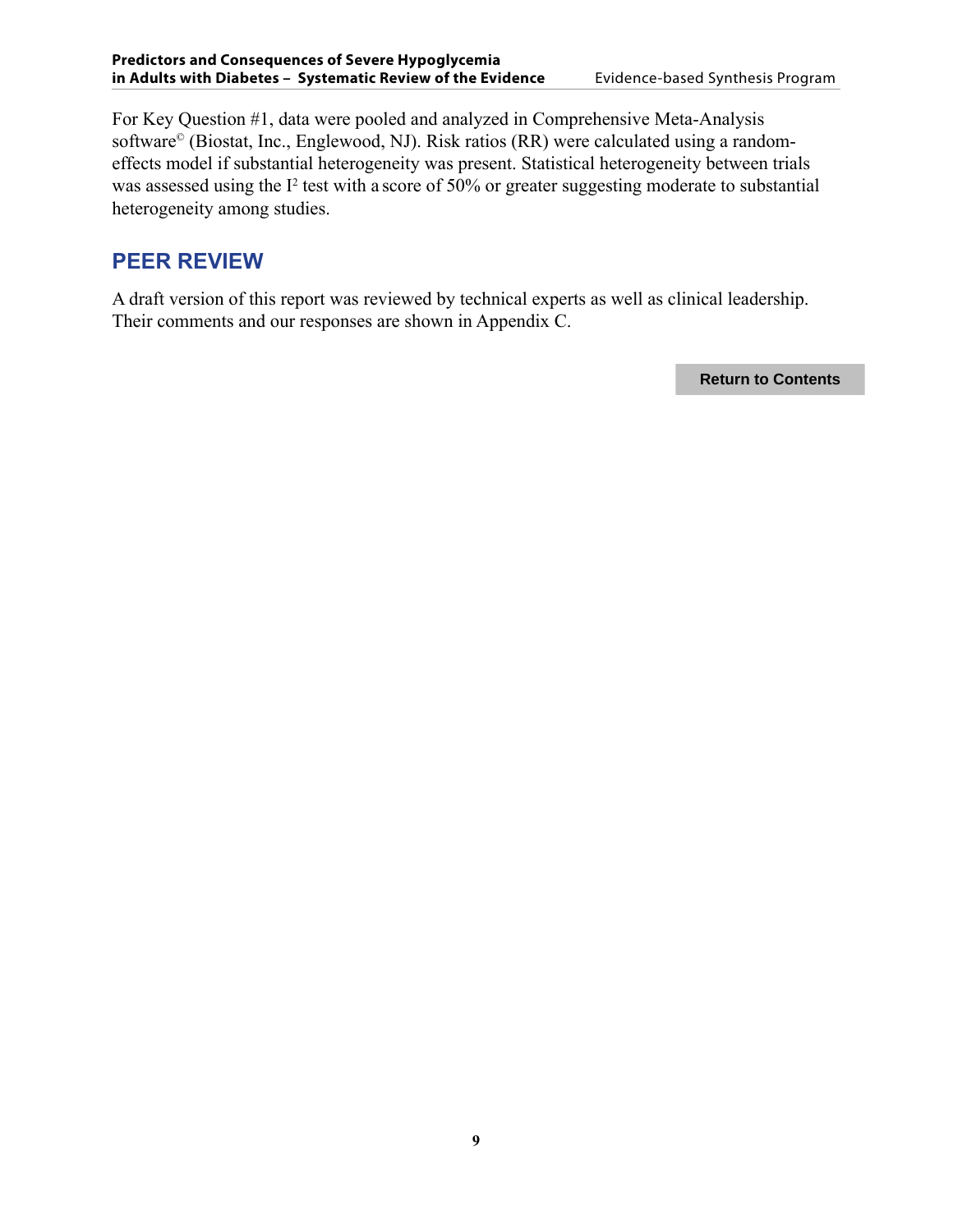# <span id="page-9-0"></span>**RESULTS**

## **LITERATURE FLOW**

We reviewed 2353 titles and abstracts from the electronic search. After applying inclusion exclusion criteria at the abstract level, 1914 references were excluded. We retrieved 439 full-text articles for further review and another 320 references were excluded. We identified 8 references by hand searching reference lists of relevant publications resulting in a total of 127 references for inclusion in the current review. We grouped the studies by key question. We re-reviewed excluded studies to identify studies that might address a more population-based perspective on hypoglycemia incidence (Key Question #1-Extension). Sixteen articles were included in this extended view of incidence. Figure 1 details the exclusion criteria and the number of references related to each of the key questions.

#### **Figure 2. Literature Flow Diagram**



\*A number of articles provided data for more than one KQ. Therefore, the total number of included articles does not equal the sum of the articles for each key question.

**Return to Contents**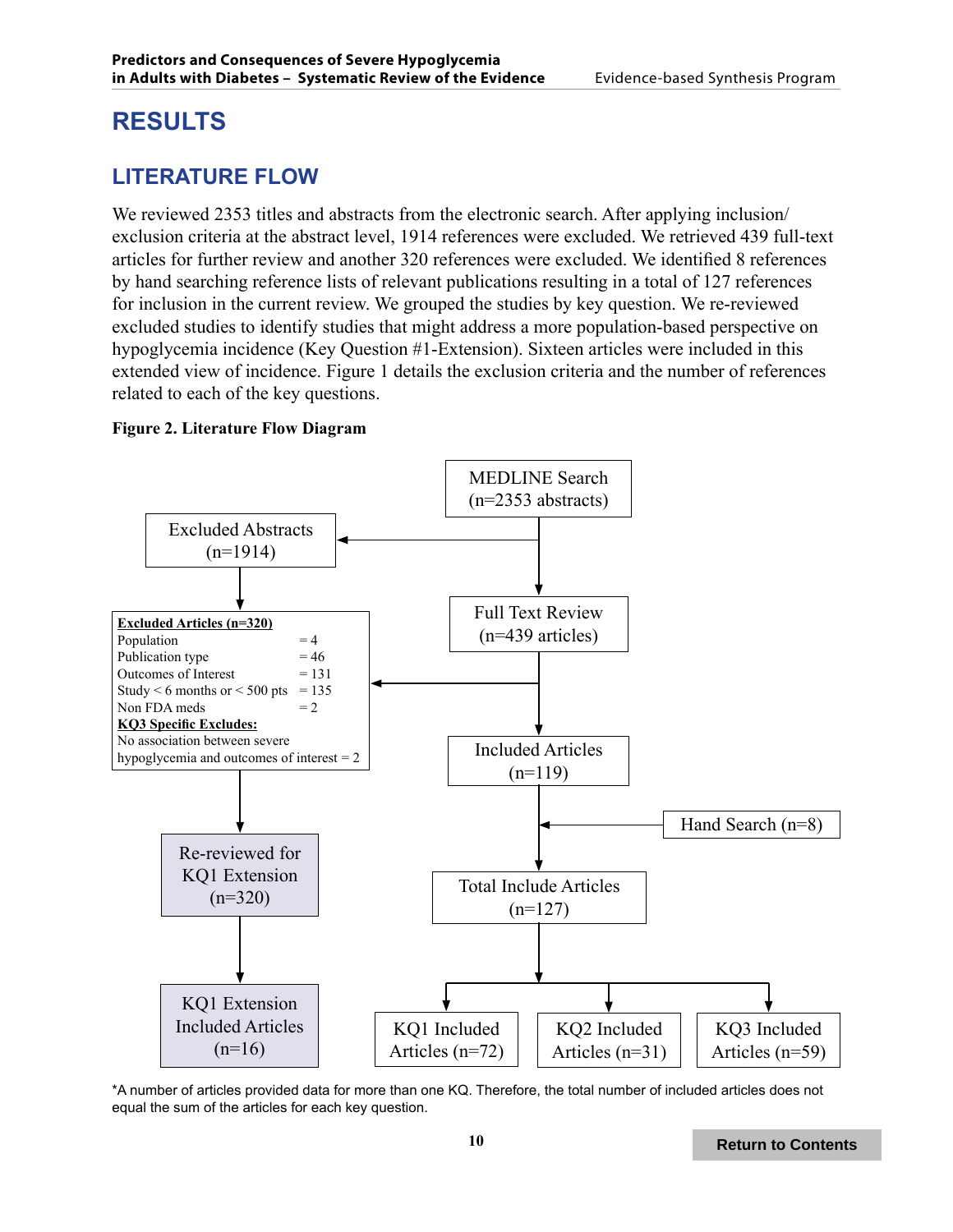## <span id="page-10-0"></span>**KEY QUESTION #1. What is the incidence of severe hypoglycemia in adults with type 2 diabetes on one or more hypoglycemic agents?**

We identified 72 articles on 60 studies that provided data to address Key Question #1. We also identified 21 systematic reviews that were not funded by industry and provided severe hypoglycemia data. Four of the reviews included only the "intensive versus conventional" studies while 17 reviewed specific drugs or drug combinations.

## **Overview of Included Studies (Appendix E, Table 1)**

The 60 studies included 46 RCTs ( $N>75,000$ ), eight prospective observational studies,<sup>15-22</sup> and six retrospective studies.23-28 Five of the RCTs randomized participants to an intensive versus a conventional treatment strategy, and not to specific drug regimens.<sup>3-5, 21, 29, 30</sup> Thirty were multinational, eighteen were conducted in the US and/or Canada, six in the United Kingdom, five elsewhere, and in one it was unclear.<sup>31</sup> Forty-seven were funded exclusively by pharmaceutical companies, ten by government research institutes with or without supplementary pharmaceutical support, and funding for three studies was not reported.<sup>28, 32, 33</sup> All studies enrolled both men and women except one VA study which enrolled only men.<sup>30</sup> Among the RCTs, most enrolled a broad age range of patients from age 18 to no upper age limit; only three had a lower age limit of  $40^{3,5,30}$  As shown in Appendix E, Table 1 there was a wide spectrum of hypoglycemic treatment regimens and of other inclusion criteria.

## *Definition of Severe Hypoglycemia*

All 60 studies met our pre-specified minimal definition of severe hypoglycemia: an episode with typical symptoms (e.g., sweating, dizziness, tremor, visual disturbance) that resolves after treatment (oral carbohydrate, intramuscular glucagon, or intravenous glucose) administered by another person. Adopting the language used in ACCORD,<sup>3</sup> we refer to this type of episode as **HA**— **H**ypoglycemia needing any **A**ssistance. Thirty-seven studies used this definition exclusively. Six studies required that the episode be treated by medical personnel to qualify as "severe"—referred to as **HMA** (**H**ypoglycemia requiring **M**edical **A**ssistance); ten studies used other definitions (see Appendix E, Table 1); and seven studies categorized events by more than one definition.

## *Study Quality*

As shown in Appendix D, Table 1, only  $26\%$  (n=12) of the 46 unique randomized studies were rated as a good quality study or having a low risk of bias based on adequate allocation concealment, blinding, analysis by intent-to-treat, and adequate study withdrawal reporting. The remaining studies were assessed as fair quality with an unclear risk of bias. Adequate methods used to conceal allocation was reported in 41% (n=19) of the studies, and any blinding (participants, personnel, and/or outcome assessors) was reported in 63% (n=29) of studies. Most studies analyzed data based on randomized subjects who had taken at least one dose of study medication (modified intent-to-treat). Reasons for dropouts/attrition were generally reported. Nearly all studies reported funding from pharmaceutical industries.

Among the 14 unique non-randomized studies for Key Question #1, eight were prospective cohort studies, five were retrospective cohort studies and one was a case series (Appendix D, Table 2). Although our intent was to exclude case series, this study was originally misclassified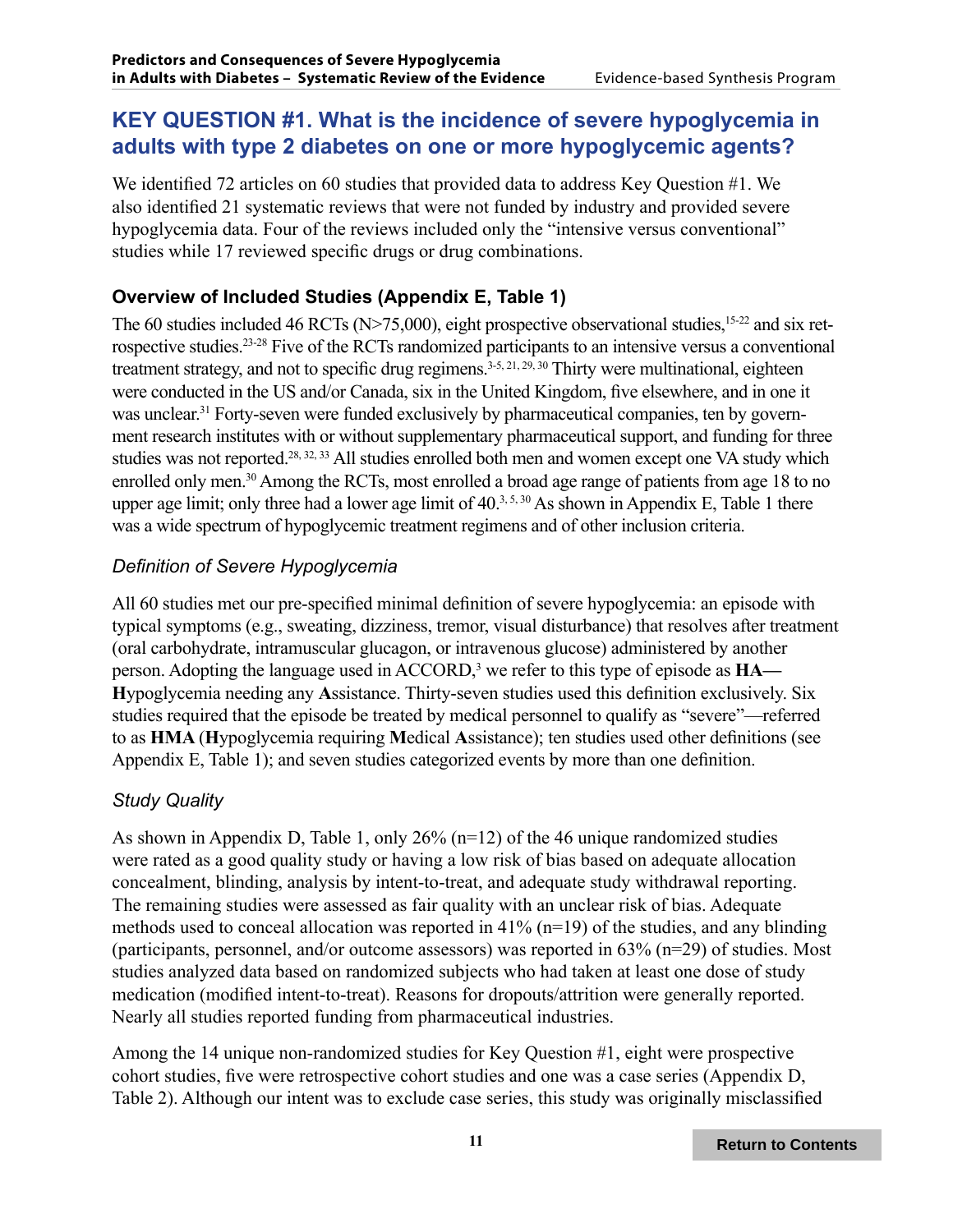and was retained in our analysis. Most studies used a study sample that pertained to the population of interest, included inclusion/ exclusion criteria, and used appropriate sampling methods. Outcomes reporting and measurement assessment were considered appropriate in nearly all studies. Methods for minimizing confounding were reported in seven of the studies.

## **Results**

We tabulated frequency of severe hypoglycemia by treatment regimen (Appendix E, Table 3). Overall incidence of severe hypoglycemia was low in most studies, particularly studies of metformin monotherapy(<1%), GLP-1 analogs (<1%), DPP-4 inhibitors (<1%), glinides (0%), detemir  $(\leq 1\%)$  and TZDs  $(\leq 1\%)$ . In the single study evaluating pramlintide, the incidence of severe hypoglycemia was less than  $2\%$ , the same as the placebo incidence.<sup>34</sup> We pooled incidence data for specific treatment regimens as detailed below.

## *Long-acting Insulins*

There were eight studies of <u>insulin glargine</u>,<sup>35-42</sup> three long term (pooled incidence 4.1%, 95% CI 1.9 to 8.4%, N=1223) and five short-term (pooled incidence 1.6%, 95% CI 0.8 to 3.2%, N=13,088) (Appendix F, Figure 1). There were three insulin detemir studies<sup>18, 40, 43</sup> (Appendix F, Figure 2), two long-term (incidence 1.4%, 95% CI 0.7 to 2.9%, N=525) and one moderate term (incidence 0.4%, 95% CI 0.1 to 0.9%, N=1129). NPH insulin monotherapy was studied in two trials<sup>35, 39</sup> (Appendix F, Figure 3), with a pooled incidence of 9.3% (95% CI 7.3 to 11.8%, N=763) over a weighted average follow-up time of 3.5 years. Six studies with eight treatment arms evaluated NPH insulin in combination with other glucose lowering medications<sup>35, 39, 41, 44-46</sup> (Appendix F, Figure 4). Five of the six studies were short-term and one was long-term. Pooled incidence was 5.0% (95% CI 4.1 to 6.1%, N=3150) over a weighted average follow-up time of 1.2 years. We also pooled relative risks for NPH versus glargine (Appendix F, Figure 5). For this comparison there were three trials,  $35, 39, 41$ one long term and two short-term. There was no difference in risk over a weighted average followup time of 2.5 years, (RR 1.37, 95% CI 0.66 to 2.81, N=2291)

## *Fast-acting Insulin Analogues*

In the two lispro studies,  $36, 47$  the pooled incidence of severe hypoglycemia was  $3.6\%$  (95% CI 2.3) to 5.4%, N=1198, Appendix F, Figure 6) over a weighted average follow-up time of 1.3 years. In the four studies of aspart,  $15, 22, 43, 48$  the pooled incidence of severe hypoglycemia was  $0.2\%$  (95%) CI 0.2% to 0.2%, N=54,225, Appendix F, Figure 7) over a weighted average follow-up time of 0.5 years. In the 2 studies of glulisine (combined with NPH insulin), $45, 46$  the incidence of severe hypoglycemia was 1.0% (95% CI 0.5 % to 2.1%, N=883, Appendix F, Figure 8) over a weighted average follow-up time of 0.5 years.

In the 13 sulfonylurea studies (Appendix F, Figure 9), the pooled incidence of severe hypoglycemia was 1.2% (95% CI 0.9 to 1.5%, N=9081) over a weighted average follow-up time of 2.3 years.17, 18, 21, 32, 49-57

#### *Insulin Provision versus Insulin Sensitization*

One multinational factorial trial enrolled 2307 patients with type 2 diabetes and coronary heart disease and randomized them to either a percutaneous or surgical revascularization procedure and to either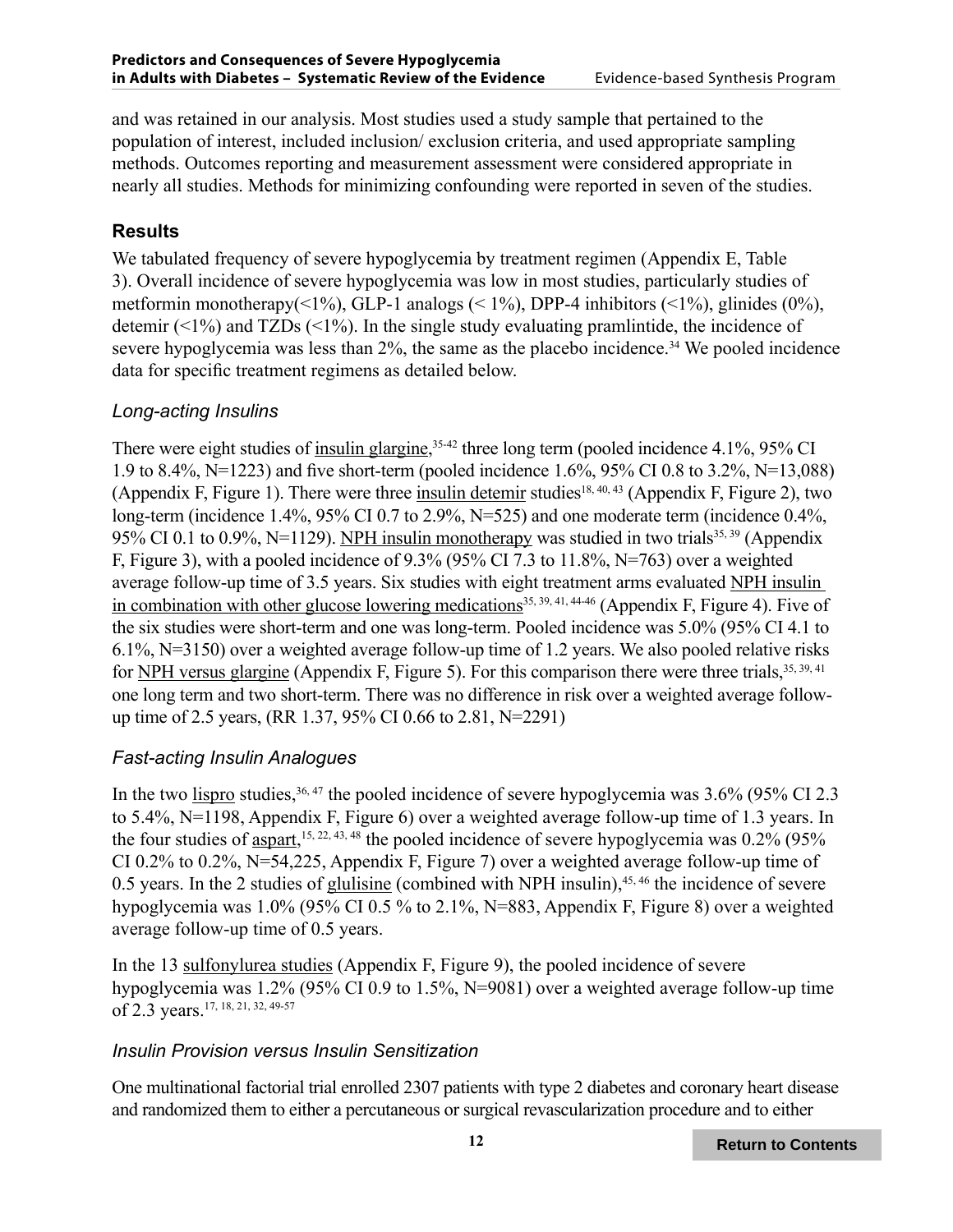<span id="page-12-0"></span>an insulin sensitization (metformin and TZDs most commonly used) or an insulin provision strategy (insulin and sulfonylureas most commonly used). The target HbA1c in both groups was less than 7%. The average length of follow-up was 5.3 years. The incidence of severe hypoglycemia was 5.9% in the insulin sensitization group and 9.2% in the insulin provision group<sup>58</sup> (Appendix F, Figure 10).

## *Placebo*

Two short-term (24 weeks) studies had a placebo only arm<sup>59, 60</sup> and one long-term (10 years) study had a diet-only arm<sup>21, 29</sup> with a total of 1312 subjects followed for a weighted average time of 7 years. The incidence of severe hypoglycemia was 0.6% (95% CI 0.3 to 1.2%). The two studies with placebo arms had rates of 0%.

## *Trials of Intensive versus Conventional Glycemic Control*

Five trials randomized participants to intensive glycemic control versus conventional control<sup>3-5, 21,</sup>  $29,30$  (Table 1, below). Length of follow-up ranged from 2.3 to 10 years, with a weighted average follow-up time of 5.2 years. The pooled incidence of severe hypoglycemia in these 5 trials was 7.6% in the intensive group and 3.1% in the conventional group (RR 2.4, 95% CI 1.8 to 3.1, N= 27,644, Appendix F, Figure 11).

The largest of these trials was ACCORD<sup>3</sup> which enrolled over 10,000 patients in the US and Canada and randomized them to receive intensive (target HbA1c <6%) or conventional (target HbA1c 7-7.9%) treatment. This trial was stopped early due to an increase in all-cause mortality in the intensively treated group. Although this group had a higher incidence of serious hypoglycemia requiring medical assistance (which might have explained the increased mortality), subsequent analyses did not confirm an association between hypoglycemia and increased mortality.61 The other four trials did not find increased all-cause mortality in the intensively treated arms. This discrepancy may be explained by the fact that ACCORD<sup>3</sup> was the largest of these trials and enrolled a higher risk population. For example, in ADVANCE,<sup>4</sup> the next largest trial, fewer than 2% of subjects were on insulin at baseline compared to 35% of subjects in ACCORD. Similarly, average duration of diabetes and baseline level of HbA1c were higher in ACCORD than ADVANCE.

| <b>Study</b>          | <b>Standard</b> | <b>Intensive</b> | Average<br>Follow-up<br>(Years) | <b>Definition</b> | <b>Glycemic Targets</b><br>(conventional /intense) |
|-----------------------|-----------------|------------------|---------------------------------|-------------------|----------------------------------------------------|
| ACCORD <sup>3</sup>   | 261/5123 (5.1%) | 830/5128 (16.2%) | 3.5                             | HA                | HbA1c $7.0 - 7.9$<br>HbA1c < 6.0                   |
| ADVANCE <sup>4</sup>  | 81/5569 (1.5%)  | 150/5571 (2.7%)  | 5.0                             | <b>HA</b>         | Local standards/HbA1c<br>$\leq 6.5$                |
| $VA-DT5$              | 28/899 (3.1%)   | 76/892 (8.5%)    | 5.6                             | $***$             | HbA1c < 9/HbA1c < 6                                |
| VA-CSDM <sup>30</sup> | 2/78(2.6%)      | 5/75(6.6%)       | 2.3                             | HA                | HbA1c < 13/HbA1c<br>$4.0 - 6.1$                    |
| <b>UKPDS#21, 29</b>   | 8/1138 (0.7%)   | 33/3071 (1.1%)   | 10.0                            | HA                | FPG $6.1 - 15.0$ mmol/l/<br>$FPG < 6.0$ mmol/l     |

|  |  |  |  | Table 1. Incidence of Severe Hypoglycemia - Trials of Intensive vs. Conventional Glycemic Control |  |
|--|--|--|--|---------------------------------------------------------------------------------------------------|--|
|  |  |  |  |                                                                                                   |  |

*\*\* life threatening or resulted in death, hospitalization, disability or incapacity*

*# data for the 2 UKPDS studies are combined as per Hemmingsen 2011<sup>9</sup>*

*HA—episode of hypoglycemia requiring assistance of another person*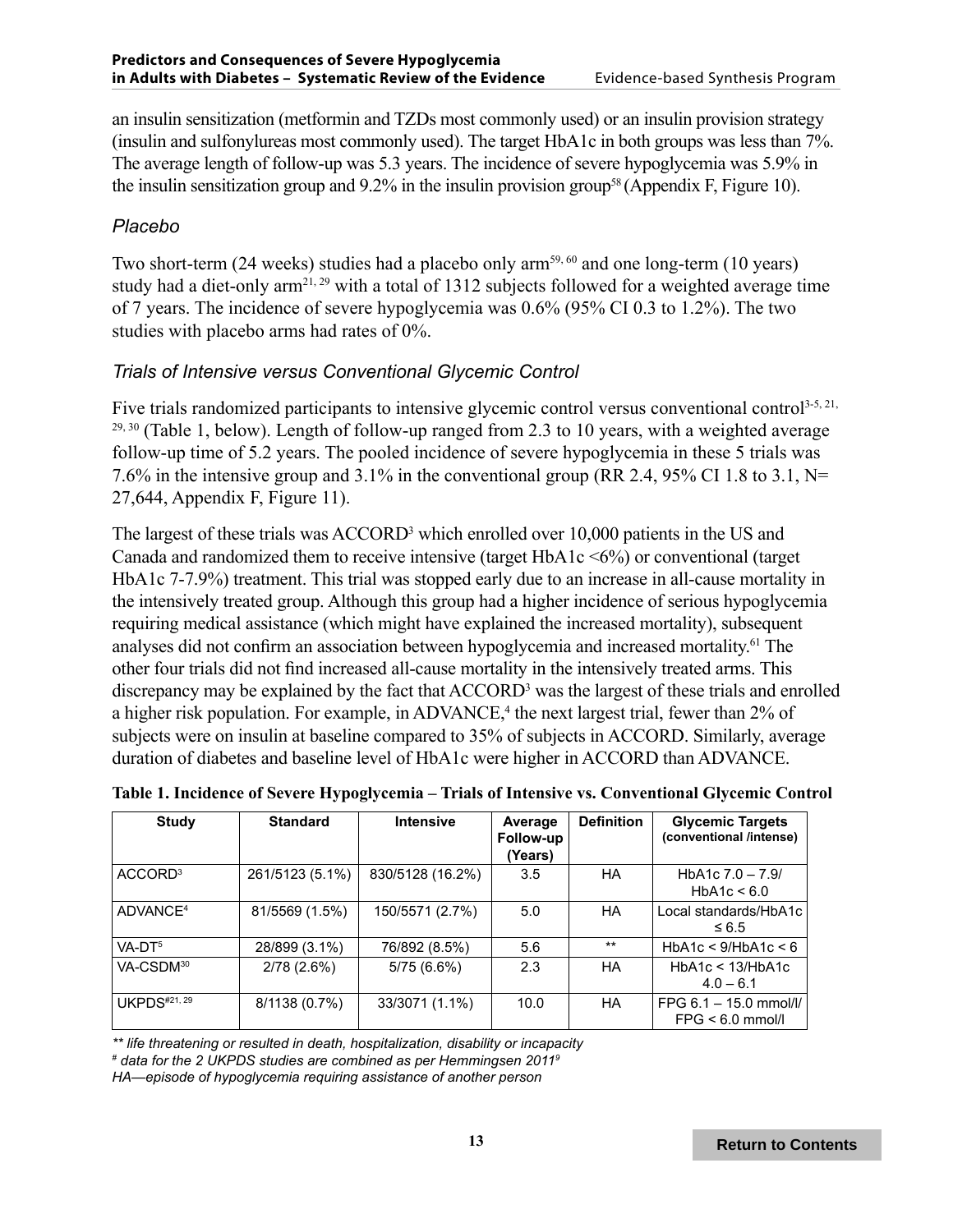#### <span id="page-13-0"></span>*Other Meta-Analyses*

We identified four high quality meta-analyses comparing intensive versus conventional control strategies.<sup>8-11</sup> These reviews reported a 2- to 2.5- fold increased risk of severe hypoglycemia in intensively treated patients, with 5 year incidence rates of 2-3% with conventional control and 5-7% with intensive control. In addition, several high quality reviews have pooled data on specific diabetes treatments including exenatide,<sup>62, 63</sup> sitagliptin,<sup>64</sup> long-acting insulin analogs,<sup>65,</sup>  $66$  fast acting insulin analogs,  $67, 68$  liragultide,  $63$  insulin with or without oral hypoglycemic agents  $(OHAs)$ ,<sup>69</sup> insulin with pioglitzone<sup>70</sup> and glinides.<sup>71</sup> As shown in Table 2, the frequency of severe hypoglycemia was less than1% in all these reviews.

| <b>Treatment</b>                                              | <b>Reference</b>          | # of<br>Studies*                           | <b>Frequency of Severe Hypoglycemia</b>                                                                                                                 |
|---------------------------------------------------------------|---------------------------|--------------------------------------------|---------------------------------------------------------------------------------------------------------------------------------------------------------|
| Exenatide                                                     | Waugh <sup>62</sup>       | 7                                          | Rare episodes, mostly when combined with<br>sulfonylureas                                                                                               |
|                                                               | Shyangdan <sup>63</sup>   | 3                                          | 1 episode                                                                                                                                               |
| Sitagliptin                                                   | Richter <sup>64</sup>     | 11                                         | 0 episodes                                                                                                                                              |
| Glargine, Detemir<br>(long acting insulin                     | Swinnen <sup>65</sup>     | 4                                          | No difference between determir and glargine                                                                                                             |
| analogs)                                                      | Horvath <sup>66</sup>     | 4                                          | No difference between analogs and NPH                                                                                                                   |
| Lispro, Glulisine, Aspart<br>(fast acting insulin<br>analogs) | Siebenhofer <sup>67</sup> | 14                                         | Incidence ranged from 0 to 30.3 (median 0.3)<br>episodes per 100 pt-yrs compared to 0-50.4 (median<br>1.4) per 100 pt-yrs for people on regular insulin |
|                                                               | $\text{Tran}^{68}$        | $\overline{2}$                             | No difference between Lispro 2/811 (0.1%) and<br>Human Insulin 5/811 (0.6%)                                                                             |
| Liragultide                                                   | Shyangdan <sup>63</sup>   | $3(1.2 \text{ mg})$<br>$4(1.8 \text{ mg})$ | 1.2 mg dose: 0 episodes; 1.8 mg dose: 6 episodes                                                                                                        |
| Insulin with or without<br><b>OHA</b>                         | Goudsward <sup>69</sup>   | 14                                         | 1 episode                                                                                                                                               |
| Insulin with Pioglitazone                                     | $Clar^{70}$               | 6                                          | "severe hypoglycemia rarely seen"                                                                                                                       |
| Glinides                                                      | Black <sup>71</sup>       | 5                                          | 4 studies had 0 episodes; 1 study (repaglinide) had 3<br>episodes (1%)                                                                                  |

|  |  | Table 2. Frequency of Severe Hypoglycemia in Prior Reviews |
|--|--|------------------------------------------------------------|
|  |  |                                                            |

*\* reporting severe hypoglycemia*

#### *Extension of Key Question #1*

In order to gain a more population-based perspective on hypoglycemia incidence, we rereviewed all the abstracts identified through the initial search strategy (through November 2011) to find articles that might contain data from more representative groups that had not met the initial inclusion criteria (see Methods). From this search we identified 16 additional studies.

#### *Overview of Included Studies*

The 16 studies included 13 cross-sectional patient surveys, retrospective analyses of administrative data, and 1 prospective cohort study.<sup>72</sup> Six of the studies were from the US, nine from Europe, and one from Asia.73 Ten were funded in whole or in part by industry, two by the VA,<sup>74, 75</sup> three by foundations or other government agencies,<sup>76-78</sup> and funding was not reported for one study.79 For more details on these studies see Appendix E, Table 2.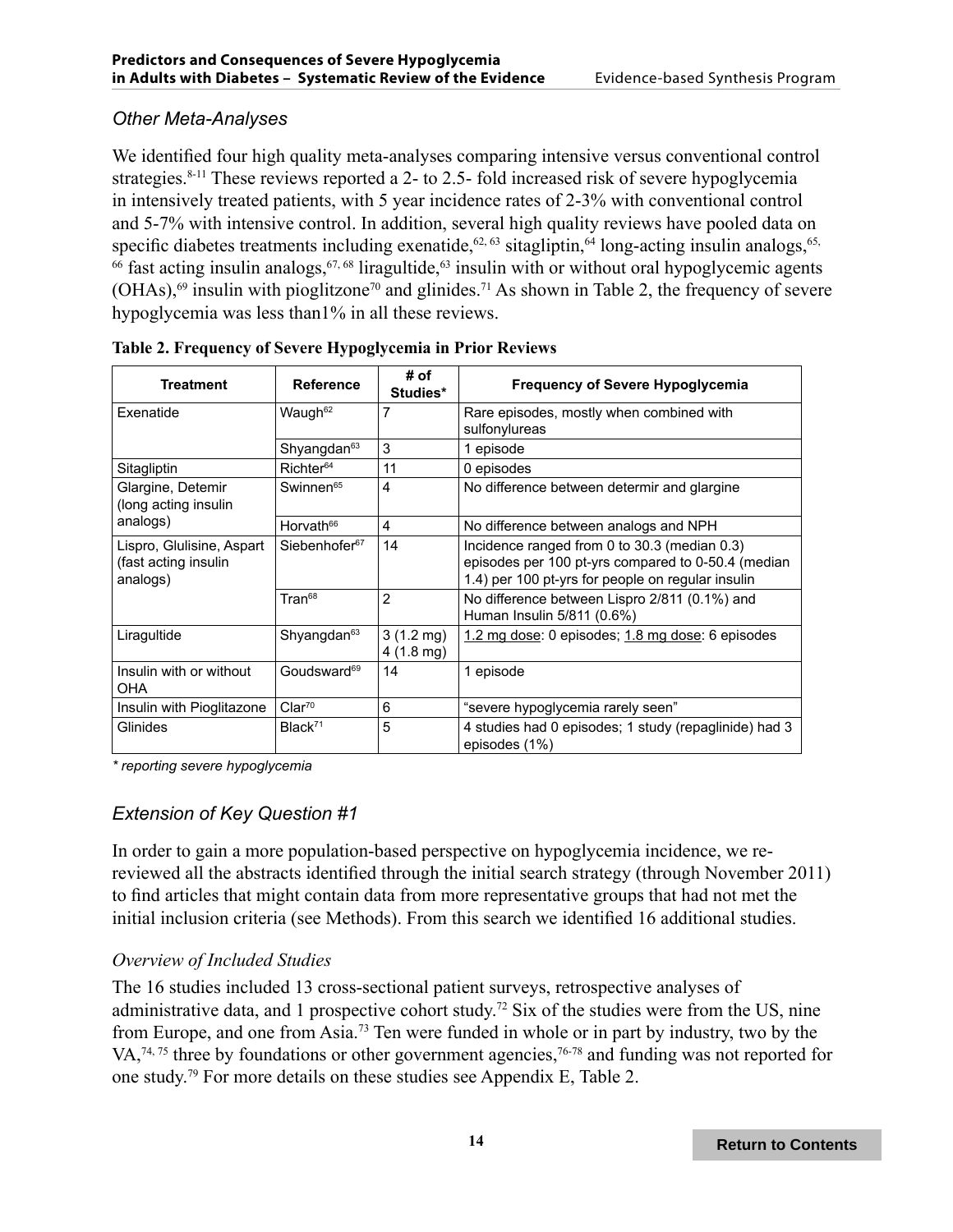#### *Patient Surveys (n=13)*

Six reported events from the previous 6 months,<sup>73, 74, 78, 80-83</sup> five from the previous year,<sup>76-79, 84</sup> one from the previous 5 years<sup>85</sup> and one from the previous 2 weeks.<sup>86</sup> Seven studies included patients on any OHA, three on insulin only, two on a SU with or without metformin, and one on any combination of medications.79 Eleven studies categorized hypoglycemic events as requiring assistance from another person (six further categorized events as requiring medical (HMA) or non-medical assistance (HA)) and two had other definitions.<sup>80, 86</sup> Sample sizes ranged from 215 to 5965.

All the survey studies which had 6 months of follow-up and reported severe hypoglycemia included patients on OHA only.<sup>73, 74, 82, 83, 87</sup> In these five studies rates of HA were  $1\%$ ,  $2\%$ ,  $4\%$ , 9%, and 13% and of HMA were  $2\%$ ,<sup>83</sup>, 1%, <sup>82</sup>, 4%, <sup>87</sup> and 3%.<sup>73</sup> In the three of the four studies with 1 year of follow-up,  $76, 77, 84$  all of which included patients on insulin only, rates of HA were 12, 15 and 17 % and of HMA 2% (Honkasalo et al.<sup>77</sup> only study to report). The four remaining survey studies included one in which 14% of 2074 patients on OHA only reported one or more symptomatic episodes (not necessarily severe) in past 2 weeks; $86$  one in which 27% of 1709 patients on OHA reported HA and 5% reported HMA over past 5 years;<sup>85</sup> one in which symptomatic hypoglycemia (not necessarily severe) occurred in the previous 6 months in 20% of 203 patients;<sup>80</sup> and one in which 27% of 635 people on insulin and 6% of 2689 people on OHA only reported HA in one year.79

#### *Results from Other Studies (n=3)*

- In a community based study in Scotland, a random sample of 173 adults with type 2 diabetes prospectively recorded hypoglycemic episodes over 1 month. Five (3%) experienced one or more severe episodes (required the assistance of another person).<sup>72</sup>
- In a US study using claims data from a privately insured population of adults age less than 65 with type 2 diabetes on either glargine ( $N=400$ ) or NPH ( $N=400$ ), 0.75% in each group had one or more hypoglycemia related outpatient claims during 1 year.<sup>88</sup>
- In a retrospective cohort analysis of 243,222 VA patients, diabetic patients with chronic kidney disease (CKD) had an average of 2.99 hypoglycemic events (glucose < 50) per 100 patient-months compared to 1.45 events in those without chronic kidney disease.75

## **Summary of Key Question #1**

Overall incidence of severe hypoglycemia was less than 1% in the majority of the 60 reviewed studies, particularly those of metformin monotherapy  $(\leq 1\%)$ , GLP-1 analogs  $(\leq 1\%)$ , DPP-4 inhibitors  $(\leq 1\%)$ , insulin detemir  $(\leq 1\%)$ , insulin aspart  $(\leq 1\%)$ , glinides  $(0\%)$  and TZDs  $(\leq 1\%)$ . The data suggest annual rates of severe hypoglycemia greater than 1% for NPH, glargine, lispro, glulisine and sulfonylureas. Some of the highest rates of severe hypoglycemia were observed in the intensive control arms of large trials comparing this treatment to conventional control (e.g., ACCORD).

Of the additional 16 studies reviewed to gain a broader population-based perspective on incidence of symptomatic hypoglycemia, 13 were survey studies reporting patient-recalled rates. Eleven of these 13 asked patients to report on events in the past 6 months ( $N=6$ ) to one year ( $N=5$ ). In these 11 studies patient reported incidences of hypoglycemia varied widely from 1% to 17%.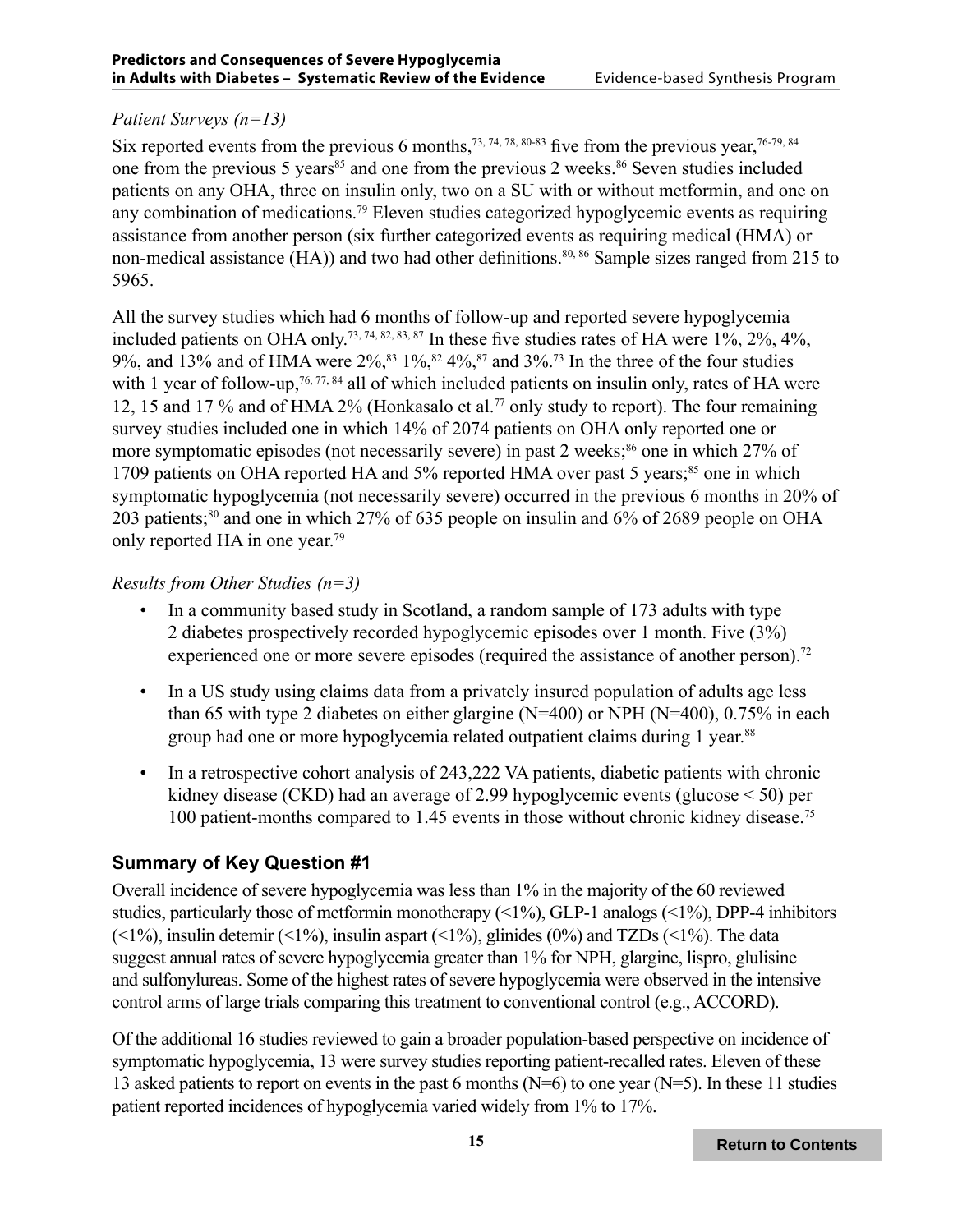## <span id="page-15-0"></span>**KEY QUESTION #2. What are the risk factors for severe hypoglycemia in adults with type 2 diabetes on one or more hypoglycemic agents (e.g., demographics, co-morbidities, diabetes treatment regimen, other medication use, goal and achieved HbA1c)?**

We identified 31 articles on 28 studies that provided information about risk factors for severe hypoglycemia.

## **Overview of Included Studies (Appendix E, Table 1)**

An overview of the 31 included articles is shown in Appendix E, Table 1. These 31 articles represent 28 unique studies, including four randomized controlled trials,<sup>43, 89-91</sup> three prospective cohort studies (in five articles),  $16, 17, 92-94$  five retrospective cohort studies,  $25, 95-98$  seven cross sectional studies,<sup>76, 78, 84, 85, 99-101</sup>seven case control studies,<sup>24, 27, 102-106</sup> and three case series,<sup>107, 108</sup> one of which was related to a prospective cohort study.17 Although we excluded case series, two studies were originally misclassified and retained in our analyses. Four studies were multinational,3, 4, 85, 107 seven were performed in the United States, three in Germany, three in Scotland, three in the UK, and eight in other countries (Australia, Denmark, Mexico, Sweden, Italy, Japan, Greece, Poland). All of the studies enrolled both men and women. Average age ranged from the mid 50s to the low 80s, with 14 of the studies having an average age in the 60s. Six studies<sup>17, 24, 25, 27, 43, 85, 109</sup> were entirely funded by a pharmaceutical company. Funding for nine studies was supplied by government agencies with or without supplementary pharmaceutical company support. Funding for 13 studies was not reported.

Although all 28 studies are included in Appendix E, Tables 4 and 5, in the text below we summarize 14 articles on 12 unique study populations. Sixteen articles were not included in this summary because they did not report multivariate analyses of risk factors. One additional article was excluded since the multivariate analysis evaluated any (not severe) hypoglycemia.<sup>24</sup> The 12 studies included two RCTs, one prospective and one retrospective cohort, four cross sectional, and four case control studies.

## *Definition of Severe Hypoglycemia*

All 28 studies met our pre-specified minimal definition of severe hypoglycemia as defined in Key Question #1. Of the 12 multivariate adjusted studies, four used HA (**H**ypoglycemia needing any **A**ssistance), three used HMA (**H**ypoglycemia requiring **M**edical **A**ssistance), three used administration of IV glucose, and two studies categorized events by more than one definition.<sup>3, 92</sup>

## *Quality*

The quality of both RCTs was good. Of the non-randomized studies, 9 of 12 met criteria for three or more of the quality metrics (Appendix D, Table 3).

## **Results (See Table 3 and Appendix E, Table 6)**

Since the studies varied considerably with respect to risk factors evaluated (and their definitions), populations studied, and lengths of follow-up, the data were considered unsuitable for pooling. We present, instead, a narrative summary. Although *impaired hypoglycemia awareness* was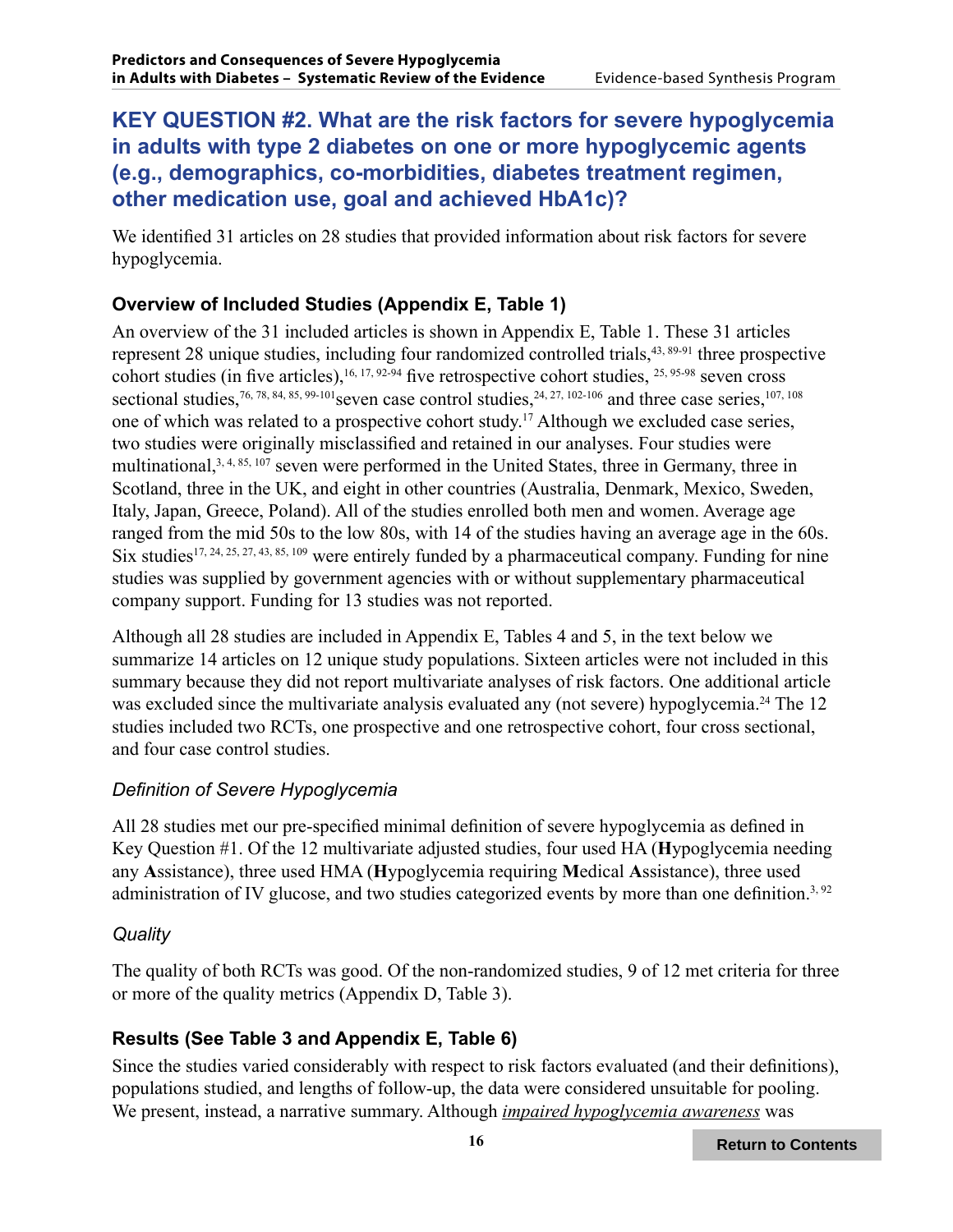evaluated in only one study, it is frequently listed as a well-established risk factor so we include it here as well. The single study that met our criteria was a cross sectional survey of 401 subjects, in which impaired awareness was associated with an increased risk of hypoglycemia (OR 2.66, 95% CI 1.55 to 4.56).84 The risk factor *intensive glycemic control* is discussed above under Key Question #1.

*Gender* was evaluated as a risk factor in seven studies,<sup>16, 27, 89, 90, 97, 100, 102 with mixed findings. Most</sup> studies, including the large ADVANCE trial, showed no association between gender and risk for severe hypoglycemia.16, 90, 102 One large retrospective cohort study showed that men were at higher risk than women, but the 95% confidence interval extended to 1.0.97 In ACCORD, women were more likely than men to experience a hypoglycemic event requiring medical assistance (HR 1.21, 95% CI 1.02 to 1.43). Similarly, in a nested case-control study using a claims database, men on at least one OHA had a 16% lower risk of hypoglycemia-associated hospitalization than women (OR 0.84, 95% CI 0.73 to 0.96).<sup>27</sup>

**Return to Contents**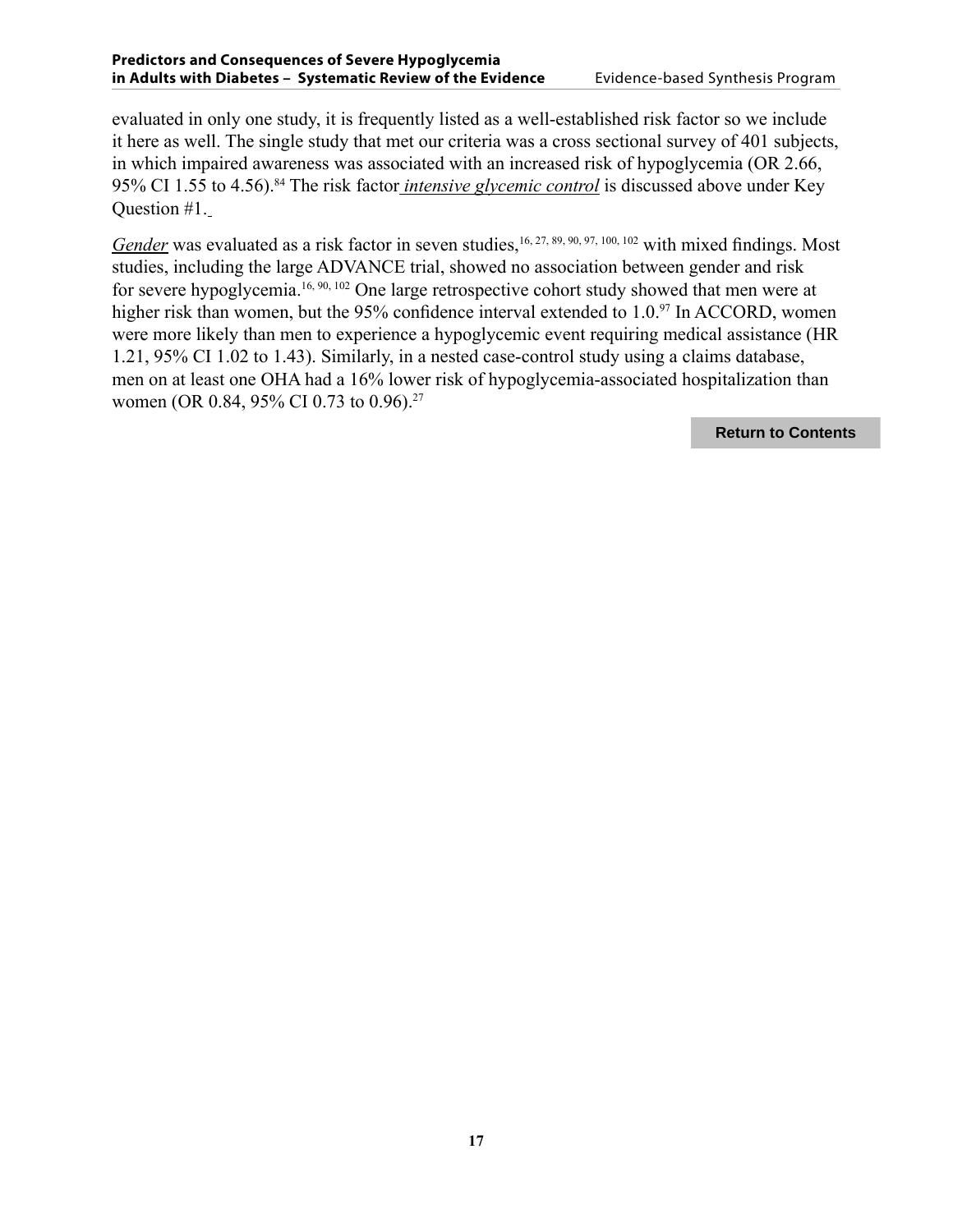<span id="page-17-0"></span>**Table 3. Significant Risk Factors for Severe Hypoglycemia**

| Study, year                      | Older Age                 | Gender<br>Male | ဗီ<br>Ř<br>Nonwhite           | Married | Education<br>Advanced | <b>Impaired Awareness</b> | Alcohol  | Smoking | Lower BMI | Longer<br>Diabetes Duration | ပ<br>Higher HbA1 | Previous<br>Hypoglycemia | Polypharmacy | <b>Disease</b><br>Renal | Complications<br>Microvascular | complications<br>Macrovascular | entia or cogniftive<br>impairment<br>ementia<br>۵ | control<br>Intense | dose<br>or insulin<br>Insulin | Time on insulin | Metformin | ose<br>ᄒ<br>ŏ<br>Sulfonlyurea | Other        |
|----------------------------------|---------------------------|----------------|-------------------------------|---------|-----------------------|---------------------------|----------|---------|-----------|-----------------------------|------------------|--------------------------|--------------|-------------------------|--------------------------------|--------------------------------|---------------------------------------------------|--------------------|-------------------------------|-----------------|-----------|-------------------------------|--------------|
| Akram 2006 <sup>84****</sup>     | x                         |                |                               | 个       |                       | 个                         |          | x       |           | ↑                           |                  |                          |              |                         | ↑                              | X                              |                                                   |                    | X                             |                 | X         |                               | ↓            |
| Bruce 200992**                   | x                         |                |                               | x       |                       |                           |          |         | 个         | x                           |                  | ↑                        |              | 个                       | x                              | x                              | 个                                                 |                    | 个                             |                 |           |                               | 个            |
| Davis 2010 <sup>16**</sup> ,***  | x                         | X              |                               |         | 个                     |                           | <b>X</b> |         | x         | x                           | ↑                | ↑                        |              | 个                       | 个                              |                                |                                                   |                    | 个                             | ↑               |           | х                             | 个            |
| Davis 201193**                   | х                         | x              |                               |         | ↑                     |                           | x        |         | x         | x                           | x                | ↑                        | x            | ↑                       | 个                              |                                |                                                   |                    | x                             | ↑               |           | x                             | 个            |
| Duran-Nah 2008104                | ↓                         |                |                               |         | ↓                     |                           |          |         |           | ↑                           |                  | ↑                        | x            | ↑                       |                                |                                |                                                   |                    |                               |                 |           |                               | 个            |
| Holstein 2009102                 | ↓                         | <b>X</b>       |                               |         |                       |                           |          |         | x         | х                           | X                |                          | х            | х                       |                                |                                |                                                   |                    |                               |                 | x         | 个                             |              |
| Holstein 2011103                 |                           |                |                               |         |                       |                           |          |         |           |                             | ↓                |                          |              |                         |                                | 个                              | x                                                 |                    | X                             |                 |           | x                             | 个            |
| Miller 2001 <sup>100******</sup> | $\boldsymbol{\mathsf{x}}$ | X              | x                             |         |                       |                           |          |         | x         | x                           | $\mathsf{x}$     | x                        |              | x                       |                                |                                |                                                   |                    | x                             |                 |           | x                             | x            |
| Miller 201089                    | ↑                         | ↓              | $\downarrow$ $\uparrow$ ***** |         | ↓                     |                           | x        |         | 个         | $\uparrow^*$                | 个                |                          |              | 个                       | ↑                              | X                              |                                                   | 个                  | 个                             |                 | x         | x                             | $\downarrow$ |
| Quilliam 2011 <sup>27</sup>      | x                         | ↓              |                               |         |                       |                           |          |         |           |                             |                  | 个                        |              | ↑                       | ↑                              | 个                              |                                                   |                    | 个                             |                 | ↓         | 个                             | $\uparrow$   |
| Sarkar 2010 <sup>78*******</sup> | x                         | X              | x                             |         | ↓                     |                           | x        |         | X         | x                           | x                |                          |              | x                       | x                              |                                | x                                                 |                    | x                             |                 | x         | x                             |              |
| Shen 2008 <sup>101*******</sup>  | x                         | X              | ↑                             |         |                       |                           |          |         |           |                             |                  |                          |              |                         |                                | X                              | x                                                 |                    |                               |                 |           |                               |              |
| Shorr 199797                     | ↑                         | 个              | ↑                             |         |                       |                           | 个        |         |           |                             |                  |                          | ↑            |                         |                                |                                |                                                   |                    | 个                             |                 |           | ↑                             | 个            |
| Zoungas 2010 <sup>90</sup>       | ↑                         | х              |                               |         | ↓                     |                           |          | ↑       | 个         | ↑                           | x                |                          |              | 个                       | ↑                              | x                              | ↑                                                 | ↑                  |                               |                 | x         |                               | ↑            |

 $\uparrow$  = significantly increase the risk of hypoglycemia in multivariate analysis

 $\sqrt{ }$  = significantly decrease the risk of hypoglycemia in multivariate analysis

 $X$  = risk factors included in the multivariate model AND non significant risk factors

Microvascular Disease: microalbuminuria, diabetic eye disease, peripheral neuropathy

Macrovascular Disease: stroke, transient ischemic attack, myocardial infarction, angina, coronary or peripheral revascularization, leg amputation

\* Total time since diagnosis of diabetes not significant, but 16+ years  $\uparrow$ 

\*\*Data from Fremantle Diabetes Study

\*\*\* compiled data from all multivariate models

\*\*\*\* includes both any event and repeated events

\*\*\*\*\*  $\uparrow$  for African American,  $\downarrow$  for "Other"

\*\*\*\*\*\* Includes intensive, standard, and combined

\*\*\*\*\*\*\*Only evaluated one risk factor as independent variable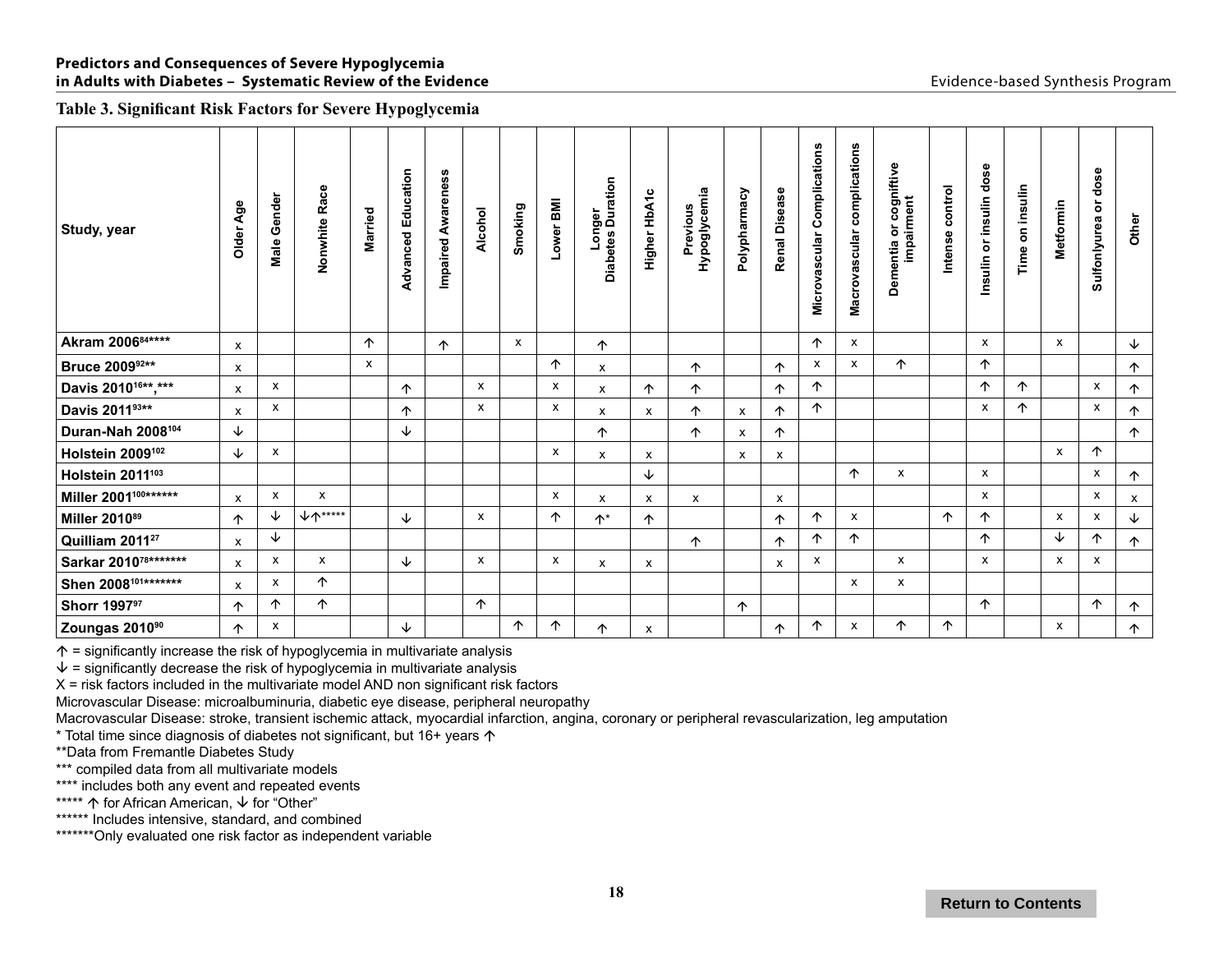*Race* was evaluated in four studies, three of which found that blacks are at higher risk for severe hypoglycemia than whites. These studies included one large RCT,<sup>89</sup> two retrospective cohort studies, <sup>97, 100</sup> and one cross-sectional study.<sup>101</sup> ACCORD reported that, compared to non-Hispanic whites, blacks had a 43% increased risk of HMA (HR 1.43, 95% CI 1.2 to 1.7) and that people in racial groups other than Hispanic or black had a lower risk of HMA than whites (HR  $0.64$ ,  $95\%$  CI  $0.47$  to  $0.88$ ).<sup>89</sup> An increased risk for African Americans was also seen in a large population-based retrospective cohort study of 20,000 Medicaid enrollees over age 65 in Tennessee. Specifically, blacks on OHAs had a two-fold increased risk of hypoglycemia-related hospitalization, ED visit or death compared to whites (RR 2.0, 95% CI 1.7 to 2.4).<sup>97</sup> A crosssectional analysis of hospitalizations among people with type 2 diabetes in US community hospitals indicated that blacks were more likely than whites to have a diagnosis of acute hypoglycemic condition (OR 1.62,  $95\%$  CI 1.55 to 1.69).<sup>101</sup>

*Body mass index* was evaluated in five studies, including two large RCTS,<sup>89, 90</sup> both of which found that a higher BMI was associated with a lower risk of severe hypoglycemia. In ACCORD,<sup>89</sup> a BMI of 30 or higher was associated with a 35% lower incidence of HMA than a BMI of less than 25 (HR 0.65, 95% CI 0.5 to 0.85). Similarly, in ADVANCE<sup>90</sup> for each unit (kg/ m2 ) increase in BMI there was a 5% decrease in risk of HA (HR 0.95, 95% CI 0.93 to 0.98). BMI was not found to be associated with risk in three smaller studies.<sup>16, 100, 102</sup>

*Age* was evaluated as a risk factor for severe hypoglycemia in nine studies (two RCTs, one prospective and one retrospective cohort, one cross sectional, and four case control). The two largest trials  $(ACCORD<sup>89</sup>$  and  $ADVANCE<sup>90</sup>)$  both reported significant associations between older age and risk of severe hypoglycemia. In ACCORD, $89$  the risk of HMA increased by  $3\%$ for each additional year of age (HR 1.03, 95% CI 1.02 to 1.05). ADVANCE<sup>90</sup> reported almost identical results (HR 1.05, 95% CI 1.03 to 1.07). Confirming these findings, a population-based retrospective cohort study of 20,000 Medicaid enrollees over age 65 in Tennessee, found that compared to enrollees age 65-69, older age groups had significantly increased risk (age 70-74: RR 1.1, 95% CI 0.9 to 1.4; age 75-79: RR 1.5, 95% CI 1.2 to 1.9; age > 80: RR 1.8, 95% CI 1.4 to 2.3).<sup>97</sup> Six smaller studies showed either no significant association between age and risk of severe hypoglycemia<sup>16, 27, 84, 100</sup> or a significant inverse association.<sup>102, 104</sup>

*Diabetes duration* was evaluated as a risk factor in seven studies (two RCTs, one prospective and one retrospective cohort, two case control, one cross sectional). In ACCORD, compared to people with diabetes duration of 5 years or less, the risk for those with diabetes duration of 11-15 years increased by a non-significant 6% (HR 1.06, 95% CI 0.83 to 1.37) and by 37% for those with diabetes of 16 or more years (HR 1.37, 95% CI 1.09 to 1.73).<sup>89</sup> In ADVANCE each year of diabetes was associated with a 2% increase in risk of severe hypoglycemia (HR 1.02, 95% CI 1.00 to 1.04).<sup>90</sup> Similar results were reported by the cross sectional<sup>84</sup> and one of the case control studies.<sup>104</sup> The other three studies did not find statistically significant associations between duration of diabetes and incidence of severe hypoglycemia.<sup>16, 100, 102</sup>

*Previous hypoglycemia* was evaluated as a risk factor in four studies, two case control,<sup>27, 104</sup> one prospective,16 and one retrospective cohort.100 Three studies found that a history of past hypoglycemia was a strong predictor of future episodes, and one did not.<sup>100</sup> In a large case control study based on administrative data, a prior emergency room (ER) visit for hypoglycemia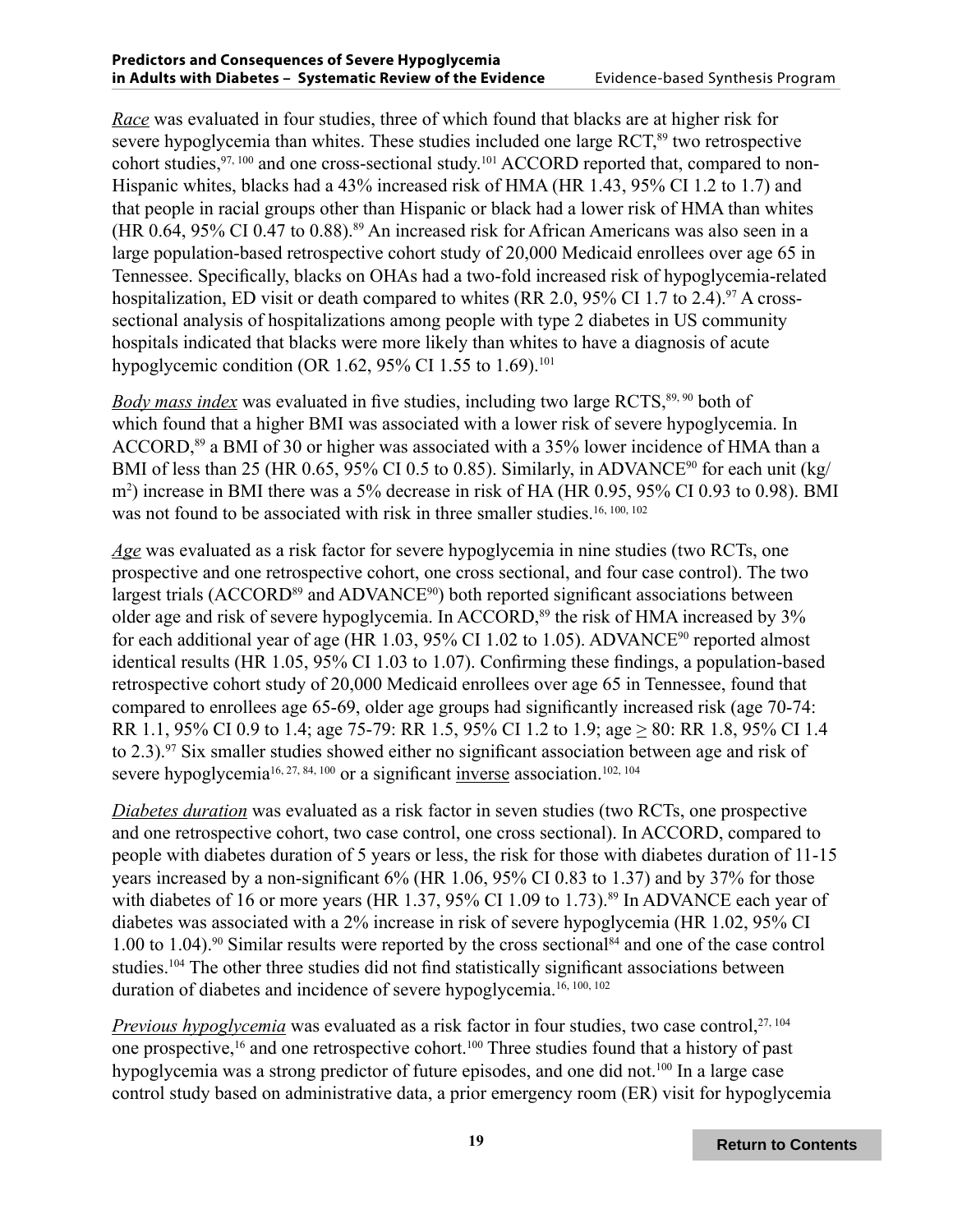increased the odds of a subsequent inpatient admission for hypoglycemia by more than nine-fold (OR 9.5, 95% CI 5 to 18).<sup>27</sup> In the other case control study a reported history of hypoglycemia, not further defined, in the previous year was associated with a three-fold increase risk of hypoglycemia associated hospitalization or ER visit (OR 2.9, 95% CI 1.3 to 6.5).<sup>104</sup> History of previous episode requiring health services use was associated with a six-fold increase for another episode over the next 8 years (HR 5.7, 95% CI 2.2 to 15) in the prospective cohort study.16

*Education* was evaluated as a risk factor in five studies, two RCTS,<sup>89, 90</sup> one cross sectional,<sup>78</sup> one case control104 and one prospective cohort study.16 Four of the five studies found significant but modest associations between level of education and risk for severe hypoglycemia. ADVANCE found a marginally significant inverse association between the age at completion of formal education and risk of severe hypoglycemia (HR  $0.98$  95% CI 0.96 to 1.0).<sup>90</sup> Similarly, in ACCORD, subjects with less than a high school education were at an increased risk for severe hypoglycemia (conventional control: HR 1.74, 95% CI 1.02 to 2.95; intensive control: HR 1.38, 95% CI 1.06 to 1.81) compared to those with more education.<sup>89</sup> In the case control study, illiteracy was associated with an increased risk  $(OR 3.7, 95\% \text{ CI} 1.4 \text{ to } 10)$ .<sup>104</sup> In a cross sectional study in a community population, Sarkar et al. found that subjects who indicated that they had "problems learning," "needed help reading," or "lacked confidence with forms" were about 30- 40% more likely to have reported an HA in the previous year.78 Finally, in the prospective cohort study, "education level higher than primary level" was associated with an increased risk of severe hypoglycemia (HR 2.3, 95% CI 1.09 to 5.04, N=616).<sup>16</sup>

*Renal disease* was evaluated as a risk factor in seven studies, two RCTs,<sup>89, 90</sup> one prospective,<sup>16</sup> one retrospective cohort<sup>100</sup> study, and three case control studies.<sup>27, 102, 104</sup> Five of these studies found that renal insufficiency (defined as elevated serum creatinine level or elevated estimated glomerular filtration rate) was significantly associated with increased risk of severe hypoglycemia. The only studies that did not find a significant association were a very small study,<sup>102</sup> and the retrospective cohort study that was conducted in a single institution with a predominantly African American population.100 In ACCORD, a urine albumin:creatinine ratio greater than 300 or a serum creatinine greater than 115 umol/L were each associated with a significantly increased risk of about 70%. In ADVANCE, for each umol/L increase in serum creatinine, the risk of a severe hypoglycemic event increased by 1%.90

*Other (non-renal) microvascular disease* was assessed in five studies.<sup>16, 27, 84, 89, 90</sup> In four of the five there were significant positive associations; in one relatively small study (N=415), which evaluated untreated retinopathy and symptomatic or asymptomatic peripheral neuropathy, there were no statistically significant associations for any event, but peripheral neuropathy was found in increase the risk of repeated events of severe hypoglycemia.<sup>84</sup> In ACCORD a history of peripheral neuropathy conferred a modest but significant increased risk (HR 1.2, 95% CI 1.1 to 1.4).<sup>89</sup> In ADVANCE a "history of microvascular disease" conferred a twofold increased risk of severe hypoglycemia (HR 2.1, 95% CI 1.5 to 3.).<sup>90</sup> In a nested case-control database study, peripheral ulceration was found to be positively associated with risk of inpatient hospital admission for hypoglycemia (OR 1.71, 95% CI 1.2 to 2.44).<sup>27</sup> Finally a population based but relatively small study (N=616) found that a history of peripheral neuropathy was significantly associated with severe hypoglycemia (HR 2.4, 95% CI 1.3 to 4.5).<sup>16</sup>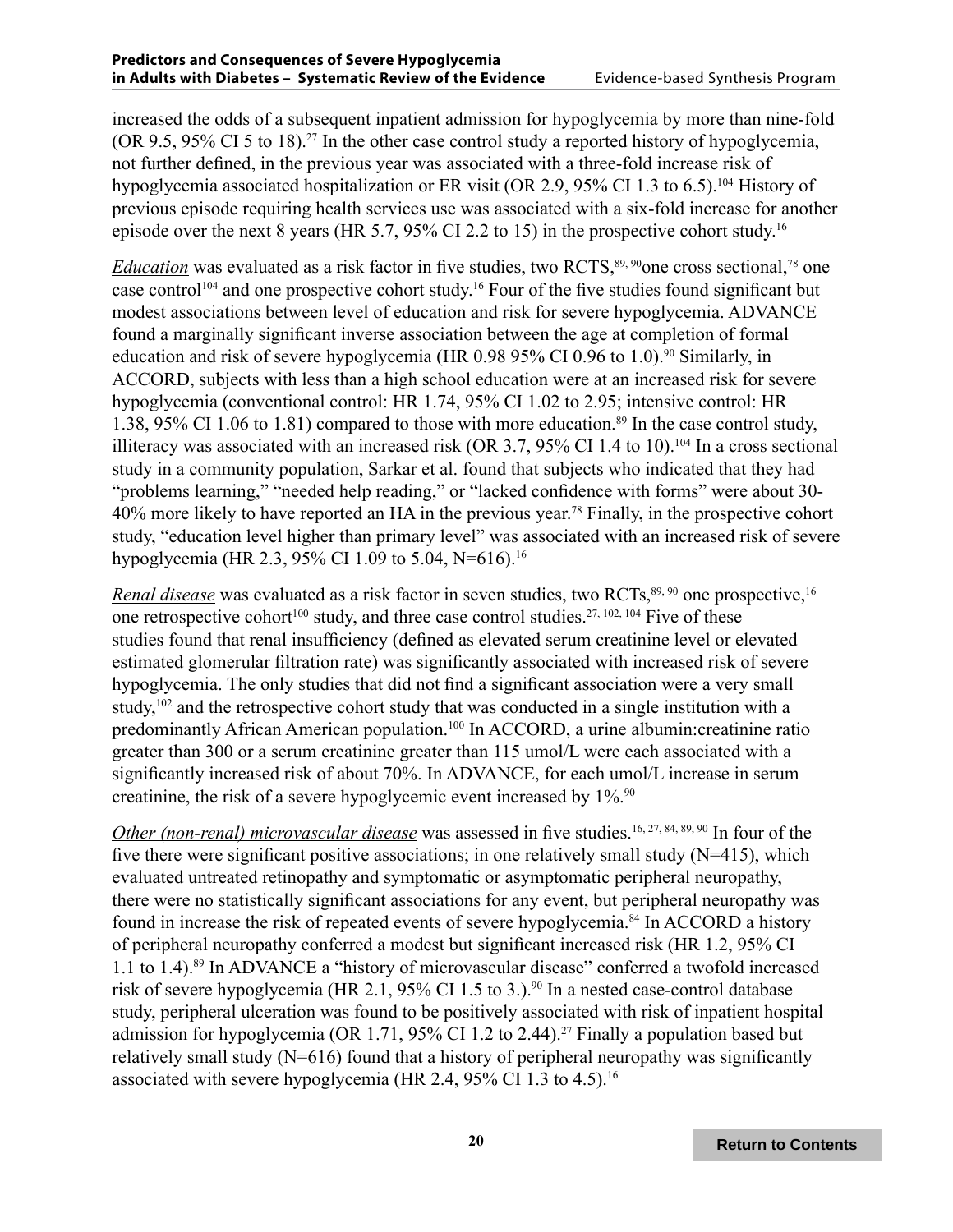<span id="page-20-0"></span>*Dementia* was evaluated as a risk factor for severe hypoglycemia in three studies.<sup>90, 92, 103</sup> In ADVANCE, higher cognitive function as measured by the Mini Mental Status Examination was significantly associated with a modest decreased risk of severe hypoglycemia (HR 0.93, 95% CI 0.87 to 0.99).<sup>90</sup> In the second study, which was population based and prospectively followed 302 patients age 70 years and older, patients with dementia at baseline had a significantly higher risk for hypoglycemia requiring medical attention than those who did not have dementia (HR 3.0, 95% CI 1.1 to 8.5).<sup>92</sup> In a small case control study, dementia was not found to be a significant risk factor.103

*Other risk factors evaluated in the 12 studies* included genetic markers, marital status, smoking, alcohol consumption, polypharmacy, recent discharge from the hospital, and use of ACE inhibitors. All were found, in one or more studies, to be associated with increased risk of hypoglycemia (See Appendix D, Table 6). However, these findings were generally sparse, often conflicting, and ultimately inconclusive.

## **Summary of Key Question #2**

Factors most consistently and independently associated with risk for severe hypoglycemia in adult patients with type 2 diabetes on hypoglycemic medication include: intensive glycemic control (discussed above under Key Question #1), history of hypoglycemia, renal insufficiency, history of microvascular complications, longer diabetes duration, lower education level, African American race and history of dementia. History of hypoglycemia unawareness was evaluated in only one study. Gender, age and lower BMI were not consistently associated with risk, although higher age and lower BMI were associated with higher risk in the two largest studies.

## **KEY QUESTION #3. What is the effect of severe hypoglycemia on other outcomes in adults with type 2 diabetes on one or more hypoglycemic agents (e.g., quality of life, mortality, morbidity, utilization)?**

We identified 59 articles on 53 studies that provided information about outcomes in patients who experienced severe hypoglycemia.

## **Overview of Included Studies (Appendix E, Table 1)**

An overview of the 59 included articles is provided in Appendix E, Table 1. Among the 53 studies were 14 randomized controlled trials,<sup>3-5, 21, 30, 41, 42, 46, 52, 54, 110-113</sup> 16 cohort studies,<sup>17, 19, 25, 26,</sup> 75, 92, 94-97, 114-118 12 cross sectional studies,78, 81, 82, 99, 119-126 and 11 case control or case series studies.9, 28, 105, 107-109, 127-131 Twelve studies were multinational; additionally, twelve were performed in the United States, four in Germany, three in the UK, three in Scotland, three in Sweden, and the remainder in other countries (Canada, Australia, Singapore, India, Israel, Netherlands, Turkey, Switzerland, France, Italy, Greece, and Poland). All but one of the studies<sup>30</sup> enrolled both men and women. Average age ranged from 30 to 85 years with most studies reporting a mean age in the 50 or 60 year range. Twenty one studies were entirely funded by a pharmaceutical company while eight studies were funded by government agencies, three by private foundations, and five by multiple funding sources. No source of funding was listed for 16 studies.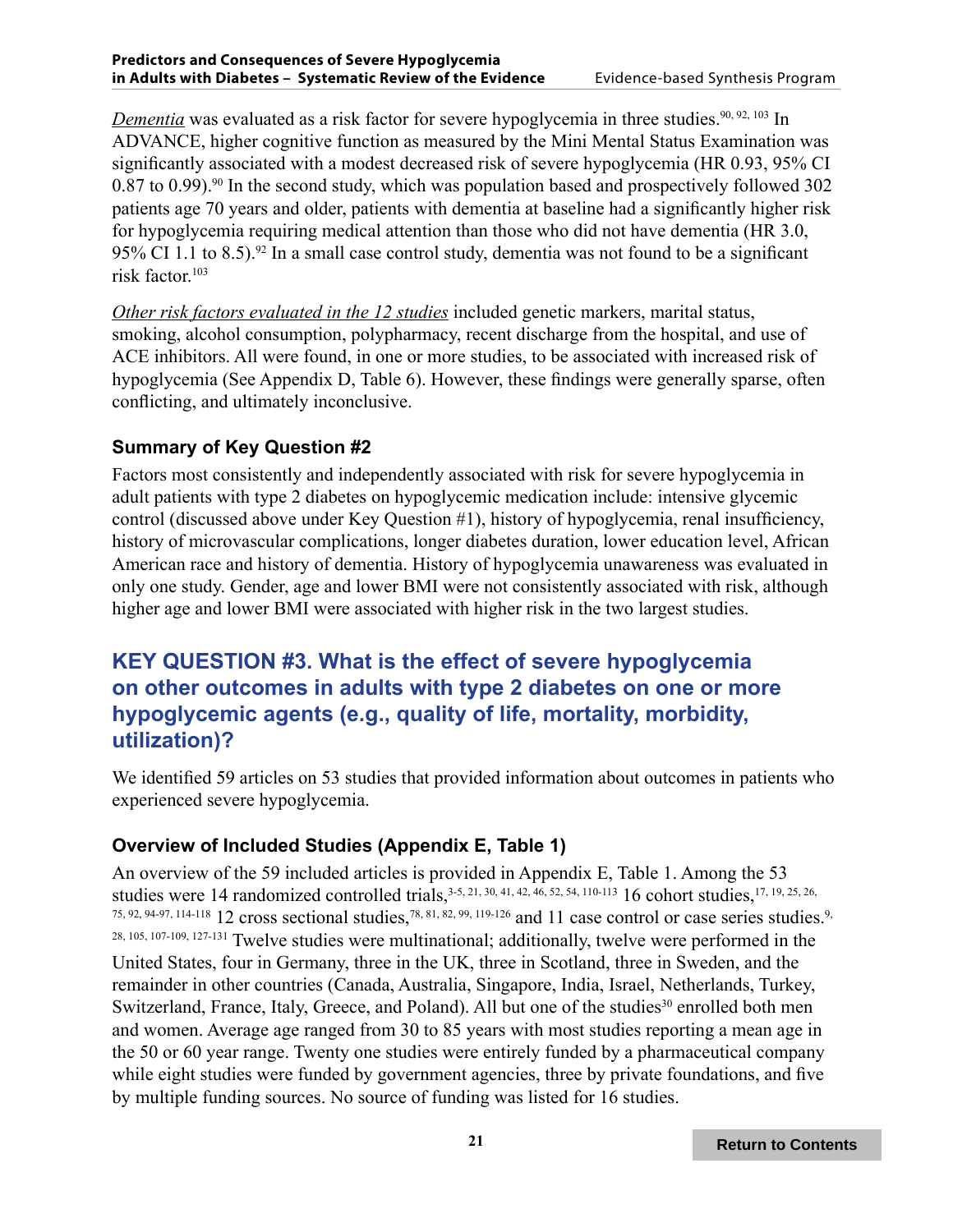## **All-Cause Mortality**

All-cause mortality associated with severe hypoglycemia was reported in three large randomized trials that compared intensive control to conventional control.3, 4, 21, 61, 90 Mortality ranged from zero to 12.5 percent in intensively treated people who became hypoglycemic; in two of these three studies mortality in this group was 0.1% or less and in the third there was one death in eight study subjects (12.5%). In all three randomized trials, mortality in the conventional control groups ranged from 0% to 1.2%.

Six additional randomized trials (typically fewer than 1,000 patients enrolled with follow-up less than 30 weeks) compared different treatment regimens, including oral medications and different forms of insulin.42, 43, 46, 52, 111-113 No deaths related to severe hypoglycemia were reported in these studies.

Eight cohort studies reported mortality outcomes, typically in patients seen in an ER or hospitalized for severe hypoglycemia. There were no deaths in three studies.<sup>16, 17, 116</sup> In four other studies, between 0.3% and 8.3% of the patients died following severe hypoglycemic events.<sup>95-97,98</sup> One study of veterans with and without CKD did not report number of deaths but reported odds ratios for outpatient risk of death within one day of a hypoglycemic event (defined as glucose  $\leq$ 50 mg/dl) compared to individuals with glucose of  $\geq$ 70 mg/dl.<sup>75</sup> For patients without CKD, the odds ratio was 13.28 (95% CI 9.30 to 19.18). For patients with CKD, the odds ratio was 6.84 (95% CI 4.41 to 10.62).

Mortality was also assessed in six case series. As with the cohort studies, these studies also enrolled patients seen in an emergency room or admitted to a hospital as a result of severe hypoglycemia. Four studies reported no deaths.<sup>28, 108, 109, 128</sup> Three other studies reported that between 3.2% and 11% of the enrolled patients died after severe hypoglycemia.<sup>105, 127, 131</sup>

Three studies reported long-term follow-up mortality data. Participants in the ADVANCE trial were followed for a median of 5 years.<sup>90</sup> The mortality rate was  $19.5\%$  in those who had experienced at least one episode of severe hypoglycemia and 9.0% in those who had not (adjusted HR 3.27, 95% CI 2.29 to 4.65). The median time to death was 1.05 years. In a prospective cohort study, there were no deaths at the time of the event but 16 of the 45 patients (35.6%) died during the mean follow-up period of 22.8 months.17 The third study, a retrospective cohort study that observed in-hospital mortality of 1.6% (2 of 126 patients), reported long-term mortality of 42.1% (53 of 126 patients) during a median follow-up of 23.2 months. Of the 53 total deaths, 20 were in the group of patients treated with oral medications and 33 were in the group treated with insulin (univariate analysis,  $p=0.02$ ).<sup>95</sup> The authors reported that median annual mortality in the study population was 22% and compared that to 5.2% in the general population (patients with and without diabetes, age 80 years).

## **Non-fatal Myocardial Infarction**

Three randomized trials, one cohort study, and one case series provided information about non-fatal myocardial infarctions among patients with severe hypoglycemia. Two randomized trials reported no events.<sup>30, 113</sup> The third reported that one patient  $(4.5\%)$  experienced severe hypoglycemia with cardiac arrest.<sup>110</sup> The authors did not say how much time elapsed between the hypoglycemic episodes and the cardiac arrests. A cohort study that enrolled individuals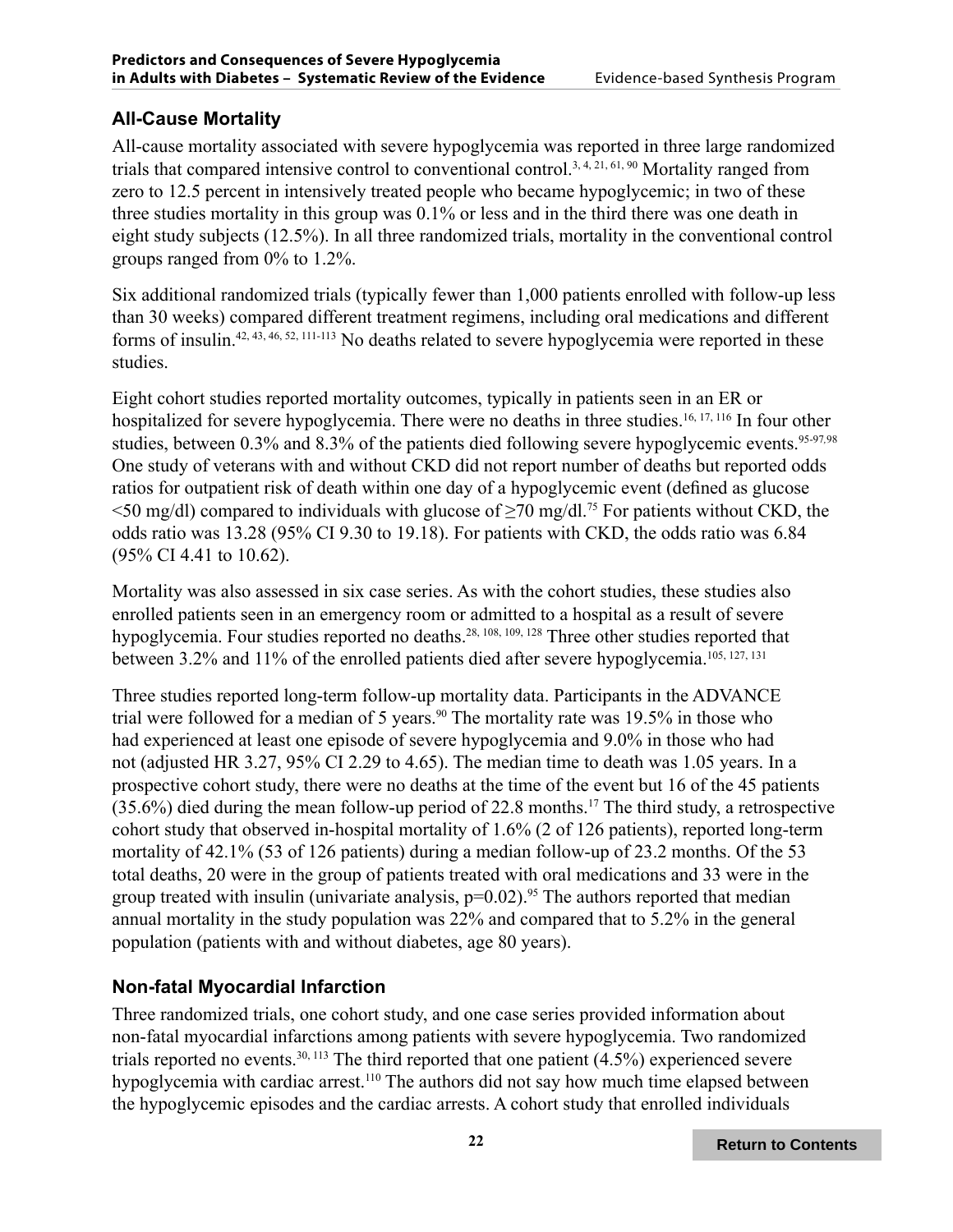who experienced severe hypoglycemia reported three cases (0.5%) with myocardial infarction as a complication of the hypoglycemia.<sup>97</sup> A case series reported two cases  $(2%)$  of transient asymptomatic myocardial ischemia associated with severe hypoglycemia.<sup>127</sup>

## **Non-fatal Stroke**

Non-fatal stroke outcomes were reported in four studies. A randomized trial of several hypoglycemic therapies reported no stroke events.<sup>113</sup> A cohort study with 586 patients reported seven patients (1.2%) experiencing stroke as a complication of severe hypoglycemia.<sup>97</sup> A case series of 207 patients admitted to a hospital with severe hypoglycemia during a three year period, included two patients (0.97%) who experienced cerebrovascular ischemic stroke.<sup>108</sup> In a case series of 19 patients with severe hypoglycemia associated with glipizide use (over a 7 year period), one patient (5.3%) who had a stroke prior to the hypoglycemic event experienced further functional impairment. The patient died 23 days after the event.<sup>105</sup>

## **Other Neurologic Events**

Two randomized trials with veterans assigned to either intensive or conventional control reported data on other neurologic events associated with severe hypoglycemia. In one trial, loss of consciousness was reported for both of the conventional control group patients who experienced severe hypoglycemia (2.6% of the conventional control group) and none of the five intensive control patients who experienced severe hypoglycemia  $(0\%$  of the intensive control group).<sup>30</sup> In the second trial, severe hypoglycemia with impaired consciousness was reported in three episodes/100 patient-years in the conventional control group compared to nine episodes/100 patient-years in the intensive control group. In addition, complete loss of consciousness was reported in one episode/100 patient-years and three episodes/100 patient-years, respectively. Both differences were significant ( $p<0.001$ ). The median follow-up in the trial was 5.6 years.<sup>5</sup>

Five randomized trials of different treatment regimens also reported neurologic outcomes. Two trials reported zero events.41, 54 In another trial, at the three year follow-up, loss of consciousness associated with severe hypoglycemia was reported by four patients – one in the biphasic aspart group  $(0.4\%)$  and three in the basal detemir group  $(1.3\%)$ .<sup>43</sup> One trial reported one patient with a coma  $(0.5\%)$  among 199 treated with NPH plus regular human insulin.<sup>112</sup> In the last trial, seven episodes in four patients either required medical assistance or were accompanied by neurological symptoms.<sup>52</sup>

Three cohort studies provided data on neurologic outcomes. One study reported that, at presentation to a hospital, 51% were in a coma, 18% were disoriented, 11% experienced somnolence, 9% experienced paralysis, 7% had cerebral seizures and 5% had psychological disturbances.<sup>17</sup> In another study, among 126 patients admitted for severe hypoglycemia, 54% of oral hypoglycemic agent users experienced coma compared to 30.2% of insulin users.<sup>95</sup> A third study reported transient ischemic attack as a complication of severe hypoglycemia in four patients  $(0.7\%)$ .<sup>97</sup> At presentation, a loss of consciousness was observed in 49% of episodes, seizures in 5% of episodes and irrational behavior in  $6\%$  of episodes.<sup>97</sup>

Seven other studies reported on this outcome. A cross-sectional study reported that 4% of patients experienced convulsions associated with episodes of severe hypoglycemia in the past year.99 In five case series, coma was reported in 19% to 71% of individuals with severe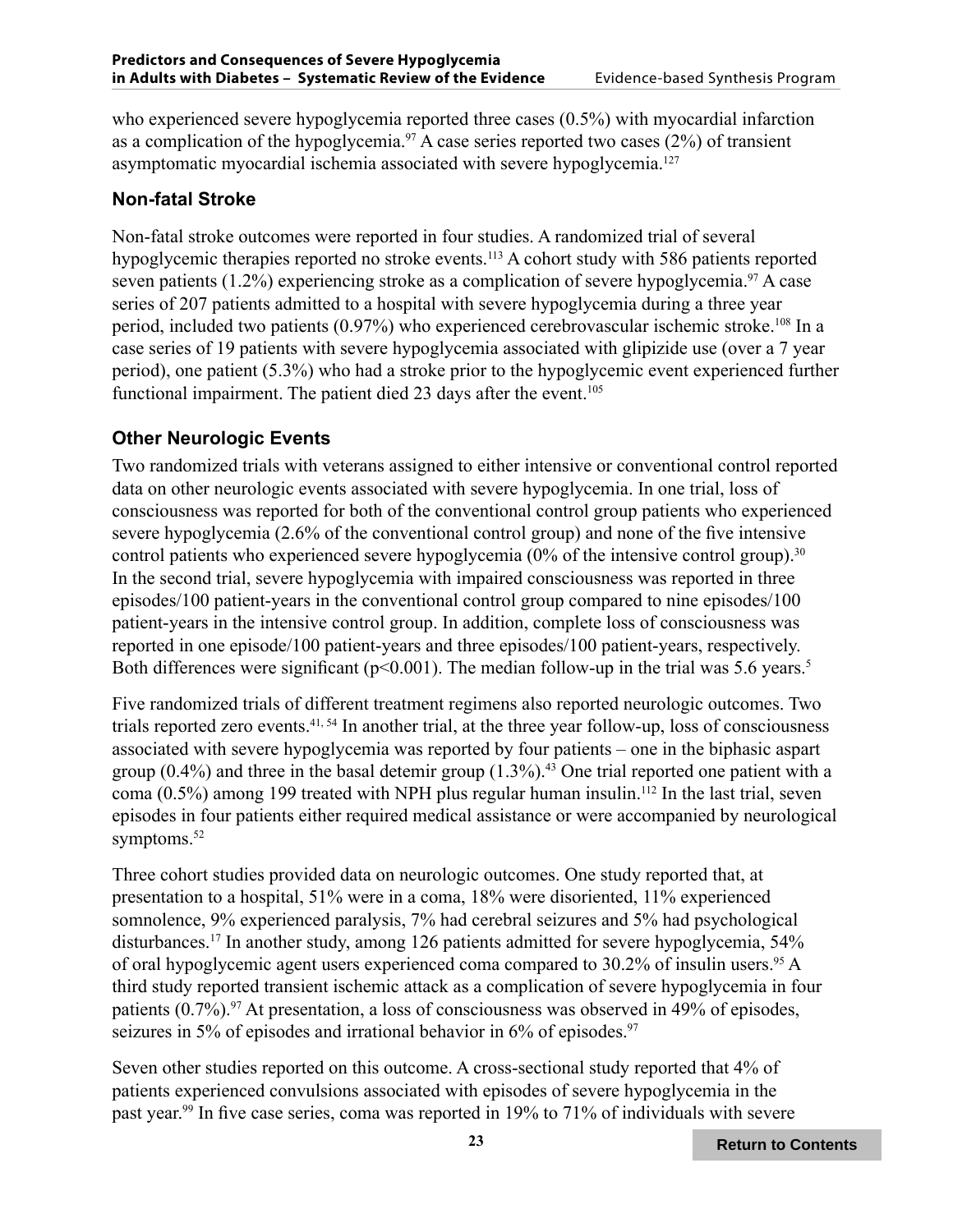hypoglycemia.<sup>105, 107, 108, 128</sup> "Semi-coma" (30%),<sup>108</sup> coma or stupor (21%),<sup>28</sup> somnolence  $(51\%)$ ,<sup>128</sup> decreased consciousness  $(16\%)$ ,<sup>105</sup> seizures  $(8-10\%)$ ,<sup>107, 127</sup> disorientation  $(81\%)$ ,<sup>107</sup> and transient right hemiplegia  $(1\%)^{127}$  were also reported. One study documented seizures and/or psychological disturbances in 30% of patients with severe hypoglycemia.128

## **Hospitalization**

Five randomized trials reported hospitalization data. One trial of intensive versus conventional control among veterans reported no hypoglycemia-associated hospitalizations.<sup>30</sup> Four trials of different treatment regimens found between  $0\%$ <sup>41, 42, 113, 132</sup> and  $0.8\%$ <sup>112</sup> were hospitalized for hypoglycemia.

Hospitalizations were also reported in nine cohort studies (10 papers). Among patients starting insulin, there were no hospitalizations in 9970 patient years of observation.<sup>26</sup> A study of 344 veterans followed for one year identified 55 severe hypoglycemic episodes in 19 subjects; two of these (3.6%) required hospitalization.<sup>19</sup> A mean hospitalization rate of 0.15 episode/patient/year was reported for type 2 patients based on data from 21 patients with 29 severe hypoglycemic episodes.116 A hospitalization rate of 47 per 1000 person-years was reported based on data from all discharges from Navajo Area Indian Health Service hospitals during a 5 year period with an estimated 26,125 person-years of observation.<sup>96</sup> A study that included both type 1 and type 2 patients reported that over a mean follow-up of 2.5 years, insulin-treated individuals with diabetes who had hypoglycemic episodes had more overall hospital admissions (0.97 per year vs. 0.48 per year in insulin-treated individuals without hypoglycemic episodes,  $p<0.01$ ). Forty percent of the excess hospital admissions were due to hypoglycemia.118

Three other cohort studies (four papers) reported hospitalization associated with 17% to 33% of hypoglycemic events<sup>25, 114, 133</sup> or 7.1% of patients experiencing hypoglycemia.<sup>117</sup> Another study reported that 16% of patients seen in the emergency department were subsequently admitted to the hospital.<sup>115</sup>

In a cross-sectional study of patients with type 2 diabetes from a large diabetes registry, 8% of the patients with a self-reported significant hypoglycemia episode had a documented emergency room visit or hospitalization. The odds of an emergency room visit or hospitalization were significantly higher in patients who reported having at least one significant hypoglycemia episode (OR 19.0, 95% CI 13.0 to 26.0) compared to those without a significant hypoglycemia episode.<sup>78</sup> One other cross-sectional study reported no hospitalizations<sup>125</sup> while a second reported that 5.5% of patients were treated in an emergency department or hospitalized following severe hypoglycemia.<sup>124</sup>

Length of hospital stay, reported in two case series, ranged from a median of  $5.5 \text{ days}^{128}$  to means of 9.8 days for patients on oral medications and 8.0 days for patients taking insulin.<sup>95</sup>

## **Emergency Department Visits**

Two randomized trials reported that no patients with severe hypoglycemia required an emergency department visit.<sup>42, 113</sup> A third randomized trial reported that either 0% (insulin glargine group) or 15.4% (NPH group) of those with severe hypoglycemia were seen in the emergency department.<sup>41, 132</sup>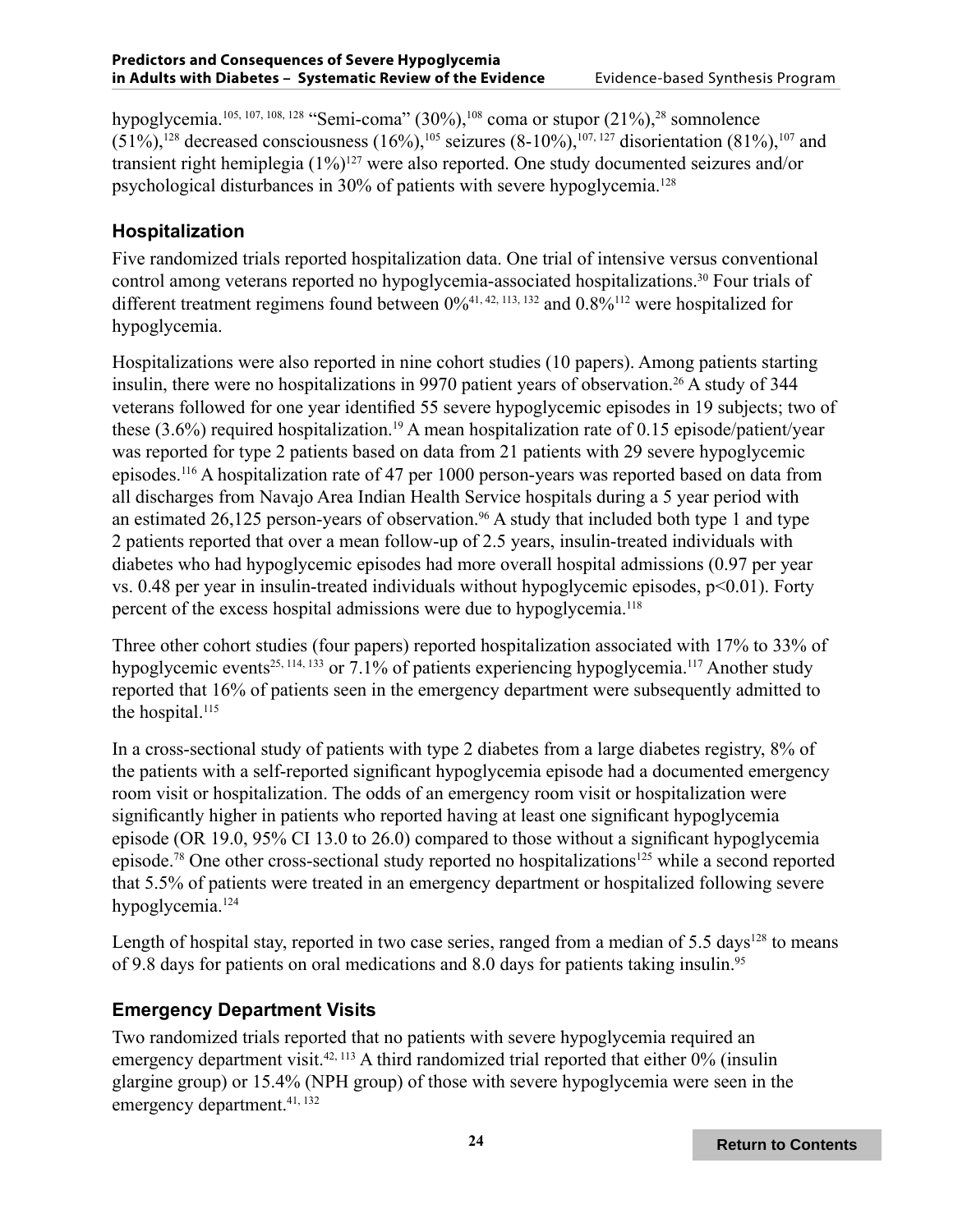Four cohort studies reported emergency department use. One study reported that between 14% and 23% of severe hypoglycemic episodes were treated in the emergency room.114, 133 Another cohort study reported that 31% of the patients enrolled, all of whom were eventually hospitalized, were treated first in the emergency department<sup>17</sup> while a third found that  $8\%$  of patients were treated in either the emergency or primary care service, 36% were treated by an ambulance service and 55% required both ambulance and emergency or clinic service.<sup>25</sup> Finally, over a mean follow-up of 2.5 years, insulin-treated diabetic individuals who experienced hypoglycemic episodes had higher rates of overall emergency department use (0.85 visits per year vs. 0.40 visits per year in insulin-treated diabetic individuals who did not have a hypoglycemic episode,  $p<0.01$ ) with 53% of the excess visits due to hypoglycemia.<sup>118</sup>

Two cross-sectional studies (noted above) reported on rates of either hospitalization or emergency department visit (5.5% to 8%).<sup>78, 124</sup> An additional cross-sectional study reported that six of the seven patients with severe hypoglycemia during a one month period required medical services including three emergency room visits.<sup>125</sup>

## **Accident/Trauma**

An evidence report prepared for the Federal Motor Carrier Safety Administration (FMCSA)<sup>134</sup> focused on the risk of motor vehicle crashes in drivers with diabetes and the relationship with hypoglycemia. Based on data from 13 case-control studies of low to moderate quality, the conclusion was that the risk for crash among drivers with diabetes was higher than for those without diabetes (RR 1.19, 95% CI 1.08 to 1.31). Many of the studies enrolled only patients with type 1 diabetes and all but two were published before 2000. The strength of evidence was rated as weak. To look at the effect of hypoglycemia on driving ability, the review identified three studies of moderate quality, all with type 1 patients. All three involved induced hypoglycemia and simulated driving ability. Although driving ability was impaired, it was unclear which aspects of driving ability were most affected or at what level of hypoglycemia the impairments were evident. It is unknown whether data from driving simulators are predictive of crash risk in actual driving conditions.

We identified several other studies related to motor vehicle operation that were either not included in the FMCSA review or were published after the review was completed. A casecontrol study identified 795 drivers who were reported (typically because of a motor vehicle crash, mandatory annual review for commercial vehicle license, license suspension appeal, or notifiable medical condition) to the Ontario Ministry of Transportation Medical Advisory Board and who had an underlying diagnosis of diabetes mellitus. The type of diabetes was not reported. Among the cases (57 drivers who had a crash), 60% reported experiencing severe hypoglycemia in the past 2 years compared to 27% of the controls (738 drivers with no crash) (OR 4.07, 95% CI 2.35 to 7.04). A lower HbA1c was also associated with an increased risk of crash even after adjusting for severe hypoglycemia (OR 1.25, 95% CI 1.02 to 1.55).<sup>129</sup> A cross-sectional study of diabetic patients taking hypoglycemia-inducing medications found that among the 122 patients talking oral-antidiabetics (116 with type 2 diabetes, mean age 64.2 years), subjects reported two hypoglycemia-induced accidents per year driven. Among the 151 patients receiving conventional insulin therapy (109 with type 2 diabetes, mean age 59.0 years, treated with one or two injections of premixed insulin and may also be taking other oral antidiabetics), there were three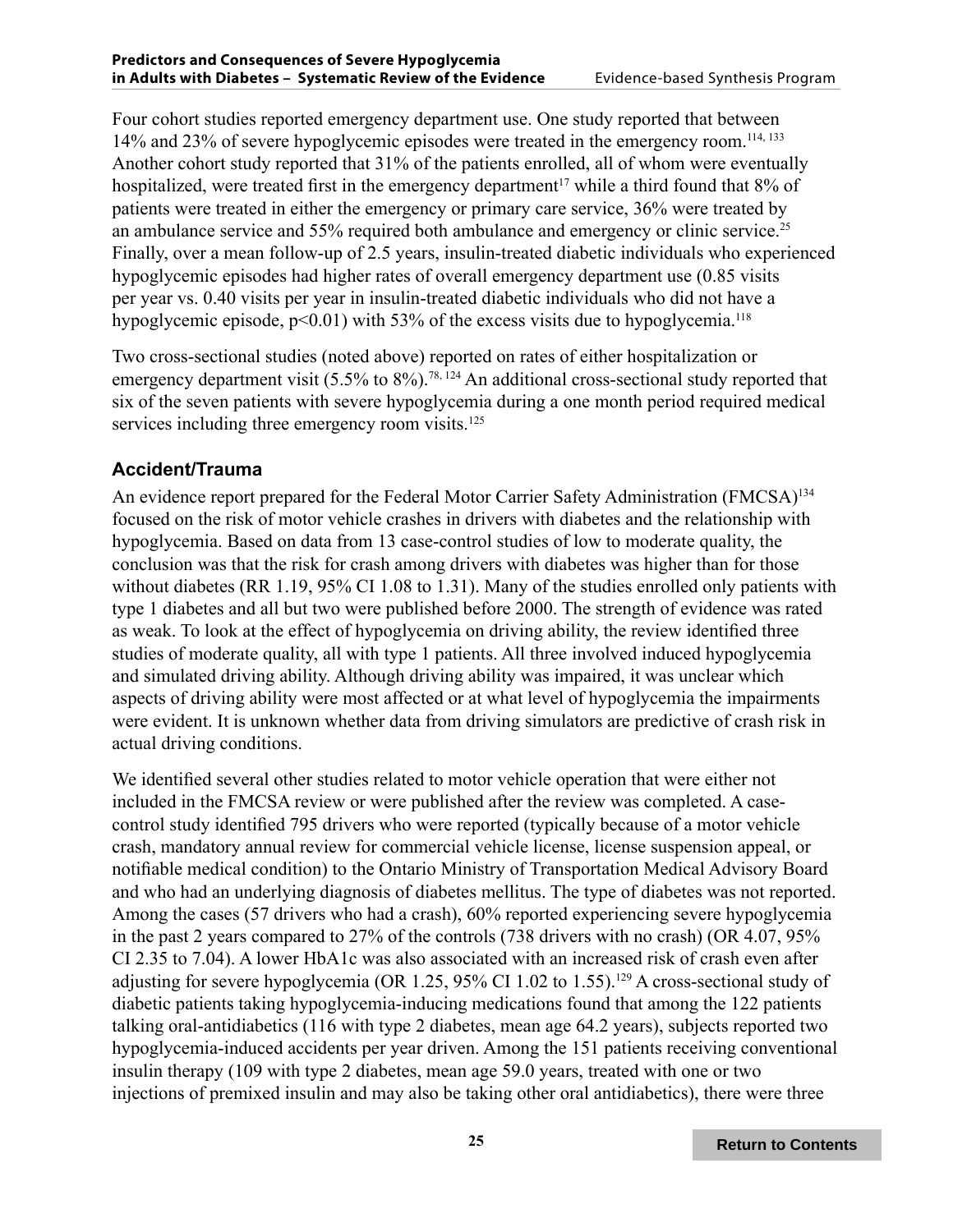hypoglycemia-induced accidents per year driven. When asked if they refrained from driving due to fear of hypoglycemia events during driving, 0.8% of the oral medication group and 4.0% of the conventional insulin therapy group responded "yes."<sup>121</sup>

Several studies reported on motor vehicle accidents but did not specifically relate the outcome to severe hypoglycemia. In the ACCORD study, there was no difference in incidence of motor vehicle accidents in which the patient was the driver (0.2% in intensive therapy, 0.3% in standard therapy,  $p=0.40$ ).<sup>3</sup> A nested case-control study used an insurance registry of all eligible drivers ages 67 to 84 years, an accident report file, and a prescription drug database. The type of diabetes was not reported. Several medication regimens were associated with a borderline significant risk of an accident. A combination of sulfonylureas and metformin was used during the preceding month by 1.6% of those involved in a crash and 1.2% of the controls (adjusted rate ratio 1.3, 95% CI 1.0 to 1.7). The adjusted rate ratio for any insulin use was 1.3 (95% CI 1.0 to 1.8). A dose-response effect was noted for users of a combination of sulfonylureas and metformin over the year preceding the index event.<sup>135</sup>

Six studies reported falls and bone injury data.<sup>17, 95, 97-99, 127</sup> A cohort study of 45 patients with sulfonylurea-induced hypoglycemia requiring hospitalization reported that six (13%) had soft tissue injuries or fractures as a result of falls associated with hypoglycemia.17 A second cohort study of 126 type 2 diabetic patients hospitalized for severe hypoglycemia found that the percentage of patients who had experienced a fall was 21.5% with no difference between oral medication and insulin users.<sup>95</sup> In a third cohort study, among patients hospitalized for severe hypoglycemia, bone injuries were reported in 7.3% of patients (9.9% of the insulin users, 0% of the oral medication users).<sup>98</sup> A cohort study<sup>97</sup> and a cross-sectional study<sup>99</sup> reported "injury" in 1.7% to 5% of patients who experienced severe hypoglycemia. In a case series brain trauma and skeletal injury were reported in 7% of patients.<sup>127</sup>

## **Quality of Life**

Nine cross-sectional studies reported measures of quality of life. One study assessed healthrelated quality of life with the SF-36 and reported that scores for all domains were lowest for patients reporting severe hypoglycemia.120

Five studies (reported in six papers) assessed health utility/quality of life with the EuroQol-5 Dimensions (EQ-5D). EQ-5D scores were lower for patients reporting severe hypoglycemia.<sup>81,</sup> 82, 87, 119, 120, 126 Three studies reported data from the worry subscale of the Hypoglycemia Fear Survey-II (HFS-II). In two studies worry scores were highest for patients who reported severe/ very severe symptoms compared to those with lesser symptoms<sup>81, 126</sup> while in the third study, there were no differences in worry score as severity increased.<sup>82</sup> Both the quality of life and the worry scores were impacted by the frequency of severe hypoglycemia episodes.<sup>87</sup>

Two studies looked at anxiety and depression associated with severe hypoglycemia.122, 123 In one study, affective disorder, but not anxiety disorder, was found to be associated with a history of severe hypoglycemia in the prior 12 months.<sup>122</sup> The second study found that a lifetime history of at least one episode of severe hypoglycemia was associated with symptoms of anxiety  $(p<0.001)$ but not depression.<sup>123</sup>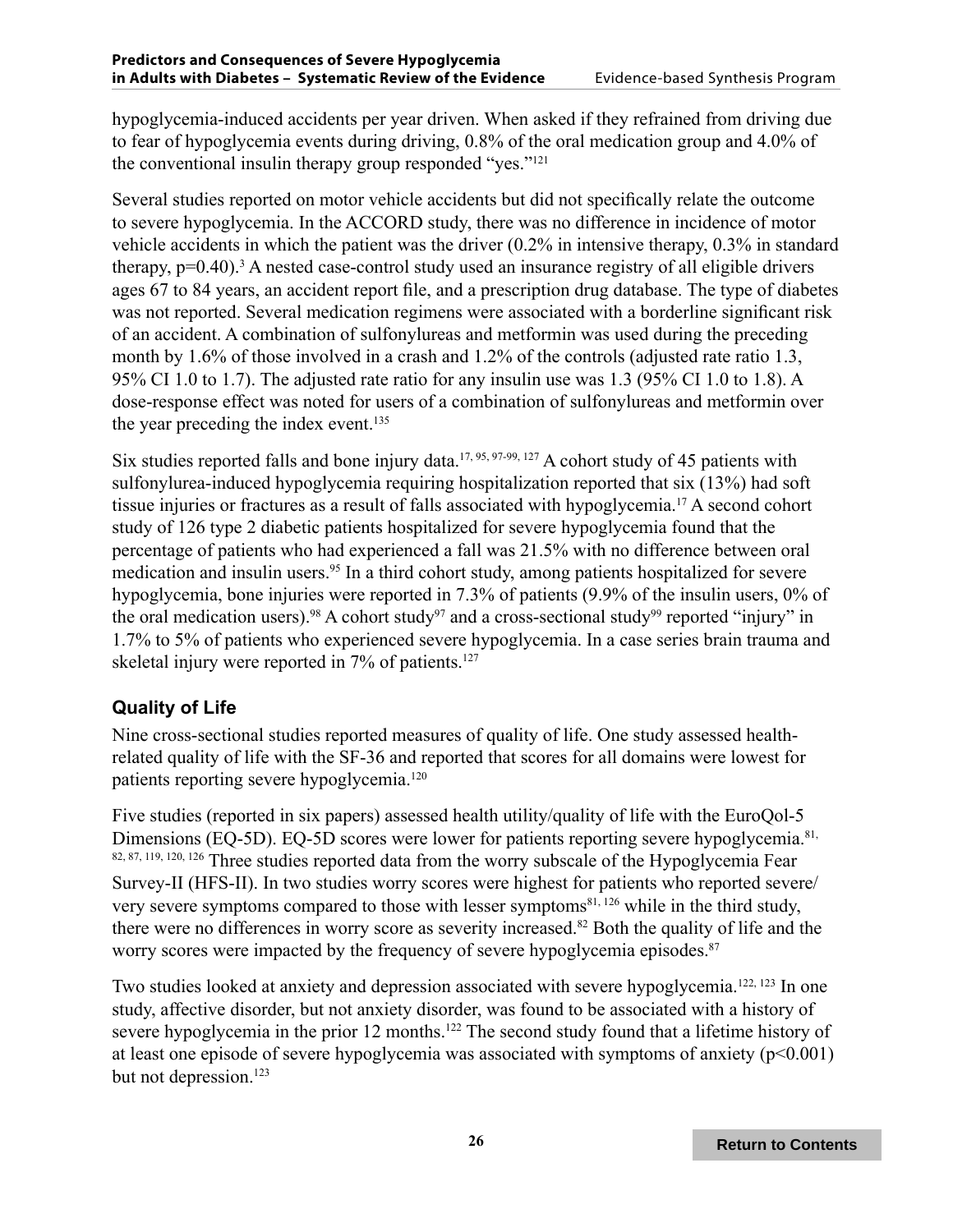Lifestyle changes made following an episode of severe hypoglycemia were the focus of one study.124 Patients reported more frequent testing of blood glucose, changes to insulin doses, greater fear of hypoglycemia, requests to have someone check on them, and additional concerns about driving.

## **Other Outcomes**

## *Cognitive Decline*

Cognitive decline was reported in two cohort studies. One of the studies followed patients to determine if the risk of dementia was increased in those with at least one episode of hypoglycemia requiring hospitalization or an emergency room visit.<sup>94</sup> Patients who had experienced at least one episode of hypoglycemia during a 22 year period were evaluated for an additional mean of 3.8 years to determine whether they developed dementia. No patient had a diagnosis of dementia, mild cognitive impairment or general symptom memory loss at the time of the hypoglycemic episode(s). Among 1465 patients, the incidence of dementia was higher for patients who had at least one episode of hypoglycemia than for those who had no episodes (17% vs. 10%, p<0.001). The attributable risk of dementia in patients with one or more episodes of hypoglycemia was 2.4% per year (95% CI 1.7 to 3.0). In the adjusted model all patients with at least one episode of severe hypoglycemia were at increased risk for dementia (hazard ratio 1.4, 95% CI 1.3 to 1.7 for one or more episodes).

In the second prospective study, a baseline assessment (the Mini-Mental State Examination and the Informant Questionnaire for Cognitive Decline in the Elderly) was completed on 302 patients age 70 and over. At 18 months, a repeat assessment was done on 205 patients (29 had died, 27 had developed dementia and 41 declined the assessment). Thirty-three new cases of cognitive decline were identified (four cases of dementia and 29 cases of cognitive impairment without dementia). There was no significant difference in prior severe hypoglycemia (either self-reported or requiring medical assistance) between those who developed cognitive decline and those who did not.<sup>92</sup>

## *Productivity*

One cohort study and two cross-sectional studies reported on productivity. In the cohort study, insulin-treated patients with a medical claim coded for hypoglycemia were more likely to use short-term disability (47% vs.  $32\%$ , p<0.01) and to use more sick days (19.5 vs. 11.0, p<0.01) than insulin-treated patients with no claim for hypoglycemia. The analysis included patients with either type 1 or type 2 diabetes.<sup>118</sup> In one cross-sectional study, a mean loss of 8.6 productive days following hypoglycemia was reported for patients who experienced severe hypoglycemia; for those with mild or moderate hypoglycemia, the mean days lost was 2.7. In multivariate modeling, severity of hypoglycemia (along with frequency) was a significant predictor of productivity.120 A second study reported that 32% of patients who experienced severe hypoglycemia went home from school, work or other activities and 26% stayed home the next day.124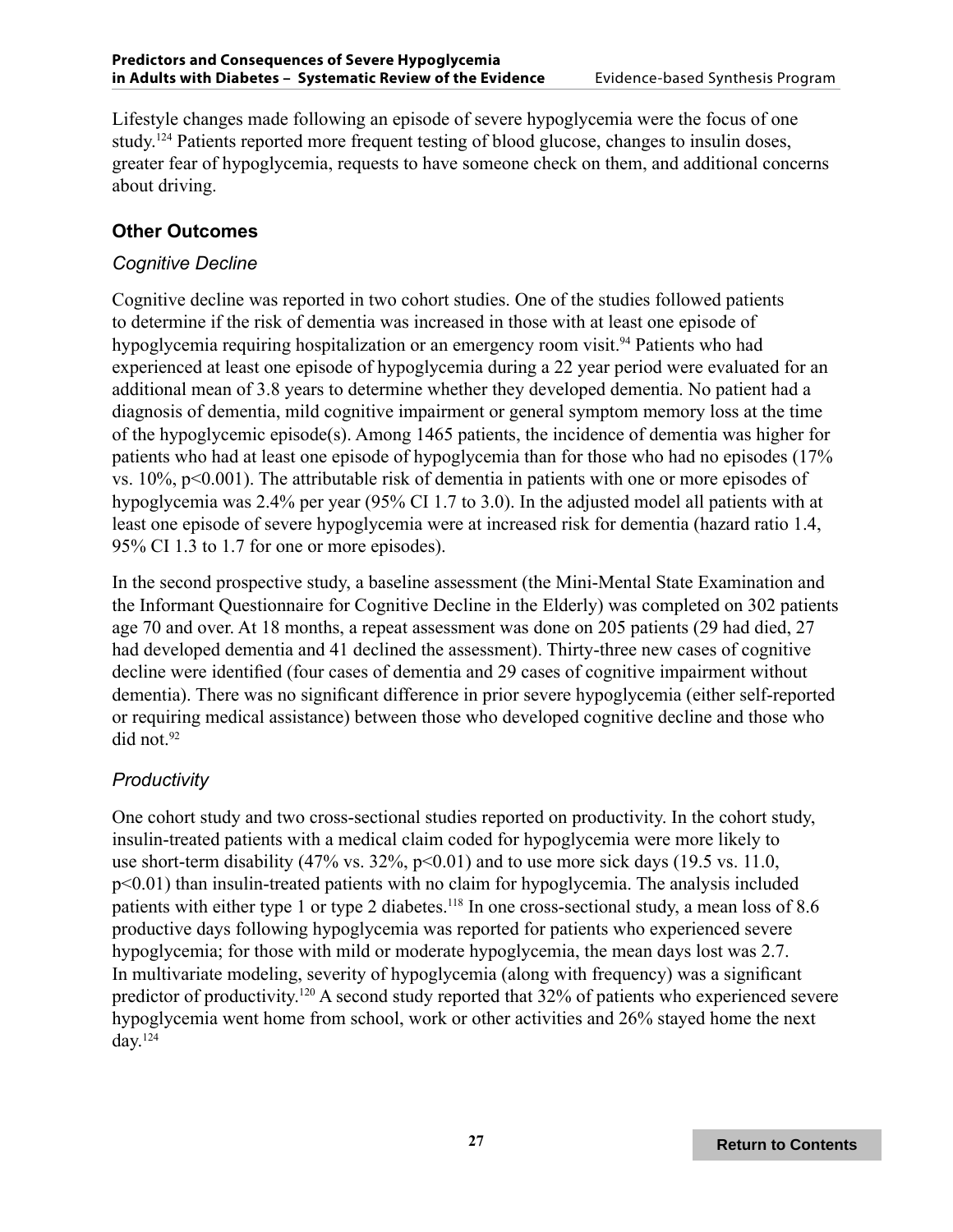#### *Medical Resource Use*

Several studies reported on medical service use other than hospitalization or emergency room visits. A randomized trial reported that one of five patients on liraglutide (20%) who experienced severe hypoglycemia required medical assistance of some type.<sup>54</sup> One cohort study reported that 1.9% of the 2,417 patients studied required medical contact for hypoglycemia during the first year of insulin use. The number decreased to 0.4% by the fourth year of use.26 A cross-sectional study reported mean total resource use of 13.2 contacts with a health service provider among patients who reported severe hypoglycemia. For patients with mild or moderate hypoglycemia, the mean was 11.5 contacts.<sup>120</sup> A second cross-sectional study reported eight nurse visits, three physician visits and one telephone contact with medical care among six patients who experienced severe hypoglycemia in a one-month period (number of events not reported).<sup>125</sup> Another crosssectional study reported that 2.5% of the patients experiencing severe hypoglycemia had additional visits to their physicians while  $0.4\%$  had additional communication (non-visit).<sup>124</sup> Two studies<sup>114, 133</sup> that reported hypoglycemic events before and after conversion to a pen device reported significantly fewer physician visits (37.7% of hypoglycemic events before, 28.1% after; OR 0.39, 95% CI 0.24 to 0.64), no significant difference in outpatient visits (7.8% before, 12.2% after, OR 0.79, 95% CI 0.31 to 2.01), and significantly lower use of "other" (not emergency department, hospitalization, physician visits, or outpatient visits) health care resources (22.1% before, 16.5% after, OR 0.38, 95% CI 0.20 to 0.71) after conversion to the pen device.

## **Summary of Key Question #3**

We found good evidence for an increased risk of the following outcomes in patients who have experienced severe hypoglycemia: all-cause mortality, neurological events (other than nonfatal stroke), hospital and emergency department utilization and decreased quality of life. Severe hypoglycemia does not appear to be associated with short-term mortality. However, a history of severe hypoglycemia may contribute to increased long-term mortality. Neurological events, including coma, impaired consciousness, seizures and paralysis, were reported in seven randomized trials, three cohort studies and seven other studies. Few patients in the randomized trials experienced coma or loss of consciousness. However, in observational studies of patients presenting to an emergency department or admitted to a hospital, between 19% and 71% were in a coma. Hospitalization and emergency department utilization was reported in five randomized trials, nine cohort studies and three other studies with wide variation across studies. Although many of these studies lacked control groups, there is some evidence of increased emergency department visits and hospital admissions among patients who experience severe hypoglycemia. Data from eight cross-sectional studies suggest that patients who experience severe hypoglycemia generally report a lower quality of life and higher worry.

We found limited data about many of our outcomes of interest including non-fatal MI, non-fatal stroke, cognitive decline, motor vehicle accidents, falls and traumatic injuries, work productivity and other medical service utilization. The available evidence suggests that non-fatal MI and stroke are unlikely consequences of severe hypoglycemia. There are mixed findings from two studies on development of cognitive decline or dementia in individuals with a history of severe hypoglycemia. Few studies have reported motor vehicle accident data specifically related to severe hypoglycemia. Falls and injuries are common consequences of severe hypoglycemia but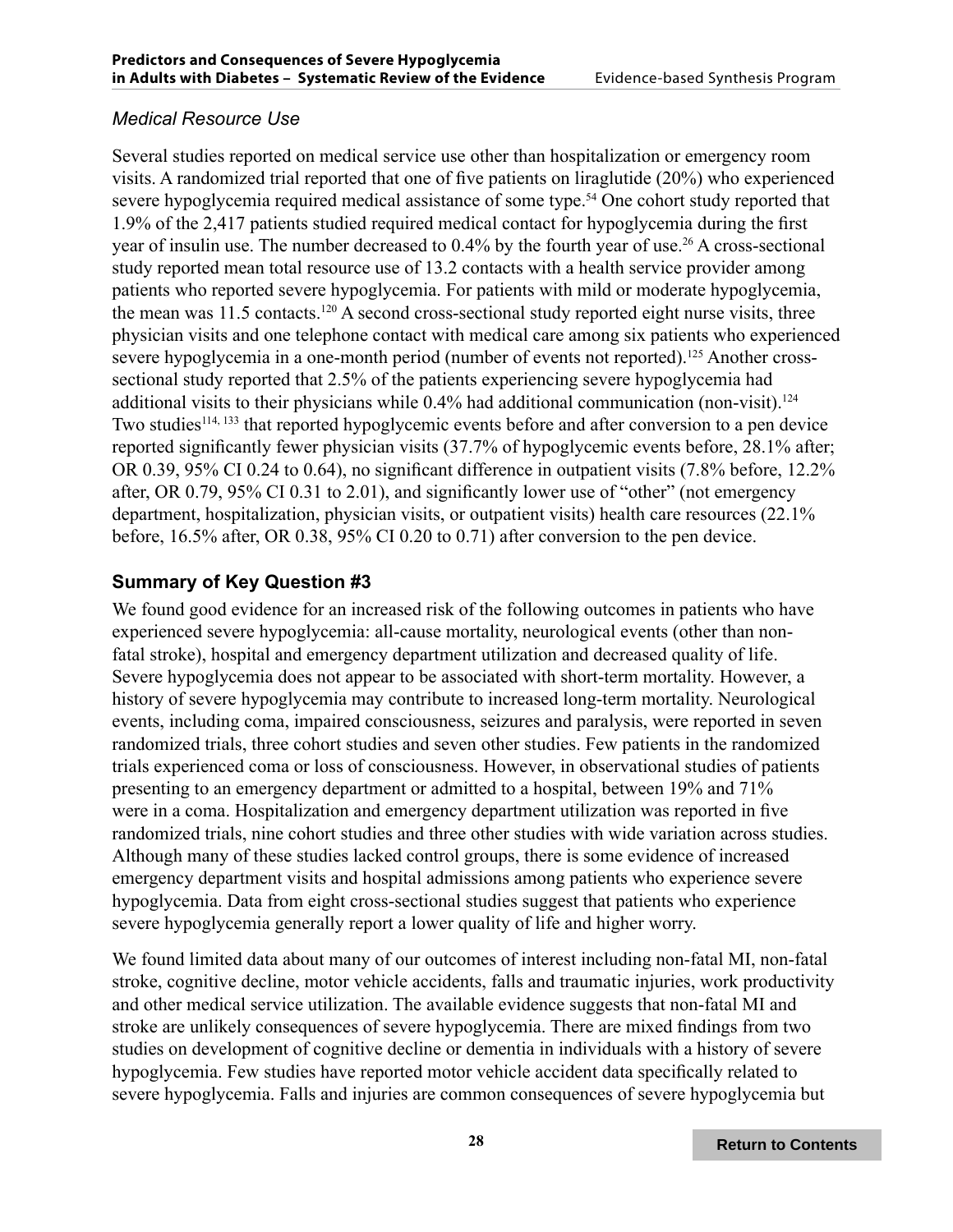given the absence of appropriate control groups it is unclear if these outcomes are hypoglycemiarelated or simply reflect the age and co-morbidity burden of the population. The evidence suggests that individuals who experience episodes of severe hypoglycemia are more likely to miss days at work. Medical resource utilization findings are difficult to interpret without appropriate control group data.

**Return to Contents**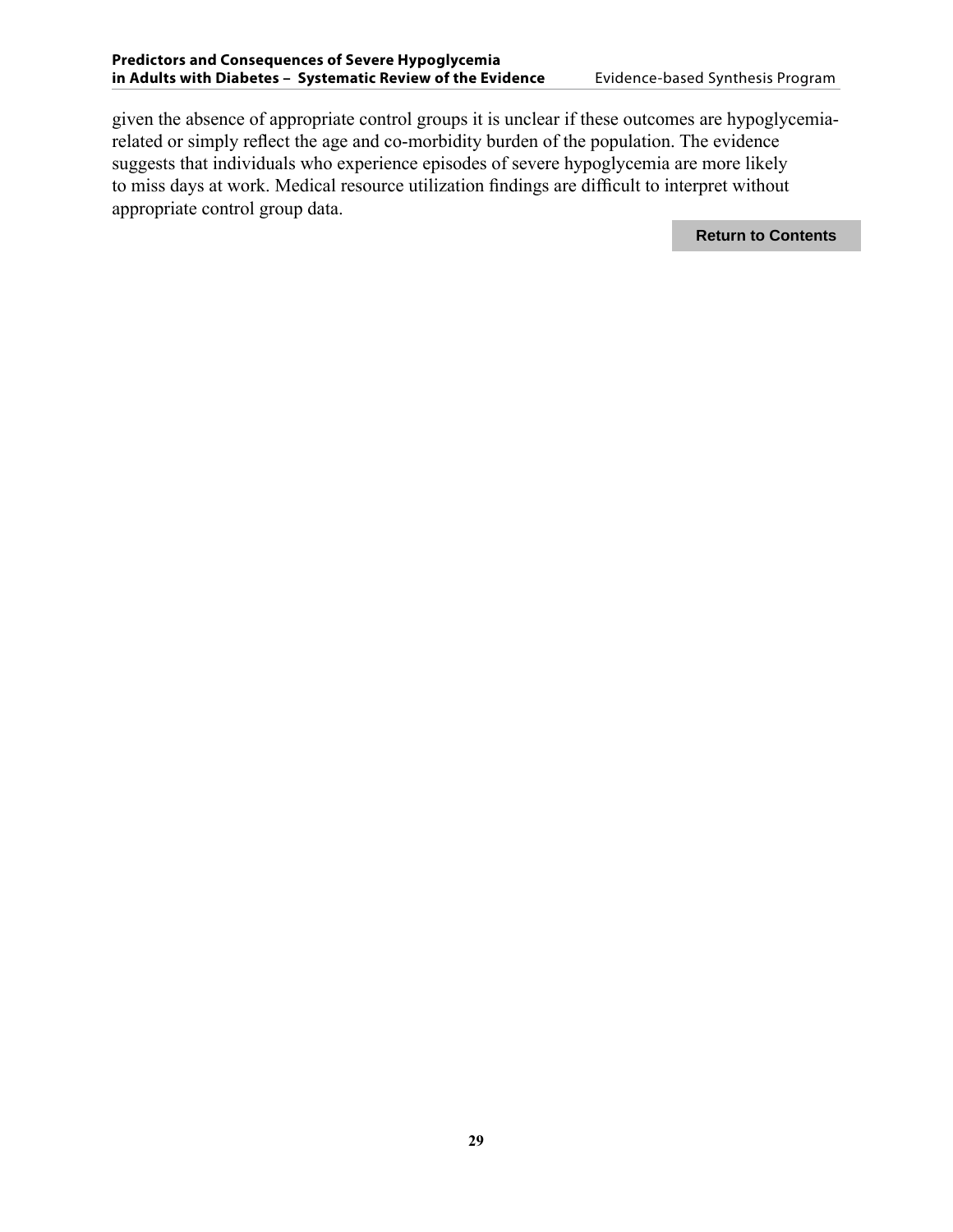# <span id="page-29-0"></span>**SUMMARY AND DISCUSSION**

## **SUMMARY OF EVIDENCE BY KEY QUESTION**

## **Key Question #1: What is the incidence of severe hypoglycemia in adults with type 2 diabetes on one or more hypoglycemic agents?**

Overall incidence of severe hypoglycemia was less than 1% in the majority of the 60 reviewed studies, particularly those of metformin  $(0-1.5\%)$ , GLP-1 analogs  $(< 1\%)$ , DPP-4 inhibitors  $(\leq 1\%)$ , insulin detemir  $(\leq 1\%)$ , glinides (0%) and TZDs  $(\leq 1\%)$ . These rates are similar to the placebo or diet-only rates which were measured in three studies<sup>21, 29, 59, 136</sup> with a pooled incidence of severe hypoglycemia of 0.6% (95% CI 0.3 to 1.2%) over a weighted mean follow-up time of 7 years. These results are consistent with other high quality systematic reviews of exenatide, $62$ ,  $^{63}$  liragultide,<sup>63</sup> sitagliptin,<sup>64</sup> glinides<sup>71</sup> and pioglitazone.<sup>70</sup> These results are also consistent with a recent meta-analysis of a wide variety of OHAs that concluded that severe hypoglycemia did not "occur more often with any particular monotherapy or combination therapy" but that the sulfonylureas were the most likely to increase the risk.<sup>137</sup> However, Bennett did not include insulins or intensive versus conventional control trials.

The treatment regimens with the highest risk were sulfonylureas, those targeting intensive control of HbA1c levels and insulin (in particular NPH, glargine, lispro, and glulisine). For the *sulfonylureas* the pooled incidence of severe hypoglycemia was 1.2% (95% CI 0.9 to 1.5%) over a weighted average follow-up time of 2.4 years. Due to limited data we were unable to determine incidence rates associated with individual sulfonylureas.

In the five trials that randomized participants to *intensive versus conventional glycemic control*<sup>3-5, 21,</sup>  $29,30$  the pooled incidence of severe hypoglycemia was 7.6% in the intensive group and 3.1% in the conventional group (RR 2.4, 95% CI 1.8 to 3.1,  $N=27,644$ ) over a weighted average follow up of 5.2 years. This is consistent with four other high quality meta-analyses that included these RCTs and other studies and that reported a 2- to 2.5- fold increased risk of severe hypoglycemia in intensively treated patients, with 5 year incidence rates of 2-3% with conventional control and 5-7% with intensive control.8-11 A post-hoc analysis of the ACCORD data indicated that participants whose HbA1c did not drop to target levels promptly were at the highest risk. The authors concluded that clinicians should not continue to intensify glucose lowering regimens when initial efforts are unsuccessful.<sup>89</sup>

#### *Insulin*

There were only two trials of *NPH monotherapy*, one of which reported a 5 year incidence of 11.1%35 and one a 6 month incidence of 2.3%.39 These results are consistent with two metaanalyses, one which identified no cases of severe hypoglycemia in 14 RCTs with an average follow-up of 40 weeks.<sup>69</sup> The second reported an incidence of severe hypoglycemia of  $2.6\%$ in six studies with 1532 subjects followed for 6 months to 1 year. 66 Overall, it appears that the annual incidence of severe hypoglycemia in persons on NPH monotherapy is about 0-3%.

For *NPH with* OHAs we documented a pooled incidence of severe hypoglycemia of 5%  $(95\% \text{ CI } 4.1 \text{ to } 6.1\%, \text{N} = 3150)$ , over a weighted average followup time of 1.2 years. This is consistent with the results of a large trial in which an insulin-based strategy to lower HbA1c to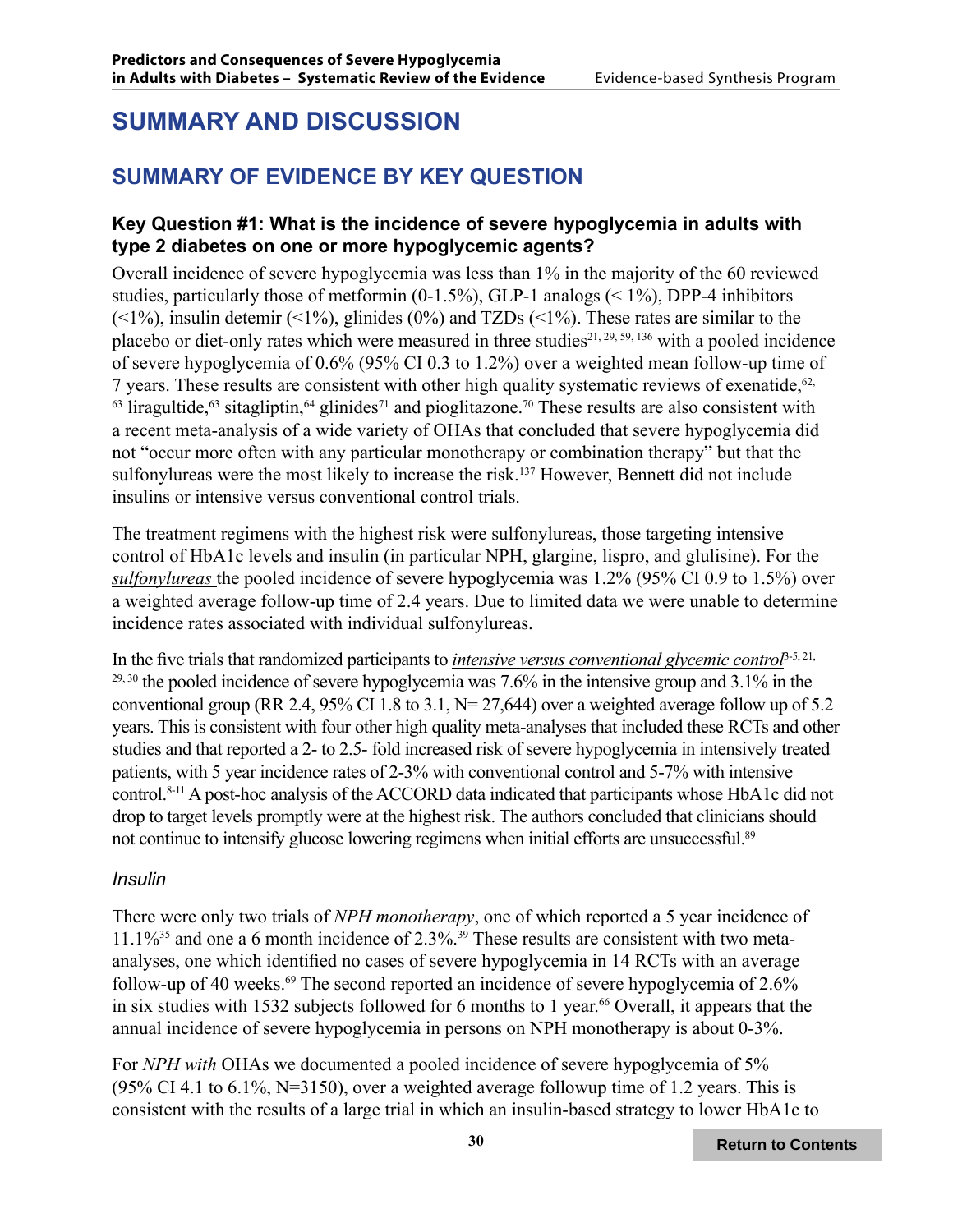less than 7% was associated with a 9.2% 5-year incidence rate<sup>58</sup> and another systematic review which compared long-acting insulin analogues to NPH insulin with or without concomitant OHAs and reported a 6 month 2.7% incidence of severe hypoglycemia<sup>66</sup> However, a review by Goudswaard,<sup>69</sup> which investigated either insulin monotherapy or combinations of insulin plus OHAs, identified only one severe hypoglycemic episode in a patient on morning NPH plus a sulfonylurea. In this review, 12 unique studies reported rates of hypoglycemia, none of which were included in our review because either they enrolled fewer than 500 subjects, were not published in English or were less than 6 months in duration.

*Insulin detemir*, a long-acting insulin analogue, was associated with a low incidence (<1%) of severe hypoglycemia, consistent with another systematic review (also including only studies of at least 6 months duration) which reported an incidence of 1.2% (7/578) in two studies.<sup>66</sup> However, a third review reported an incidence of severe hypoglycemia of 3.0% in four RCTs with a total of 1247 patients.<sup>65</sup> Since this review included studies as short as 12 weeks in duration and hypoglycemic episodes are known to occur more frequently during initiation of therapy, this may explain the discrepancy between the reviews.

*Insulin glargine* was evaluated in eight studies. Results from three long term studies (pooled incidence 4.1%, 95% CI 1.9 to 8.4%, N=1223) and five short-term studies (pooled incidence 1.6%, 95% CI 0.8 to 3.2%, N=13,088) are consistent with the findings of two other recent metaanalyses in which risk of severe hypoglycemia with glargine was found to be  $3.2\%$ <sup>65</sup> and  $1.9\%$ <sup>66</sup>

Among the s*hort (or fast) acting insulin analogues (lispro, aspart, glulisine)*, for *lispro*, the pooled incidence of severe hypoglycemia was 3.6% (95% CI 2.3 to 5.4%, N=1198) over a weighted average follow-up time of 1.3 years. For *aspart*, the pooled incidence of severe hypoglycemia was 0.2% (95% CI 0.2% to 0.2%, N=54,425) over a weighted average followup time of 6 months; this analysis however was dominated by a very large observational study conducted in physician offices in 11 countries and funded by a pharmaceutical company.<sup>22</sup> If the analysis is repeated without this study the incidence is 1.5% (95% CI 0.9 to 2.5%) over a weighted mean average follow-up of years 1.2 years. For *glulisine* (combined with NPH insulin) the incidence of severe hypoglycemia was 1.0% (95% CI 0.5 % to 2.1%, N=883) over a weighted average follow-up time of 6 months.

In a meta-analysis comparing these insulins with either non-insulin agents, premixed human insulin, or long-acting insulin analogues in adults with type 2 diabetes, Qayyum found that there was no significant difference in risk of serious hypoglycemia.<sup>138</sup> A Canadian health technology report came to a similar conclusion, stating that there was no significant difference in severe hypoglycemia between treatment with human insulin or the insulin analogues.<sup>68</sup> A Cochrane review reported a median incidence of 0.3 severe hypoglycemic episodes (range 0 to 30.3) per 100 patient-years.67 The authors attributed the wide range to the inclusion of a single study with a very short duration of follow-up.

## *Key Question #1 Extension*

Of the additional 16 studies reviewed to gain a broader population-based perspective on incidence of severe hypoglycemia, 13 were survey studies reporting patient-recalled rates. Eleven of these asked patients to report on events in the past 6 months ( $N=6$ ) to 1 year ( $N=5$ ). In these 11 studies,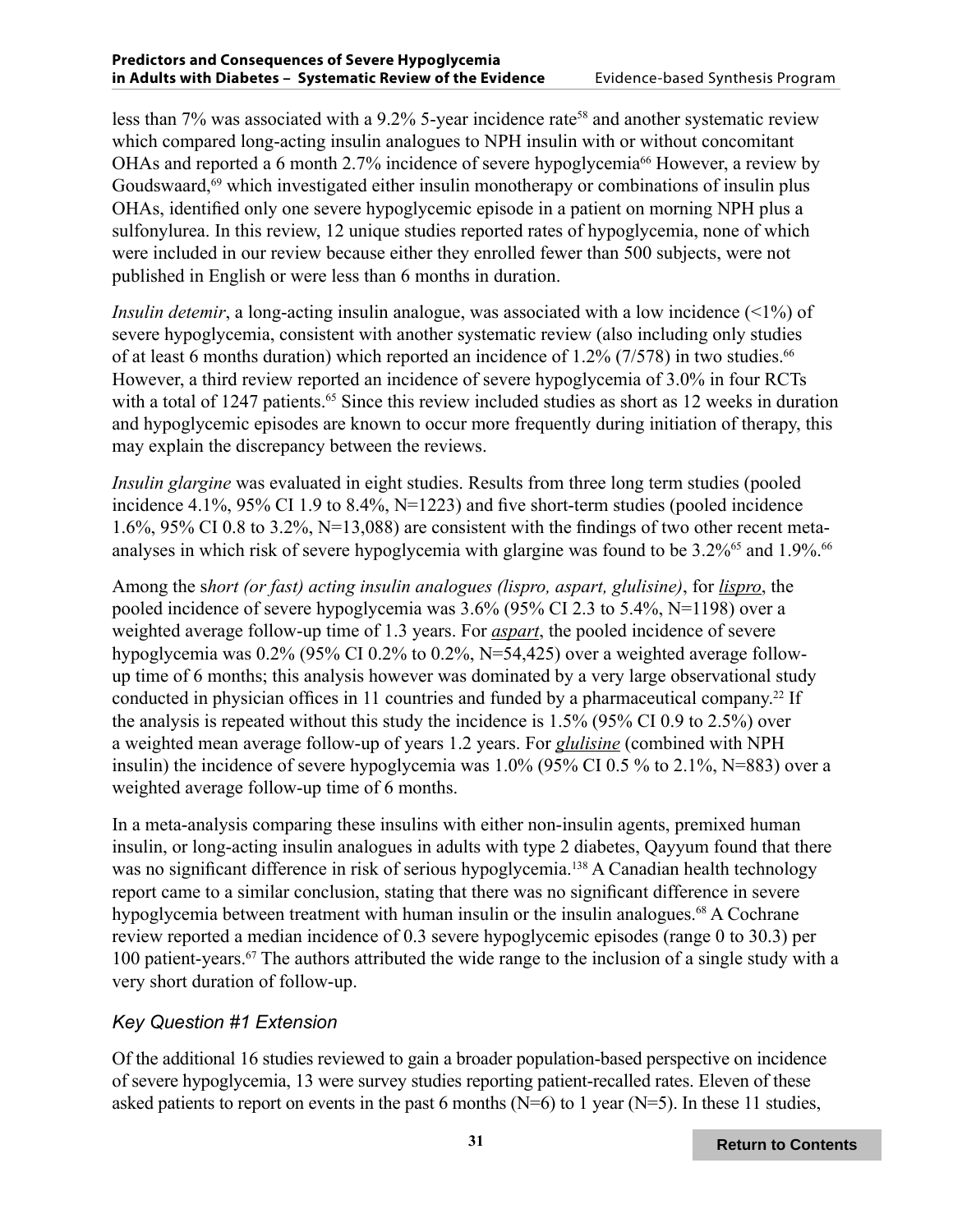patient reported incidences of HA varied widely from 1% to 17%. Although hypoglycemic agents are among the most commonly implicated drugs in adverse event reports and ER visits (see Key Question #3 discussion), these data do not cast any light on incidence. In the two studies least likely to be affected by recall bias, one which recorded events within the past 2 weeks<sup>86</sup> and the prospective study in Scotland.<sup>72</sup> the incidence of symptomatic hypoglycemia was  $14%$  over 2 weeks in the former and 3% over one month in the latter. The discrepancy is likely due to Donnelly et al.'s more restrictive definition of hypoglycemia (HA as opposed to symptomatic only).

## *VA Specific Data*

Among the studies included herein, four reported specifically on VA patients.<sup>5, 30, 74, 75</sup> In addition we identified two VA publications which did not meet our inclusion criteria. One was an unpublished abstract examining VA administrative data reporting that 22% of 1.4 million veterans with diabetes had a hypoglycemic associated medical encounter over 5 years. It is unclear from the abstract how the diagnoses were confirmed and what the severity of the episodes were. The second, published after our search was concluded, evaluated the incidence of hypoglycemia as determined by administrative records in 497,900 veterans aged 65 or older.<sup>139</sup> That study found that 7.5% of subjects had one or more inpatient or outpatient visits in which a code for hypoglycemia was recorded over 24 months.

Although suggestive of increased rates of hypoglycemia among veterans with diabetes, it is difficult to derive definitive conclusions from these VA studies since there is substantial heterogeneity with respect to definitions of hypoglycemia, study design, subject inclusion criteria, treatment regimens and lengths of follow-up.

#### *Limitations of Available Studies*

Much of the evidence comes from reports of RCTs funded by pharmaceutical companies which enroll highly selected populations and generally do not include those at highest risk for hypoglycemia. Second, the definitions of severe hypoglycemia varied among studies and there is likely substantial ascertainment bias, especially in the RCTs designed primarily to measure the benefits of specific drug regimens. Finally, there are few studies that investigated regular insulin, generally thought to be associated with high rates of hypoglycemia.

## *Conclusion for Key Question #1*

The incidence of severe hypoglycemia is about 0-3% per year for adults with type 2 diabetes on hypoglycemic medications. Risk is highest for insulins, sulfonylureas and regimens targeting intensive control of HbA1c levels. Risk is lowest for metformin, GLP-1 analogs, DPP-4 inhibitors, glinides and TZDs. Since most of these data are derived from pharmaceutical company funded RCTS which enrolled highly selected populations, the generalizability of the results is unclear. Indeed, one small population based prospective study suggests that the incidence may be as high as 3% per month in community based subjects treated with insulin.<sup>72</sup> Furthermore, several studies performed in VA suggest that incidence of hypoglycemia may be higher in this population. Larger population-based prospective studies of people on a variety of hypoglycemic agents that employ accurate methods for ascertaining incidence of severe hypoglycemia should be performed.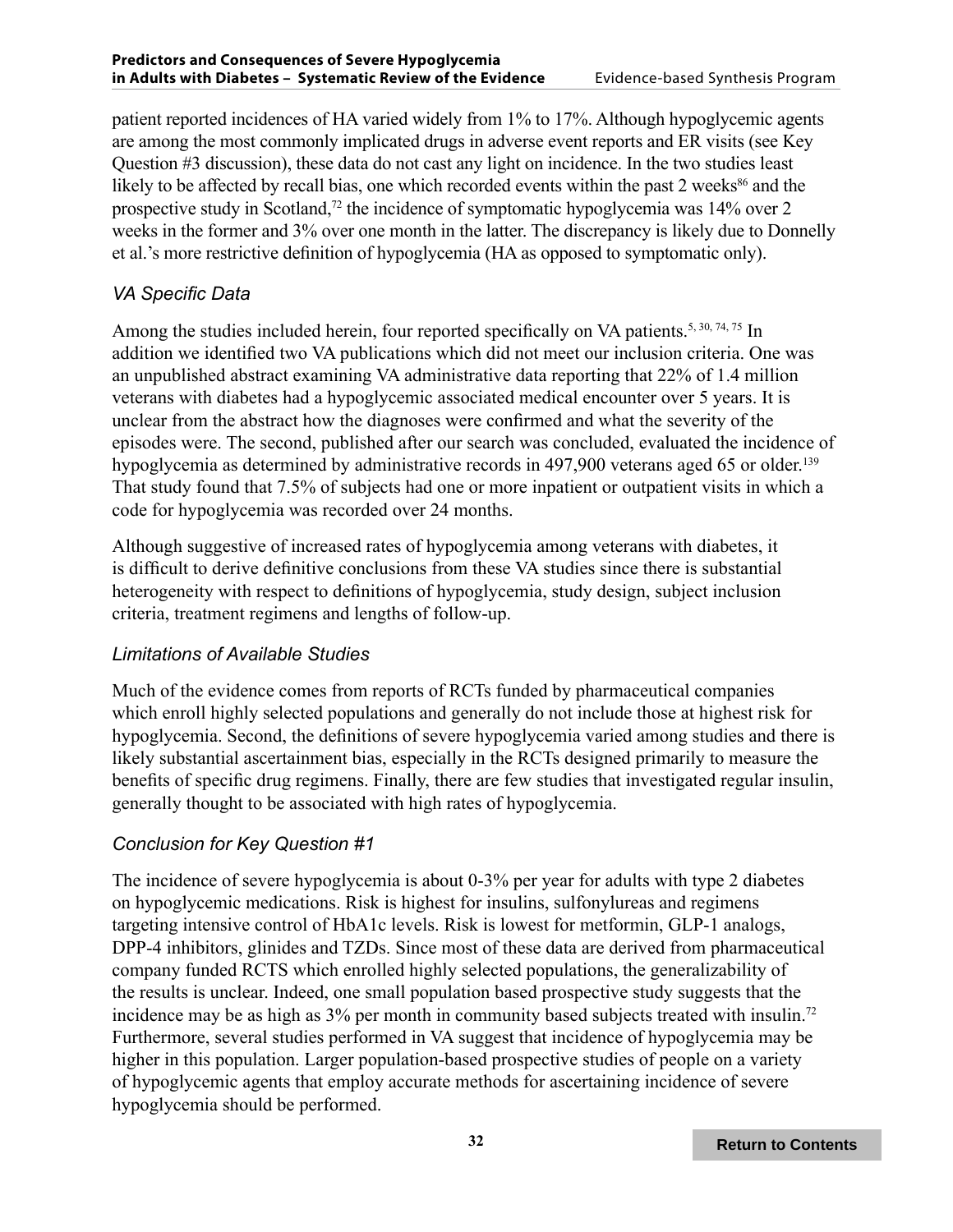Even with this relatively low incidence of severe hypoglycemia, given the high prevalence of diabetes in the general population<sup>1</sup> and in the VA, there are likely tens of thousands of people in the US experiencing severe hypoglycemia every year. These episodes tend to be frightening, and may lead to more severe consequences (see Key Question #3 below) and to reluctance to pursue optimal blood sugar control.<sup>140</sup> They may also be associated with significant costs to the health care system.<sup>141</sup>

## **Key Question #2: What are the risk factors for severe hypoglycemia in adults with type 2 diabetes on one or more hypoglycemic agents (e.g., demographics, co-morbidities, diabetes treatment regimen, other medication use, goal and achieved HbA1c)?**

We identified 14 articles from 12 studies that reported multivariate adjusted risk factor analyses for severe hypoglycemia in adults with type 2 diabetes on hypoglycemic mediations. Since these varied considerably with respect to risk factors evaluated (and their definitions), populations studied, and lengths of follow-up, the data were considered unsuitable for pooling. Transient causes (e.g., missed meal, excess exercise, alcohol use, acute infection) were not included.142

The factors evaluated in the 12 multivariate analyses are discussed below. In addition, genetic markers, marital status, smoking, alcohol consumption, polypharmacy, recent discharge from the hospital, congestive heart failure and use of ACE inhibitors were all identified in at least one of these 12 studies as independent risk factors for severe hypoglycemia. However, the findings for these risk factors were generally sparse, often conflicting, and ultimately inconclusive.

#### *Independent Risk Factors*

Factors most consistently and independently associated with risk include: intensive glycemic control (discussed above under Key Question #1), history of hypoglycemia, renal insufficiency, history of microvascular complications, longer diabetes duration, lower education level, African American race and history of dementia. History of hypoglycemia unawareness, gender, age and BMI are not consistently associated with risk, although higher age and lower BMI were associated with higher risk in the two largest studies.

*Previous hypoglycemia* which was evaluated in four studies, appears to be one of the strongest risk factors for a severe hypoglycemic event (three to nine-fold increased risk) and is often listed as a well known risk factor in reviews of this topic.142, 143 Repeated episodes of hypoglycemia are thought to lead to autonomic insufficiency, a state in which patients become unaware of the common symptoms of low blood sugar, such as palpitations and lightheadedness. This unawareness may then lead to failure to take corrective action resulting in more episodes, thus establishing a vicious cycle.144

*Renal insufficiency* was evaluated in seven studies, five of which found it to be a significant independent risk factor for severe hypoglycemia. The two studies that did not find a significant association were either very small<sup>102</sup> or recorded very few episodes of severe hypoglycemia.<sup>100</sup> Renal insufficiency is a well known risk factor for hypoglycemia; the reduced clearance of insulin in the diseased kidney causes relative hyperinsulinemia which can lead to hypoglycemia.<sup>141, 143</sup> Hypoglycemia in renal insufficiency may also be due to reduced clearance of antidiabetic agents<sup>145</sup> and a decrease in renal gluconeogenesis.<sup>146</sup>

**Return to Contents**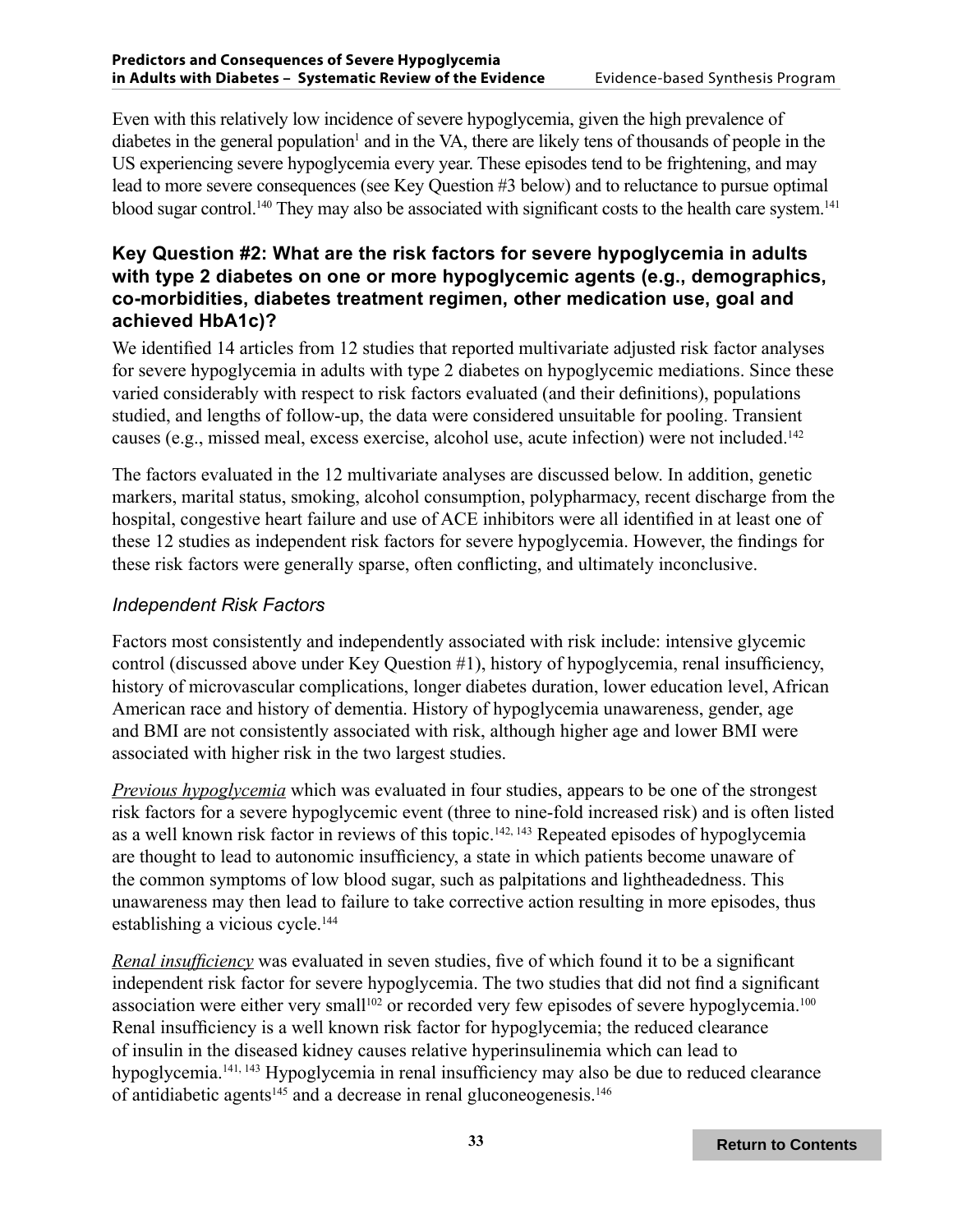The relationship between renal insufficiency, hypoglycemic agents and incidence of severe hypoglycemia, however, is complicated. A nested case control study of 558 people with diabetes over the age of 65 on insulin, metformin or glyburide investigated whether renal function was an effect modifier for the association between glyburide or insulin use and hypoglycemia.<sup>147</sup> Since the study did not distinguish between severe and other forms of hypoglycemia, it was not included in our review. Results indicated that while renal function did not significantly modify risk of glyburide associated hypoglycemia, risk of insulin-associated hypoglycemia was, unexpectedly, attenuated by renal dysfunction.

The relationship between *non-renal microvascular disease* and severe hypoglycemia was evaluated in five studies. In three of the five studies, there were significant positive associations between peripheral neuropathy (or its manifestation, leg ulcerations) and risk of severe hypoglycemia with risk ratios in the 1.2 to 2.4 range; the largest of these three studies,  $ACCORD<sup>3</sup>$  found the lowest risk. In a fourth study, "history of microvascular disease," which also included renal disease, conferred a twofold increased risk of severe hypoglycemia (HR 2.1, 95% CI 1.5 to 3).<sup>4</sup> The pathophysiologic mechanism underlying this association is unclear. Although microvascular complications are an indicator of longstanding diabetes, duration of diabetes was often controlled for in these analyses.

*Diabetes duration* was associated with a modestly increased risk for severe hypoglycemia in studies (with odds ratios of less than 2) and is thought to be due to the compromised ability of people with advanced type 2 diabetes to mount an appropriate counter-regulatory hormonal (insulin, epinephrine, and glucagon) response to low blood sugar.141, 143

Demographic variables such as *African American race* and *lower education level* were both independently associated with a modestly increased risk of severe hypoglycemia. In the studies that evaluated race, blacks were significantly more likely than whites to experience severe hypoglycemia, with relative risks of 1.4 to 2.0. This association was independent of other known risk factors, such as education, that may track with race.<sup>89</sup>

Four of five studies that evaluated education, reported significant positive associations between lower education level and risk of severe hypoglycemia. One of these found the risk associated with low literacy rates, a more specific construct than education level, was associated with close to a four-fold increased risk. However this study was a case-control study that included fewer than 300 subjects leading to wide confidence intervals around the odds ratio.<sup>104</sup> It has been speculated that persons with low levels of education and literacy may not fully understand how to take their hypoglycemic medications or how to treat incipient hypoglycemia.

*Dementia* was found to be an independent risk factor for severe hypoglycemia in two of three studies. As is expected based on sample size, the much larger of these two studies  $(N=11,140)^4$ found a modestly increased risk with a very tight confidence interval, whereas the smaller study  $(N=302)$ ,<sup>92</sup> found a larger risk with a very wide confidence interval. The only study that did not find an association was very small.<sup>103</sup> In addition, an article from ACCORD that was not included in our review because it was published in 2012, also found a significant association between poor cognitive function and risk of HMA.148 Dementia may increase the likelihood of errors in selfmedication and of inability to recognize and treat incipient hypoglycemia.<sup>141</sup>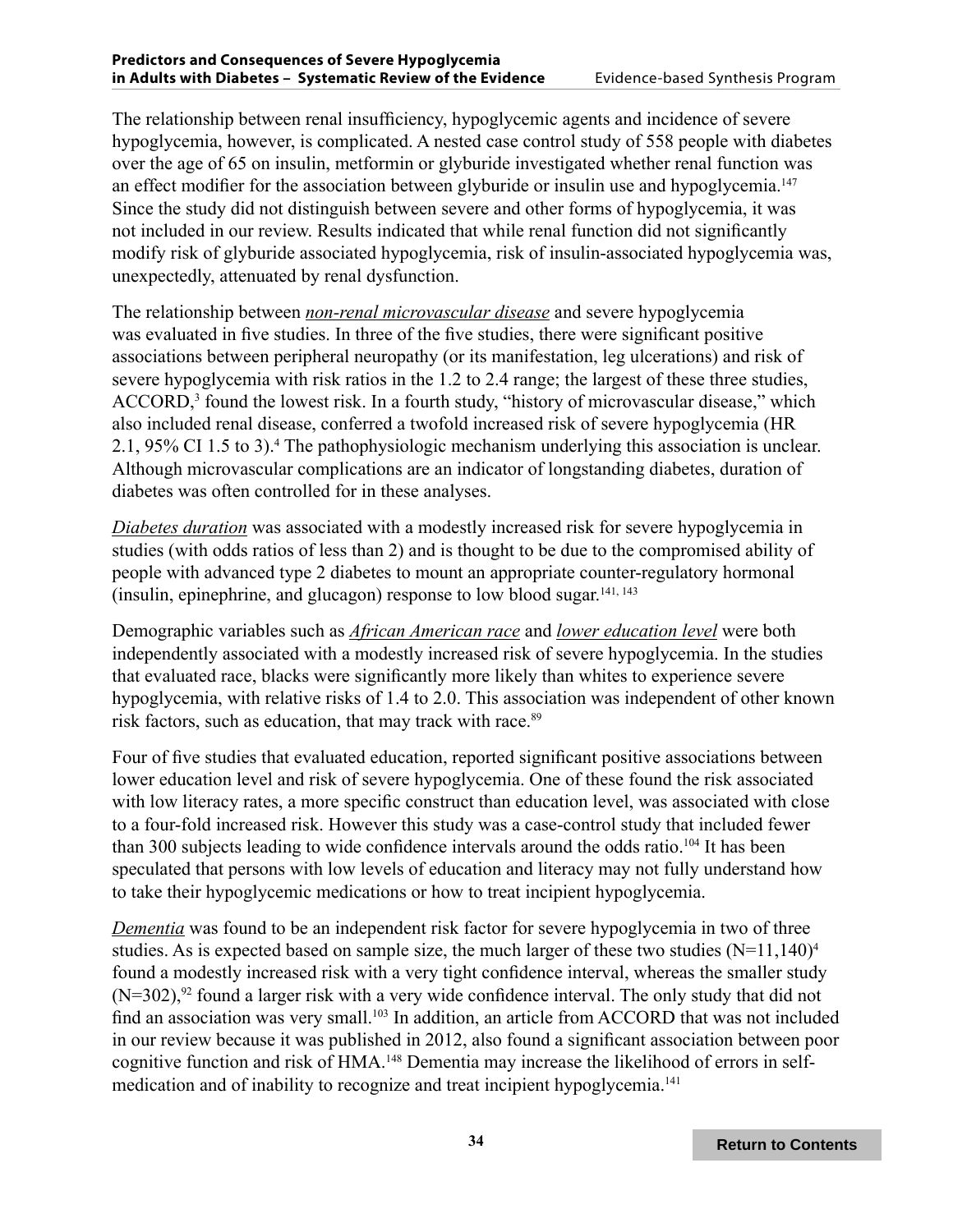## *Risk Factors NOT Found to be Independently Associated with Risk*

*Gender*, *age and low BMI* were not consistently associated with risk, although age and low BMI were significantly predictive of risk of severe hypoglycemia in the two largest trials.<sup>3,4</sup> It has been suggested that older people may be at increased risk due to diminished counter-regulatory and autonomic system responses to low blood sugar $149$  and may be more likely to suffer from hypoglycemia unawareness.150 Low BMI may contribute to hypoglycemia because of poor nutrition, decreased glucose absorption, or erratic meal plans. In contrast to age and BMI, the results for gender were conflicting in the two large trials: ACCORD found that women were at modestly increased risk compared with men whereas ADVANCE found no significant difference between men and women.

*Impaired hypoglycemic awareness* was only evaluated in one of our included studies.<sup>84</sup> Although this study found a significant increased risk, it employed a weak study design (cross sectional) and had relatively few subjects (N=401).

## *Other Literature*

We did not identify any other systematic reviews that evaluated risk factors for severe hypoglycemia in people with type 2 diabetes. One literature survey included six prospective and five retrospective studies that enrolled at least 50 participants all on insulin followed for at least 6 months.151 The risk factors identified included impaired hypoglycemia awareness, advanced age, longer duration of diabetes and of insulin therapy. HbA1c at baseline and dose of insulin were not found to increase risk. However this study included only insulin treated patients, did not limit its review to studies using multivariate analysis, and antedated publication of the three large trials of intensive versus conventional control.

An unpublished abstract examining VA administrative data reported the following risk factors for an inpatient or outpatient diagnosis of hypoglycemia: prior hypoglycemia, history of ketoacidosis or hyperosmolar coma, high HbA1c levels, recent initiation of a new medication, recent hospitalization, use of secretagogues, insulin, fluoroquinolones or tricyclic antidepressants, higher age, low SES (which often correlates with education level) and unmarried status. It is unclear from the abstract how the diagnoses were confirmed and what the severity of the episodes were. In addition, a paper published after our literature search was concluded indicated that dementia and cognitive impairment were independent risk factors for hypoglycemia among older veterans,139 consistent with our findings.

## *Limitations of Available Studies*

The data are relatively sparse and almost certainly reflect publication bias (negative analyses are less likely to be published). In addition we were unable to pool results across studies due to the heterogeneity of the study designs, analytical methods, and risk factors assessed. Finally, only two studies used negative binomial or zero inflated poisson<sup>16, 84, 93</sup> methodology which may be less likely than standard regression techniques to yield spurious associations in situations in which there are frequent zero counts.<sup>152</sup>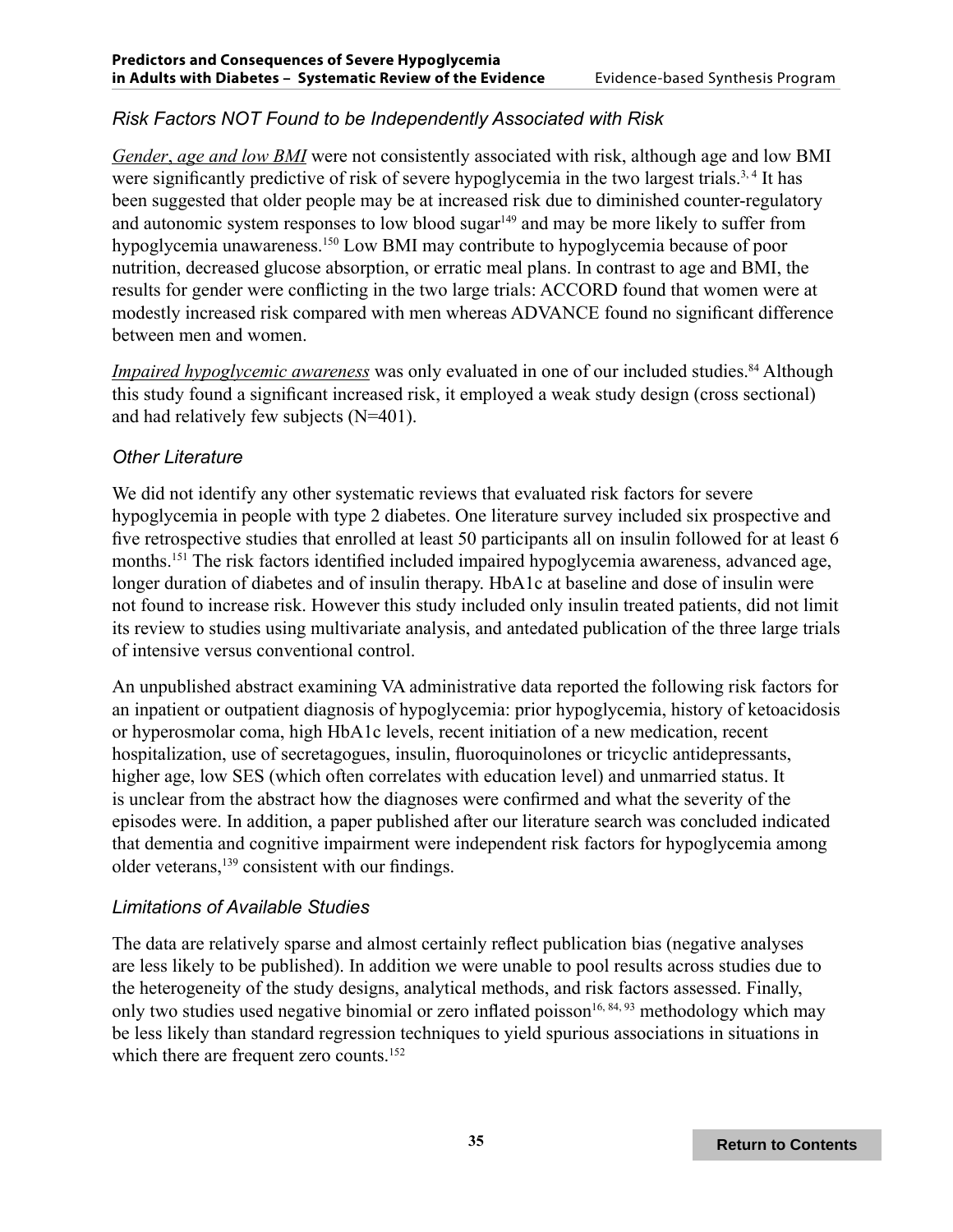## *Conclusion for Key Question #2*

Independent risk factors for severe hypoglycemia in persons with type 2 diabetes on hypoglycemic medication include: intensive diabetes control, history of hypoglycemia, renal insufficiency, history of microvascular complications, longer diabetes duration, lower education level, African American race and history of dementia. Gender, age and BMI are not consistently associated with risk, although in the two largest studies, higher age and lower BMI were significantly associated with higher risk.

## **Key Question #3. What is the effect of severe hypoglycemia on other outcomes in adults with type 2 diabetes on one or more hypoglycemic agents (e.g., quality of life, mortality, morbidity, utilization)?**

Severe hypoglycemia causes brain fuel deprivation that, if uncorrected, can lead to neurological compromise and death.143 There is uncertainty about a possible link between hypoglycemia and mortality, cardiovascular events, and other adverse health outcomes.153-155 Based on studies included in this review, we found no evidence of increased short-term mortality and limited evidence that a history of severe hypoglycemia increases long-term mortality. Few cardiovascular events were reported; coma and seizures were present in 5% to 71% of patients with severe hypoglycemia.

A recent study of over 850,000 patients found greater odds of an acute cardiovascular event during a one year period in type 2 diabetic patients who also experienced a hypoglycemic event (not necessarily severe) during that period (OR 1.79, 95% CI 1.69 to 1.89). The analysis included adjustment for baseline cardiovascular risk factors, comorbidities, and prior cardiovascular events (all of which were significantly more prevalent in the hypoglycemia group).<sup>156</sup> In a study of adverse events reported to the Food and Drug Administration from 1998 through 2005, there were 9597 reports of insulin-associated disability or other serious but non-fatal outcome.<sup>157</sup> However, in a study of patients hospitalized with acute MI, not all of whom had diabetes, spontaneous hypoglycemia in patients not treated with insulin was associated with increased risk for mortality; among patients treated with insulin, hypoglycemia was not associated with increased risk for mortality. This would suggest that hypoglycemia, itself, does not cause adverse events but is, instead, a marker of severe illness.158 People who are likely to experience hypoglycemia may also be likely to experience other serious health outcomes due to other risk factors.<sup>155</sup>

It is well known that cognitive and psychomotor function decline during a hypoglycemic episode.159, 160 Therefore, it is theorized that driving performance would be affected. However, whether severe hypoglycemia is associated with an increase in motor vehicle crashes is uncertain. Data from early studies are of questionable value as a result of improvements in methods for self-monitoring of blood glucose and changes in available medications.161 A more recent study found a nearly four-fold increased risk of a history of severe hypoglycemia in those who experienced a motor vehicle crash.<sup>129</sup>

Much of the information about driving performance is from laboratory studies where hypoglycemia is induced and driving simulators are used. In a recent study of 20 type 2 diabetic individuals with normal hypoglycemic awareness (mean age 52 years, all of whom had a driver's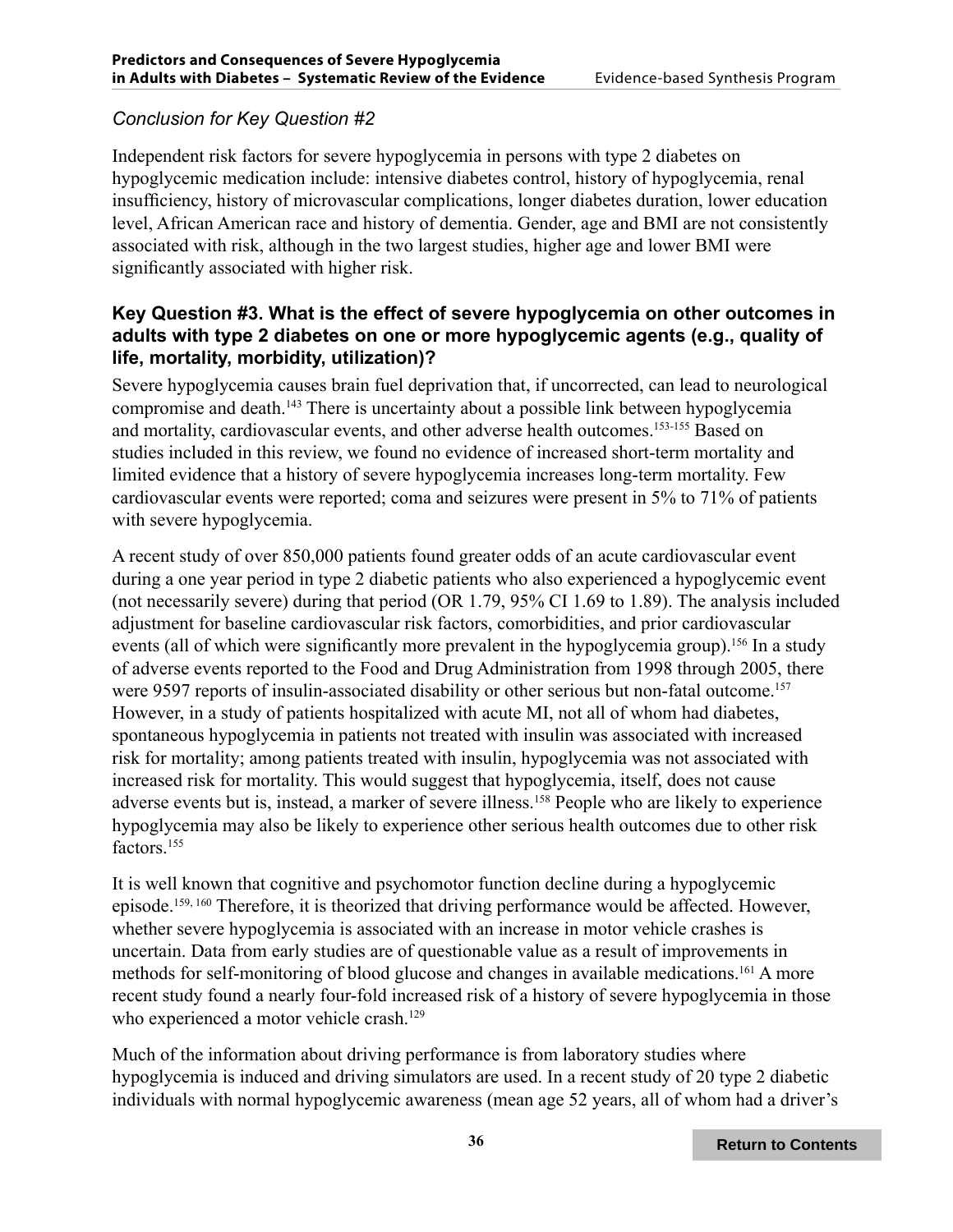license for at least 2 years), 11 of the 20 felt hypoglycemic. Of those 11, five (45%) said they would measure their blood glucose and six (55%) said they would not drive. Nine of the 20 "maybe" felt hypoglycemic. Of those nine, three (33%) said they would drive, two (22%) said they would "maybe" drive, two (22%) said they would measure their glucose and two (22%) said they would not drive.130 It is unknown how results from studies of this type translate to actual driving performance or behavior.

Long-term effects of hypoglycemia, especially repeated episodes of severe hypoglycemia, on cognitive performance are not fully understood.159, 160 Results, to date, in patients with type 2 diabetes have been mixed.<sup>92, 94</sup> The DCCT/EDIC trial in patients with type 1 diabetes found neither frequency of severe hypoglycemia nor initial treatment group assignment (intensive versus conventional therapy) were associated with cognitive decline over 18 years based on a battery of 17 tests representing eight cognitive domains.<sup>162</sup> The ACCORD-MIND study reported no differences in cognitive outcomes between intensive treatment and standard treatment groups at 40 months. The authors did not relate their findings to the presence or absence of severe hypoglycemic episodes.<sup>163</sup>

Data from the Edinburgh Type 2 Diabetes Study were recently published.<sup>164</sup> Participants, all age 60 to75 years, were asked about severe hypoglycemic events. A history of severe hypoglycemia (one or more episodes) was associated with lower cognitive ability as reflected by the Letter-Number Sequencing test (p=0.03), the Trail-Making Test (p=0.004), and a composite score based on seven cognitive tests ( $p=0.04$ ). Results were adjusted for prior cognitive ability, demographic characteristics and comorbid conditions. Similar findings were noted for the analysis based on severe hypoglycemia in the year preceding cognitive testing.

Potential reasons for differences across studies have been suggested in the literature. Many studies of cognitive function completed to date may not have sufficient follow-up time to adequately address long-term effects.<sup>159</sup> Differences observed between studies may be due to differential effects of hypoglycemia on the brain in younger versus older people.160 Increased risk of dementia associated with type 2 diabetes may be due to other factors (e.g., depression, vascular disease, comorbid conditions and associated medications and genetic predisposition).165 Alternatively, an observed association between hypoglycemia and cognitive decline may be due to the fact that patients with cognitive decline may be less able to manage their diabetes and therefore may experience more hypoglycemic events.159

Hypoglycemia, particularly severe hypoglycemia, results in utilization of health care resources. In studies included in this review, we observed that between 0% and 31% of episodes of severe hypoglycemia were seen in an emergency department and between 0% and 33% of episodes resulted in hospital admission. Increased physician visits were also reported. A recent systematic review recommended increased hospitalization and primary care visits for posthypoglycemic patients.<sup>166</sup> Citing the potential for repeat hypoglycemia, as reported in studies of post-hypoglycemic type 2 diabetes patients taking oral hypoglycemic agents and first treated for a hypoglycemic episode in a prehospital environment, the authors recommended conservative management (i.e., transportation of all patients to a hospital for observation and treatment). They also encouraged the development of evidence-based interventions to increase primary or specialty care visits by post-hypoglycemic patients.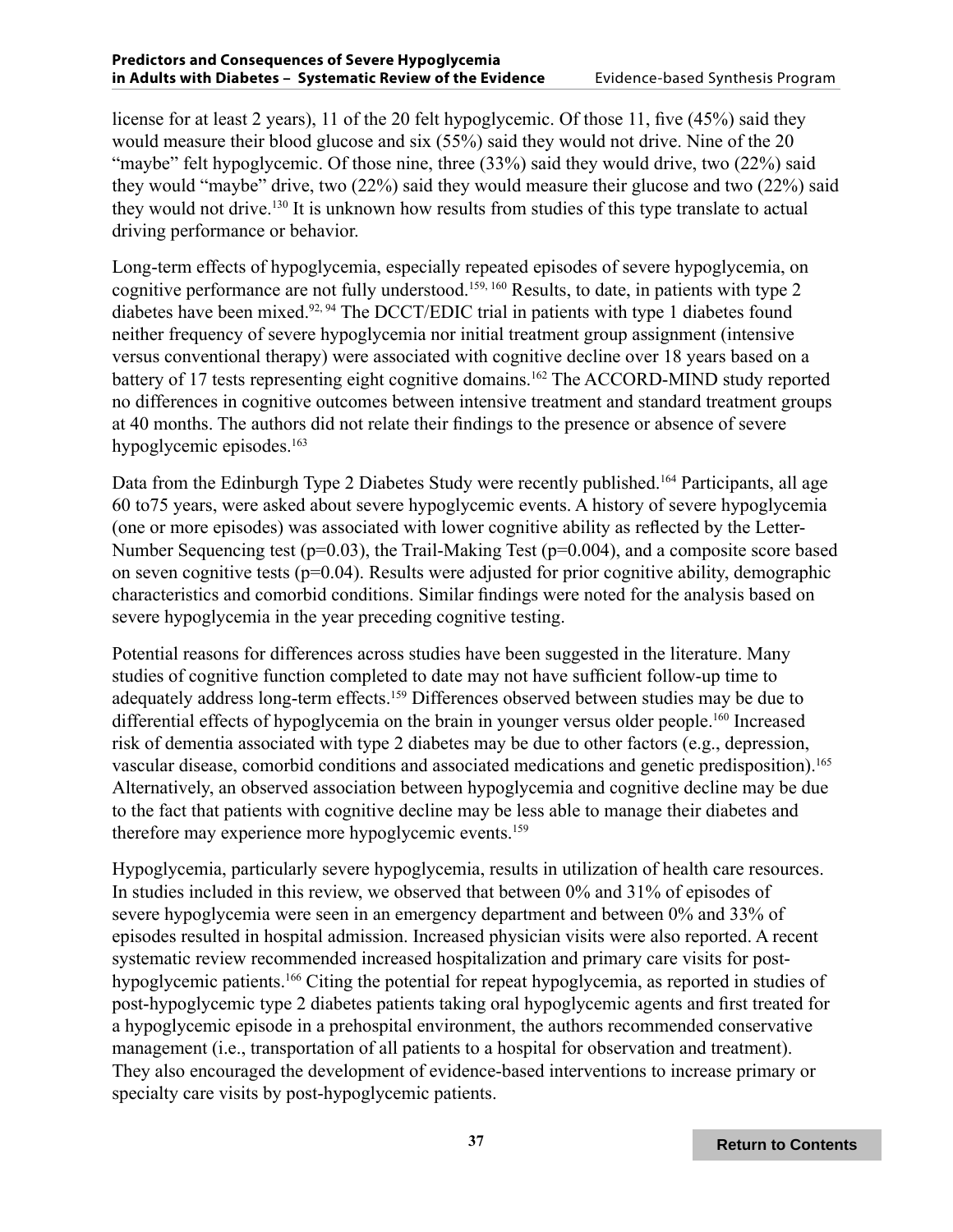<span id="page-37-0"></span>In a study examining nationally representative data, Budnitz et al.<sup>167</sup> estimated that insulin, metformin, glyburide and glipizide were implicated in 13%, 2.3%, 2.2%, and 1.5% of all emergency department visits in the United States in persons age 65 and older. These four were among the top 10 most commonly implicated medications.<sup>167</sup> In a more recent study, this group estimated that insulin and oral hypoglycemic agents accounted for 25% of all adverse drug eventassociated emergency hospitalizations in the United States in 2007-2009.168 These studies did not link the emergency department visits or hospitalizations to episodes of severe hypoglycemia.

## *Limitations of Available Studies*

Few studies that address outcomes of severe hypoglycemic episodes include appropriate control groups. In addition, many outcomes of interest were not widely reported.

#### *Conclusion for Key Question #3*

There is good data that severe hypoglycemia is associated with an increased risk of the following outcomes: all-cause mortality (particularly long-term), neurological events (other than non-fatal stroke), hospital and emergency department utilization, and decreased quality of life. There is limited data about many other outcomes of interest including non-fatal MI, non-fatal stroke, cognitive decline, motor vehicle accidents, falls and traumatic injuries, work productivity, and other medical service utilization. In the absence of appropriate control groups it is unclear if many of these outcomes are hypoglycemia-related or simply reflect the age and co-morbidity burden of the population.

## **RECOMMENDATIONS FOR FUTURE RESEARCH**

Key Question #1: Larger population-based prospective studies of people on a variety of hypoglycemic agents that employ accurate methods for ascertaining incidence of severe hypoglycemia should be performed. Studies need to control for or stratify outcomes by important patient, disease and comorbidity factors including: age, gender, race/ethnicity, socio-economic and marital status, disease duration and severity (e.g., HbA1c level, presence or absence of diabetic complications).

Key Question #2: Future research should include studies in VA patients and include the more intriguing possible risk factors including smoking or recent hospital discharge. In addition, future research may lead to the development of a risk factor index if outcomes are significant enough to warrant risk stratification.

Key Question #3: Future studies of outcomes associated with severe hypoglycemia should be prospective, use a uniform and generally accepted definition of severe hypoglycemia, and include, as controls, people with medication-treated diabetes who have not experienced severe hypoglycemia. Also, studies should clearly distinguish between short-term or episode-related versus long-term consequences.

Specific future research needs include:

a. To clarify the association between hypoglycemia and cardiovascular events, research is needed to better understand the effects of hypoglycemia on blood constituents and the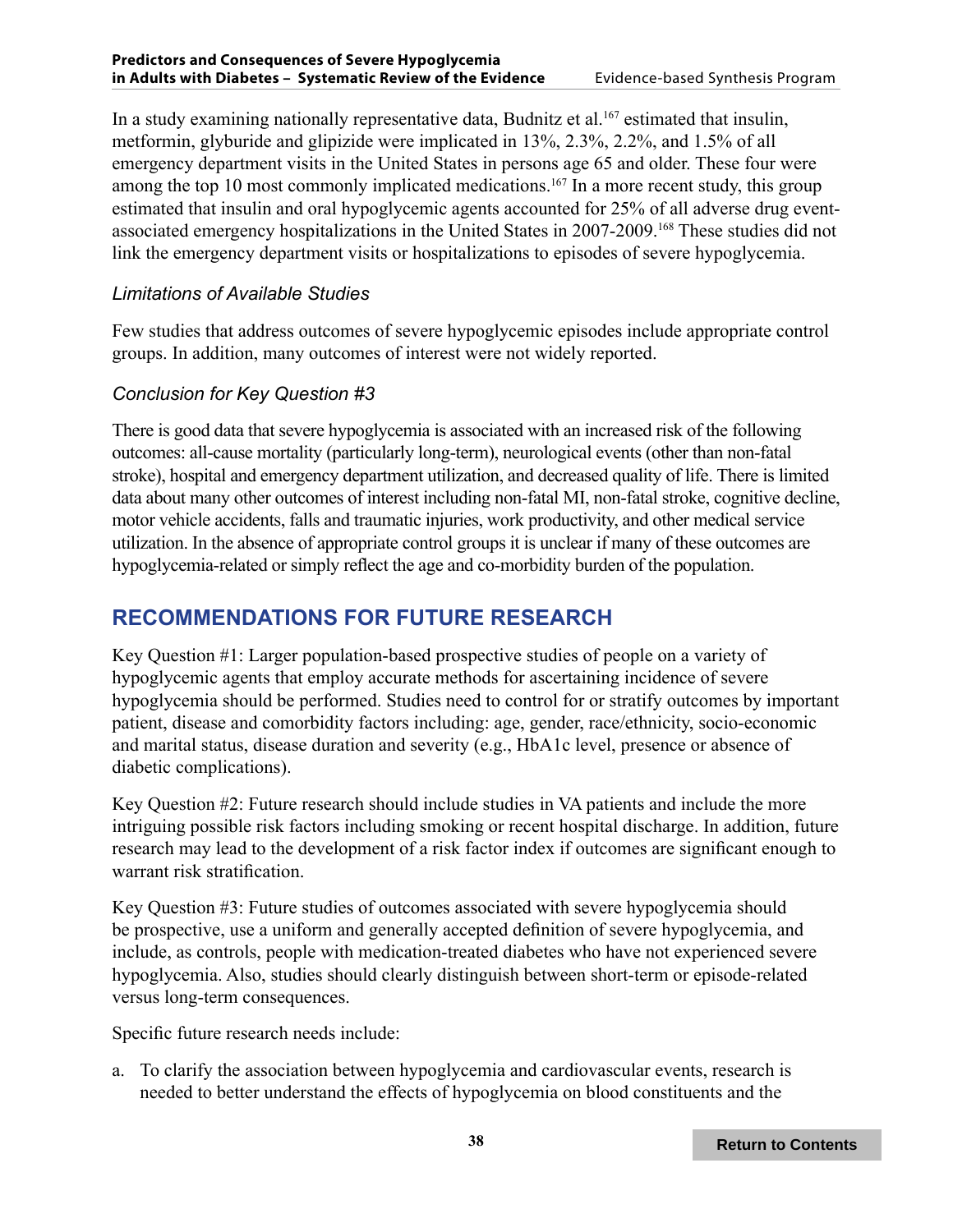vascular system and larger clinical trials are needed to determine whether hypoglycemia is a cause of cardiovascular events.<sup>153, 154</sup> Better understanding of the role of hypoglycemia in patients already at risk for developing vascular disease is also needed.153

- b. There is a need for a large-scale, prospective study of accident rates in patients with diabetes compared to appropriate control groups.<sup>161</sup> Better understanding is needed of which driving skills are most likely to be affected by hypoglycemia, at what level of blood glucose driving impairments become observable, and whether results obtained in a laboratory translate to road conditions.134
- c. Additional research is needed to assess the overall effect of hypoglycemia on patients with type 2 diabetes including quality of life outcomes (both work and recreational). To date, much of the research has focused on type 1 diabetes and the emphasis has been on hypoglycemia as a safety issue.<sup>169</sup>
- d. To assess the effect of hypoglycemia on cognitive function, large-scale epidemiological studies with detailed phenotyping of clinical variables and randomized trials of interventions (therapeutic and preventive) that include cognitive testing and brain structure/function assessments are needed.165, 170

**Return to Contents**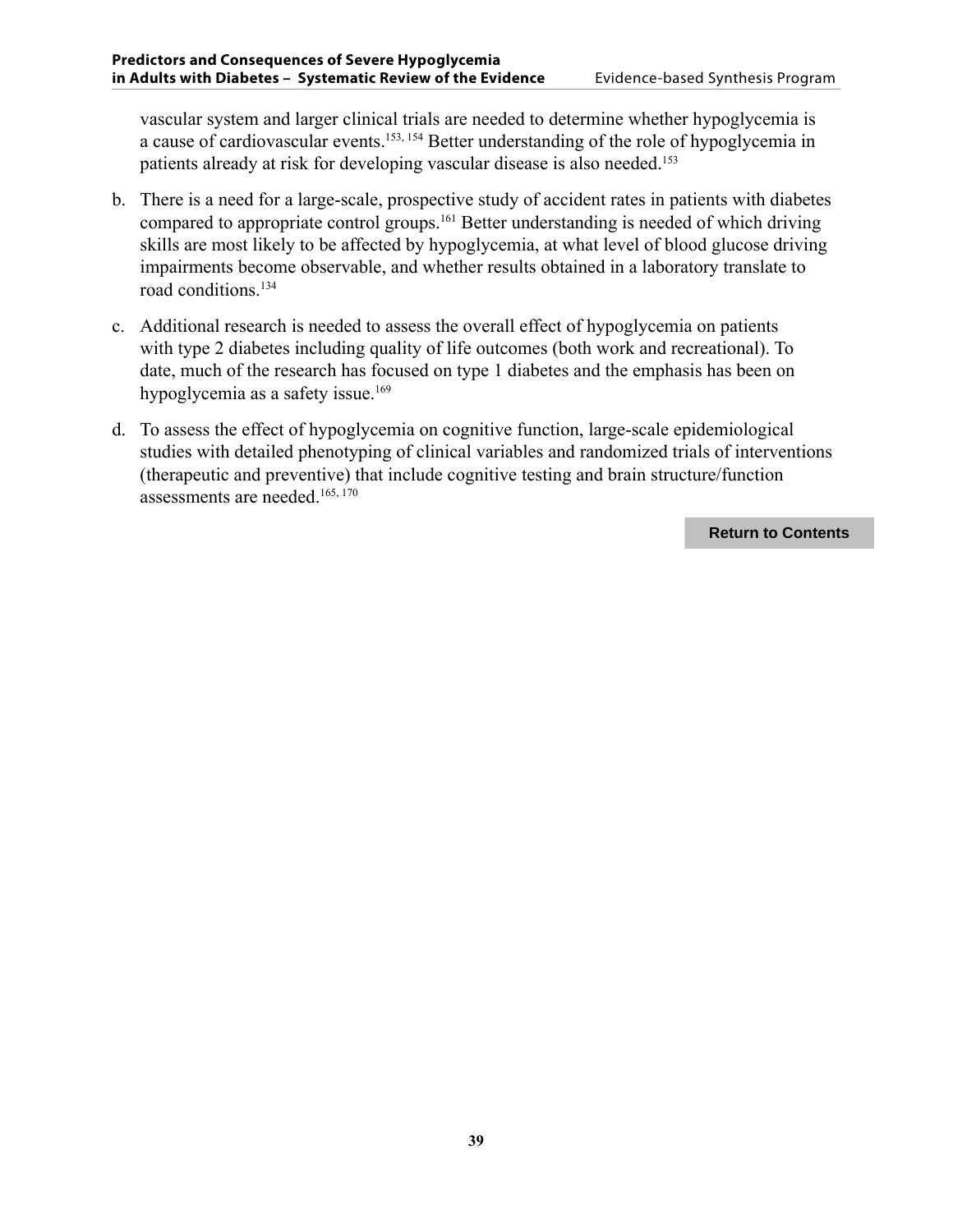## <span id="page-39-0"></span>**REFERENCES**

- 1. Danaei G, Finucane MM, Lu Y, et al. National, regional, and global trends in fasting plasma glucose and diabetes prevalence since 1980: systematic analysis of health examination surveys and epidemiological studies with 370 country-years and 2.7 million participants. *Lancet.* 2011;378(9785):31-40.
- 2. Miller DR, Safford MM, Pogach LM. Who has diabetes? Best estimates of diabetes prevalence in the Department of Veterans Affairs based on computerized patient data. *Diabetes Care.* 2004;27 Suppl 2:B10-21.
- 3. Action to Control Cardiovascular Risk in Diabetes Study G, Gerstein HC, Miller ME, et al. Effects of intensive glucose lowering in type 2 diabetes. *N Engl J Med.*  2008;358(24):2545-2559.
- 4. Advance, Patel A, MacMahon S, et al. Intensive blood glucose control and vascular outcomes in patients with type 2 diabetes. *N Engl J Med.* 2008;358(24):2560-2572.
- 5. Duckworth W, Abraira C, Moritz T, et al. Glucose control and vascular complications in veterans with type 2 diabetes. *N Engl J Med.* 2009;360(2):129-139.
- 6. Ismail-Beigi F, Craven T, Banerji MA, et al. Effect of intensive treatment of hyperglycaemia on microvascular outcomes in type 2 diabetes: an analysis of the ACCORD randomised trial. *Lancet.* 2010;376(9739):419-430.
- 7. Action to Control Cardiovascular Risk in Diabetes Study G, Gerstein HC, Miller ME, et al. Long-term effects of intensive glucose lowering on cardiovascular outcomes. *N Engl J Med.* 2011;364(9):818-828.
- 8. Kelly TN, Bazzano LA, Fonseca VA, Thethi TK, Reynolds K, He J. Systematic review: glucose control and cardiovascular disease in type 2 diabetes. *Ann Intern Med.*  2009;151(6):394-403.
- 9. Hemmingsen B, Lund SS, Gluud C, et al. Targeting intensive glycaemic control versus targeting conventional glycaemic control for type 2 diabetes mellitus. *Cochrane Database Syst Rev.* 2011(6):CD008143.
- 10. Ray KK, Seshasai SR, Wijesuriya S, et al. Effect of intensive control of glucose on cardiovascular outcomes and death in patients with diabetes mellitus: a meta-analysis of randomised controlled trials. *Lancet.* 2009;373(9677):1765-1772.
- 11. Boussageon R, Bejan-Angoulvant T, Saadatian-Elahi M, et al. Effect of intensive glucose lowering treatment on all cause mortality, cardiovascular death, and microvascular events in type 2 diabetes: meta-analysis of randomised controlled trials. *BMJ.* 2011;343:d4169.
- 12. Pogach L, Aron D. Balancing hypoglycemia and glycemic control: a public health approach for insulin safety. *JAMA.* 2010;303(20):2076-2077.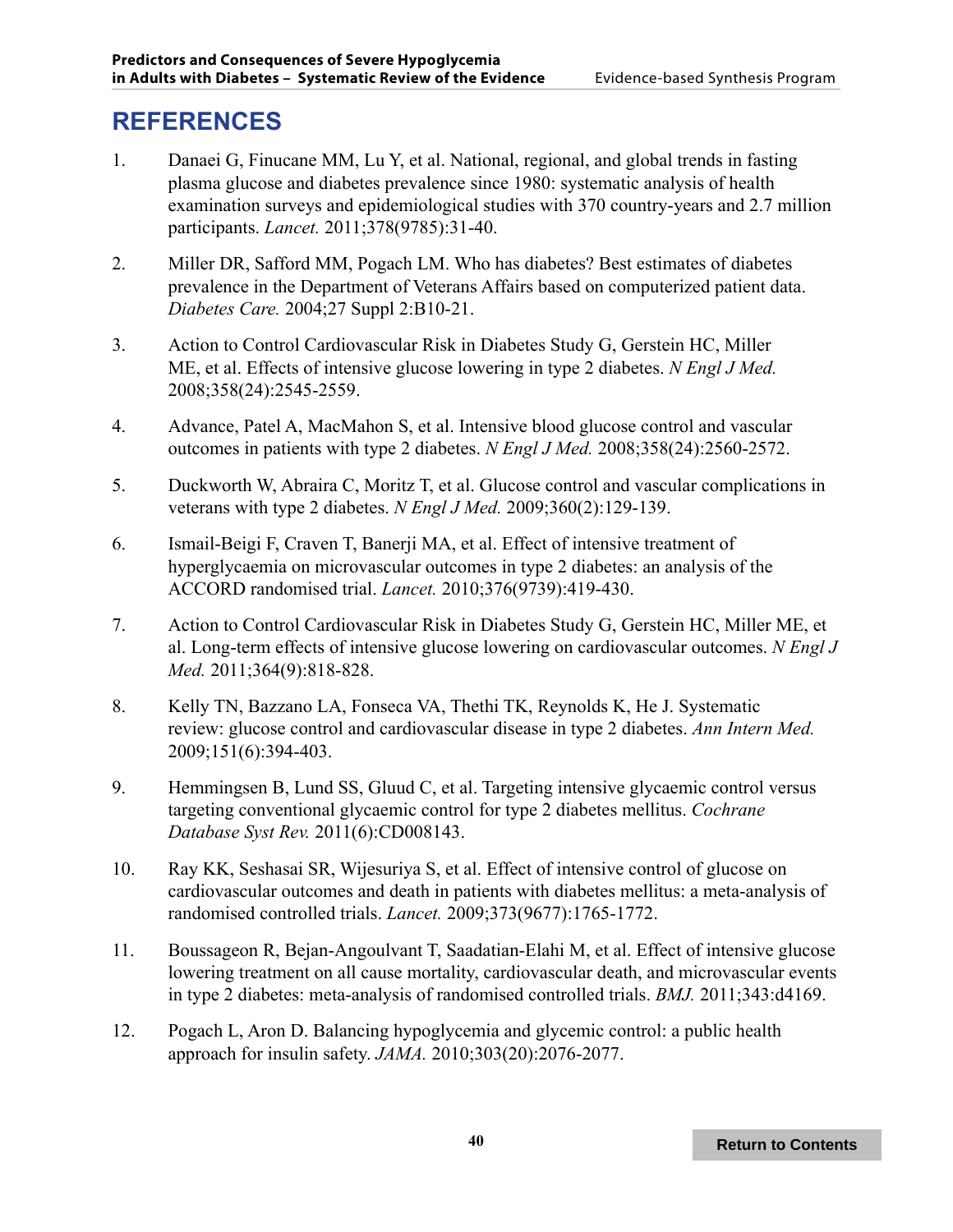- 13. Higgins JP, Green, S., eds. Cochrane Handbook for Systematic Reviews of Interventions Version 5.1.0 (Updated March 2011). In: Higgins JP, Green, S., ed*.* Vol 5.1.0: The Cochrane Collaboration; 2011: http://www.cochrane-handbook,org. Accessed August 29, 2011.
- 14. Schulz KF, Grimes DA. Allocation concealment in randomised trials: defending against deciphering. *Lancet.* 2002;359(9306):614-618.
- 15. Berntorp K, Haglund M, Larsen S, Petruckevitch A, Landin-Olsson M, Swedish BSG. Initiation of biphasic insulin aspart 30/70 in subjects with type 2 diabetes mellitus in a largely primary care-based setting in Sweden. *Primary care diabetes.* 2011;5(2):89-94.
- 16. Davis TME, Brown SGA, Jacobs IG, Bulsara M, Bruce DG, Davis WA. Determinants of severe hypoglycemia complicating type 2 diabetes: the Fremantle diabetes study. *J Clin Endocrinol Metab.* 2010;95(5):2240-2247.
- 17. Holstein A, Plaschke A, Egberts EH. Lower incidence of severe hypoglycaemia in patients with type 2 diabetes treated with glimepiride versus glibenclamide. *Diabetes-Metab Res.* 2001;17(6):467-473.
- 18. Marre M, Pinget M, Gin H, et al. Insulin detemir improves glycaemic control with less hypoglycaemia and no weight gain: 52-week data from the PREDICTIVE study in a cohort of French patients with type 1 or type 2 diabetes. *Diabetes Metab.* 2009;35(6):469- 475.
- 19. Murata GH, Duckworth WC, Shah JH, Wendel CS, Mohler MJ, Hoffman RM. Hypoglycemia in stable, insulin-treated veterans with type 2 diabetes: a prospective study of 1662 episodes. *J Diabetes Complicat.* 2005;19(1):10-17.
- 20. Pencek R, Roddy T, Peters Y, et al. Safety of pramlintide added to mealtime insulin in patients with type 1 or type 2 diabetes: a large observational study. *Diabetes Obes Metab.*  2010;12:548-551.
- 21. UK Prospective Diabetes Study Group U. Intensive blood-glucose control with sulphonylureas or insulin compared with conventional treatment and risk of complications in patients with type 2 diabetes. *Lancet.* 1998;352:837-853.
- 22. Valensi P, Benroubi M, Borzi V, et al. Initiating insulin therapy with, or switching existing insulin therapy to, biphasic insulin aspart 30/70 (NovoMix 30) in routine care: safety and effectiveness in patients with type 2 diabetes in the IMPROVE observational study. *Int J Clin Pract.* 2009;63(3):522-531.
- 23. Asche CV, McAdam-Marx C, Shane-McWhorter L, Sheng X, Plauschinat CA. Evaluation of adverse events of oral antihyperglycemic monotherapy experienced by a geriatric population in a real-world setting: a retrospective cohort analysis. *Drugs Aging.*  2008;25(7):611-622.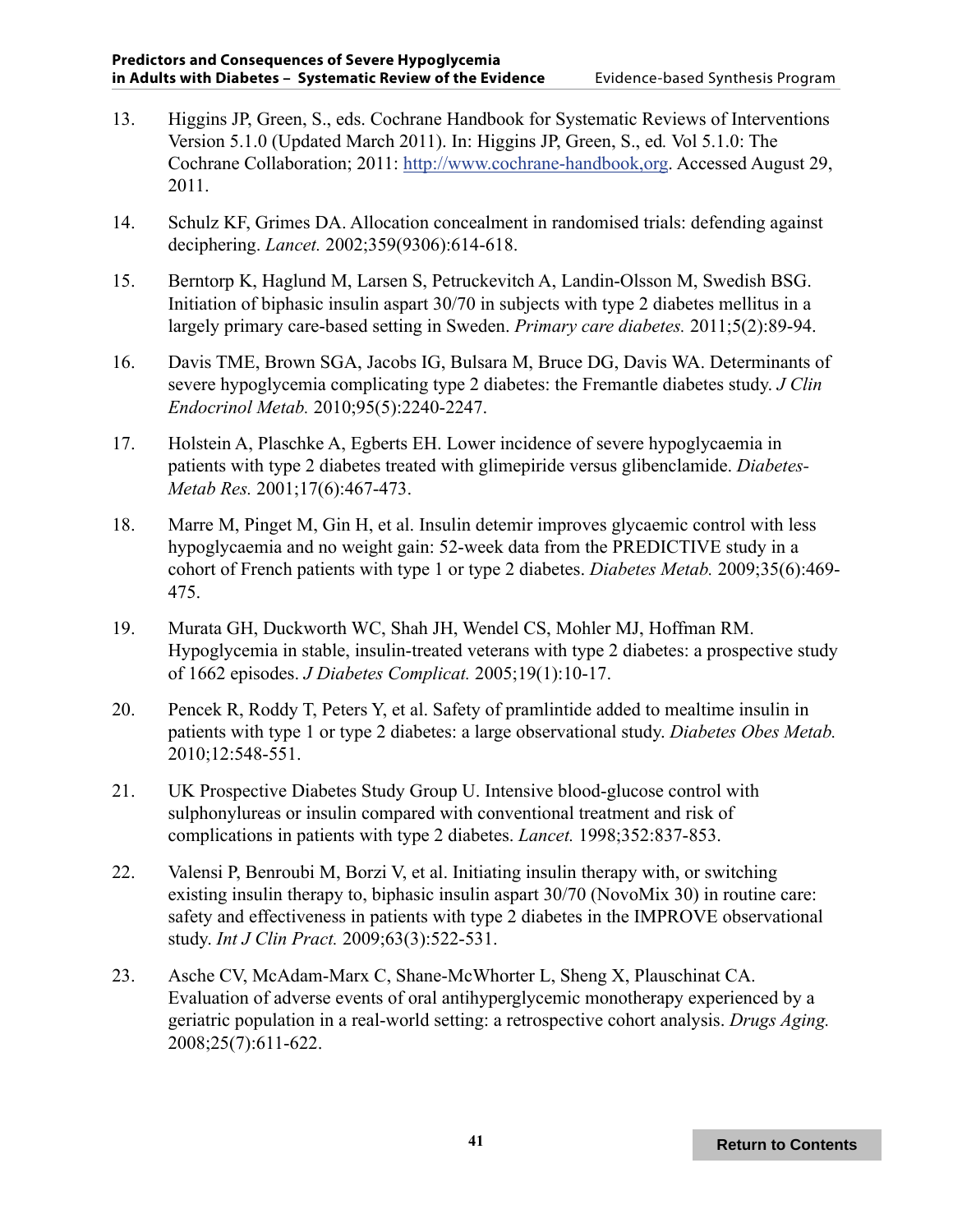- 24. Bodmer M, Meier C, Kr, et al. Metformin, sulfonylureas, or other antidiabetes drugs and the risk of lactic acidosis or hypoglycemia: a nested case-control analysis. *Diabetes Care.* 2008;31(11):2086-2091.
- 25. Leese GP, Wang J, Broomhall J, et al. Frequency of severe hypoglycemia requiring emergency treatment in type 1 and type 2 diabetes: a population-based study of health service resource use. *Diabetes Care.* 2003;26(4):1176-1180.
- 26. Nichols GA, Gandra SR, Chiou C-F, Anthony MS, Alexander-Bridges M, Brown JB. Successes and challenges of insulin therapy for type 2 diabetes in a managed-care setting. *Curr Med Res Opin.* 2010;26(1):9-15.
- 27. Quilliam BJ, Simeone JC, Ozbay AB. Risk Factors for Hypoglycemia-Related Hospitalization in Patients with Type 2 Diabetes: A Nested Case-Control Study. *Clin Ther.* 2011.
- 28. Stahl M, Berger W. Higher incidence of severe hypoglycaemia leading to hospital admission in Type 2 diabetic patients treated with long-acting versus short-acting sulphonylureas. *Diabetic Med.* 1999;16(7):586-590.
- 29. UK Prospective Diabetes Study Group. Effect of intensive blood-glucose control with metformin on complications in overweight patients with type 2 diabetes (UKPDS 34). *The Lancet.* 1998;352(9131):854-865.
- 30. Abraira C, Colwell JA, Nuttall FQ, et al. Veterans Affairs Cooperative Study on glycemic control and complications in type II diabetes (VA CSDM). Results of the feasibility trial. Veterans Affairs Cooperative Study in Type II Diabetes. *Diabetes Care.* 1995;18(8):1113- 1123.
- 31. Raskin P, Gylvin T, Weng W, Chaykin L. Comparison of insulin detemir and insulin glargine using a basal-bolus regimen in a randomized, controlled clinical study in patients with type 2 diabetes. *Diabetes-Metab Res.* 2009;25(6):542-548.
- 32. Drouin P, Standl E, Group tDMS. Gliclazide modified release: results of a 2-year study of patients with type 2 diabetes. *Diabetes Obes Metab.* 2004;6:414-421.
- 33. Haak T, Tiengo A, Draeger E, Suntum M, Waldhausl W. Lower within-subject variability of fasting blood glucose and reduced weight gain with insulin detemir compared to NPH insulin in patients with type 2 diabetes. *Diabetes Obes Metab.* 2005;7(1):56-64.
- 34. Ratner RE, Want LL, Fineman MS, et al. Adjunctive therapy with the amylin analogue pramlintide leads to a combined improvement in glycemic and weight control in insulintreated subjects with type 2 diabetes. *Diabetes Technol The* 2002;4(1):51-61.
- 35. Rosenstock J, Fonseca V, McGill JB, et al. Similar progression of diabetic retinopathy with insulin glargine and neutral protamine Hagedorn (NPH) insulin in patients with type 2 diabetes: a long-term, randomised, open-label study. *Diabetologia.* 2009;52(9):1778- 1788.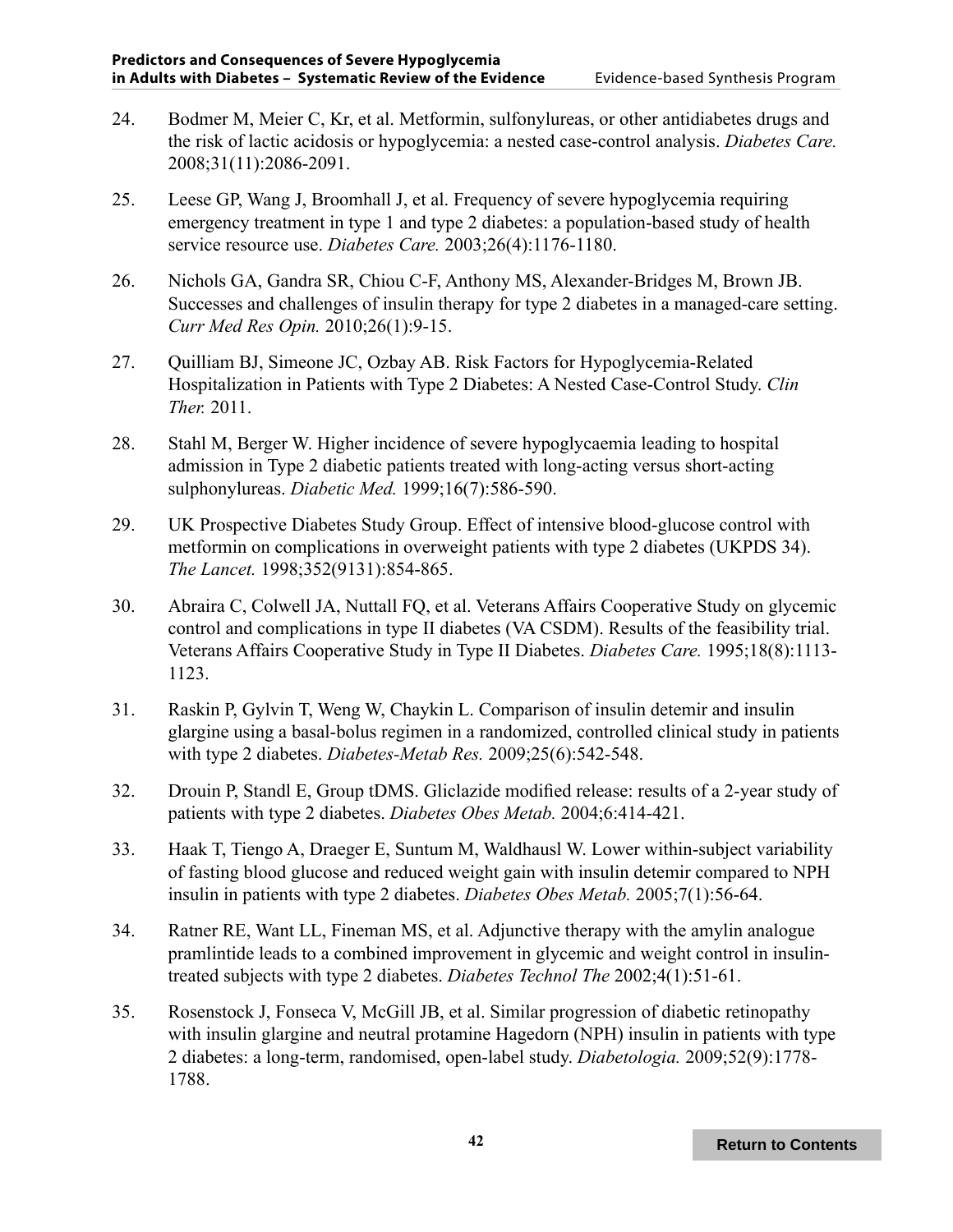- 36. Buse JB, Wolffenbuttel BHR, Herman WH, et al. The DURAbility of Basal versus Lispro mix 75/25 insulin Efficacy (DURABLE) trial: comparing the durability of lispro mix 75/25 and glargine. *Diabetes Care.* 2011;34(2):249-255.
- 37. Kennedy L, Herman WH, Strange P, Harris A, Team GA. Impact of active versus usual algorithmic titration of basal insulin and point-of-care versus laboratory measurement of HbA1c on glycemic control in patients with type 2 diabetes: the Glycemic Optimization with Algorithms and Labs at Point of Care (GOAL A1C) trial. *Diabetes Care.*  2006;29(1):1-8.
- 38. Davies M, Storms F, Shutler S, Bianchi-Biscay M, Gomis R, Group AS. Improvement of glycemic control in subjects with poorly controlled type 2 diabetes: comparison of two treatment algorithms using insulin glargine. *Diabetes Care.* 2005;28(6):1282-1288.
- 39. Rosenstock J, Schwartz SL, Clark CM, Jr., Park GD, Donley DW, Edwards MB. Basal insulin therapy in type 2 diabetes: 28-week comparison of insulin glargine (HOE 901) and NPH insulin. *Diabetes Care.* 2001;24(4):631-636.
- 40. Rosenstock J, Davies M, Home PD, Larsen J, Koenen C, Schernthaner G. A randomised, 52-week, treat-to-target trial comparing insulin detemir with insulin glargine when administered as add-on to glucose-lowering drugs in insulin-naive people with type 2 diabetes. *Diabetologia.* 2008;51(3):408-416.
- 41. Riddle MC, Rosenstock J, Gerich J, Insulin Glargine Study I. The treat-to-target trial: randomized addition of glargine or human NPH insulin to oral therapy of type 2 diabetic patients. *Diabetes Care.* 2003;26(11):3080-3086.
- 42. Heine RJ, Van Gaal LF, Johns D, et al. Exenatide versus insulin glargine in patients with suboptimally controlled type 2 diabetes: a randomized trial. *Ann Intern Med.* 2005;143(8):559-569.
- 43. Holman RR, Farmer AJ, Davies MJ, et al. Three-year efficacy of complex insulin regimens in type 2 diabetes. *N Engl J Med.* 2009;361(18):1736-1747.
- 44. Fritsche A, Schweitzer MA, x00E, ring H-U, Study G. Glimepiride combined with morning insulin glargine, bedtime neutral protamine hagedorn insulin, or bedtime insulin glargine in patients with type 2 diabetes. A randomized, controlled trial. *Ann Intern Med.* 2003;138(12):952-959.
- 45. Rayman G, Profozic V, Middle M. Insulin glulisine imparts effective glycaemic control in patients with Type 2 diabetes. *Diabetes Res Clin Pr.* 2006;76:304-312.
- 46. Dailey GE, 3rd, Noor MA, Park J-S, Bruce S, Fiedorek FT. Glycemic control with glyburide/metformin tablets in combination with rosiglitazone in patients with type 2 diabetes: a randomized, double-blind trial. *Am J Med.* 2004;116(4):223-229.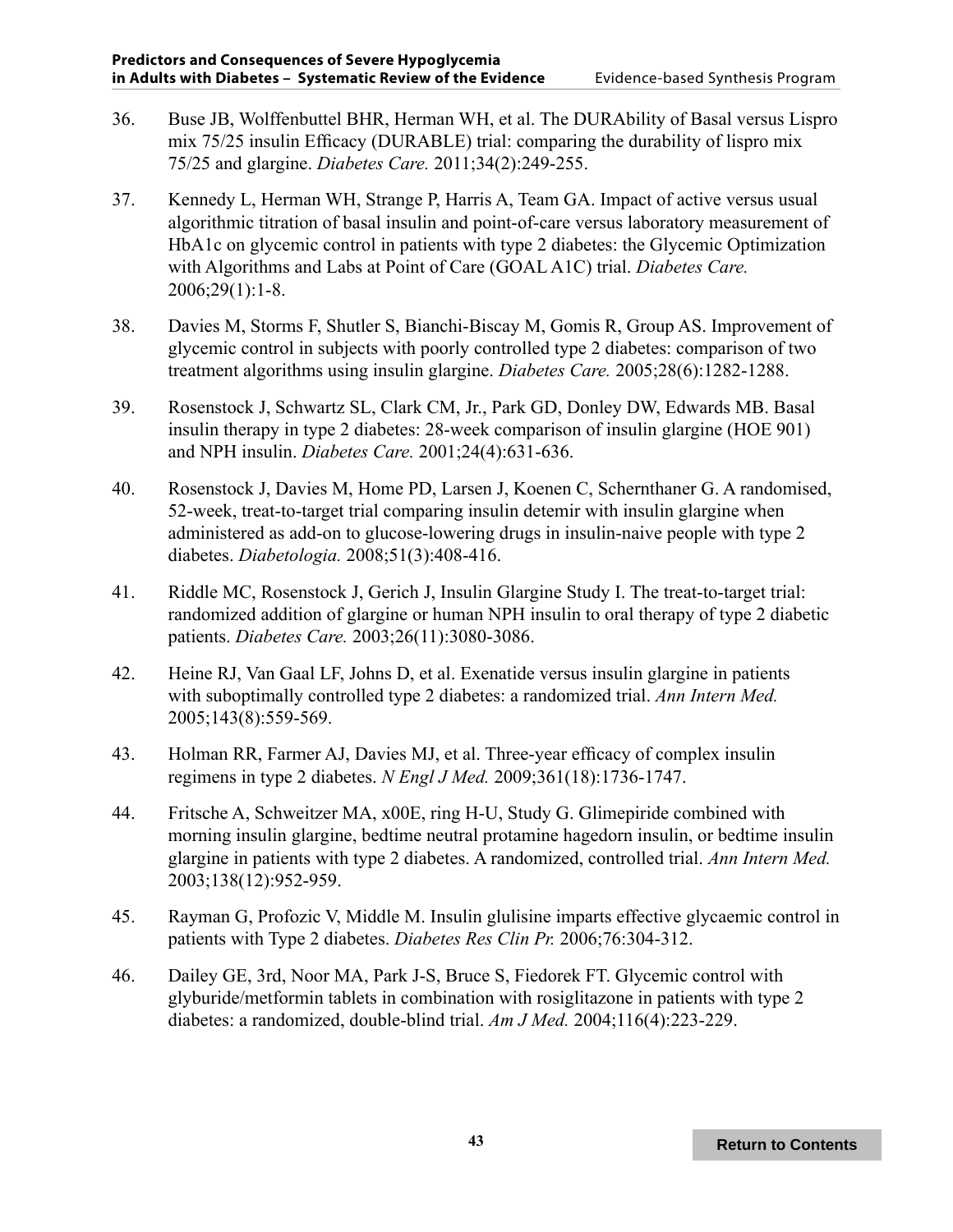- 47. Anderson JH, Jr., Brunelle RL, Keohane P, et al. Mealtime treatment with insulin analog improves postprandial hyperglycemia and hypoglycemia in patients with non-insulindependent diabetes mellitus. Multicenter Insulin Lispro Study Group. *Arch Int Med.* 1997;157(11):1249-1255.
- 48. Liebl A, Prager R, Binz K, et al. Comparison of insulin analogue regimens in people with type 2 diabetes mellitus in the PREFER study: a randomized controlled trial. *Diabetes Obes Metab.* 2009;11:45-52.
- 49. Matthews DR, Dejager S, Ahren B, et al. Vildagliptin add-on to metformin produces similar efficacy and reduced hypoglycaemic risk compared with glimepiride, with no weight gain: results from a 2-year study. *Diabetes Obes Metab.* 2010;12(9):780-789.
- 50. Seck T, Nauck M, Sheng D, et al. Safety and efficacy of treatment with sitagliptin or glipizide in patients with type 2 diabetes inadequately controlled on metformin: a 2-year study. *Int J Clin Pract.* 2010;64(5):562-576.
- 51. Garber A, Henry RR, Ratner R, et al. Liraglutide, a once-daily human glucagon-like peptide 1 analogue, provides sustained improvements in glycaemic control and weight for 2 years as monotherapy compared with glimepiride in patients with type 2 diabetes. *Diabetes Obes Metab.* 2011;13(4):348-356.
- 52. Arechavaleta R, Seck T, Chen Y, et al. Efficacy and safety of treatment with sitagliptin or glimepiride in patients with type 2 diabetes inadequately controlled on metformin monotherapy: a randomized, double-blind, non-inferiority trial. *Diabetes Obes Metab.* 2011;13(2):160-168.
- 53. Nauck M, Frid A, Hermansen K, et al. Efficacy and safety comparison of liraglutide, glimepiride, and placebo, all in combination with metformin, in type 2 diabetes: the LEAD (liraglutide effect and action in diabetes)-2 study. *Diabetes Care.* 2009;32(1):84- 90.
- 54. Russell-Jones D, Vaag A, Schmitz O, et al. Liraglutide vs insulin glargine and placebo in combination with metformin and sulfonylurea therapy in type 2 diabetes mellitus (LEAD-5 met+SU): a randomised controlled trial. *Diabetologia.* 2009;52(10):2046-2055.
- 55. Chou HS, Palmer JP, Jones AR, et al. Initial treatment with fixed-dose combination rosiglitazone/glimepiride in patients with previously untreated type 2 diabetes. *Diabetes Obes Metab.* 2008;10(8):626-637.
- 56. Kendall DM, Riddle MC, Rosenstock J, et al. Effects of exenatide (exendin-4) on glycemic control over 30 weeks in patients with type 2 diabetes treated with metformin and a sulfonylurea. *Diabetes Care.* 2005;28(5):1083-1091.
- 57. Schernthaner G, Grimaldi A, Di Mario U, et al. GUIDE study: double-blind comparison of once-daily gliclazide MR and glimepiride in type 2 diabetic patients. *Eur J Clin Invest.* 2004;34(8):535-542.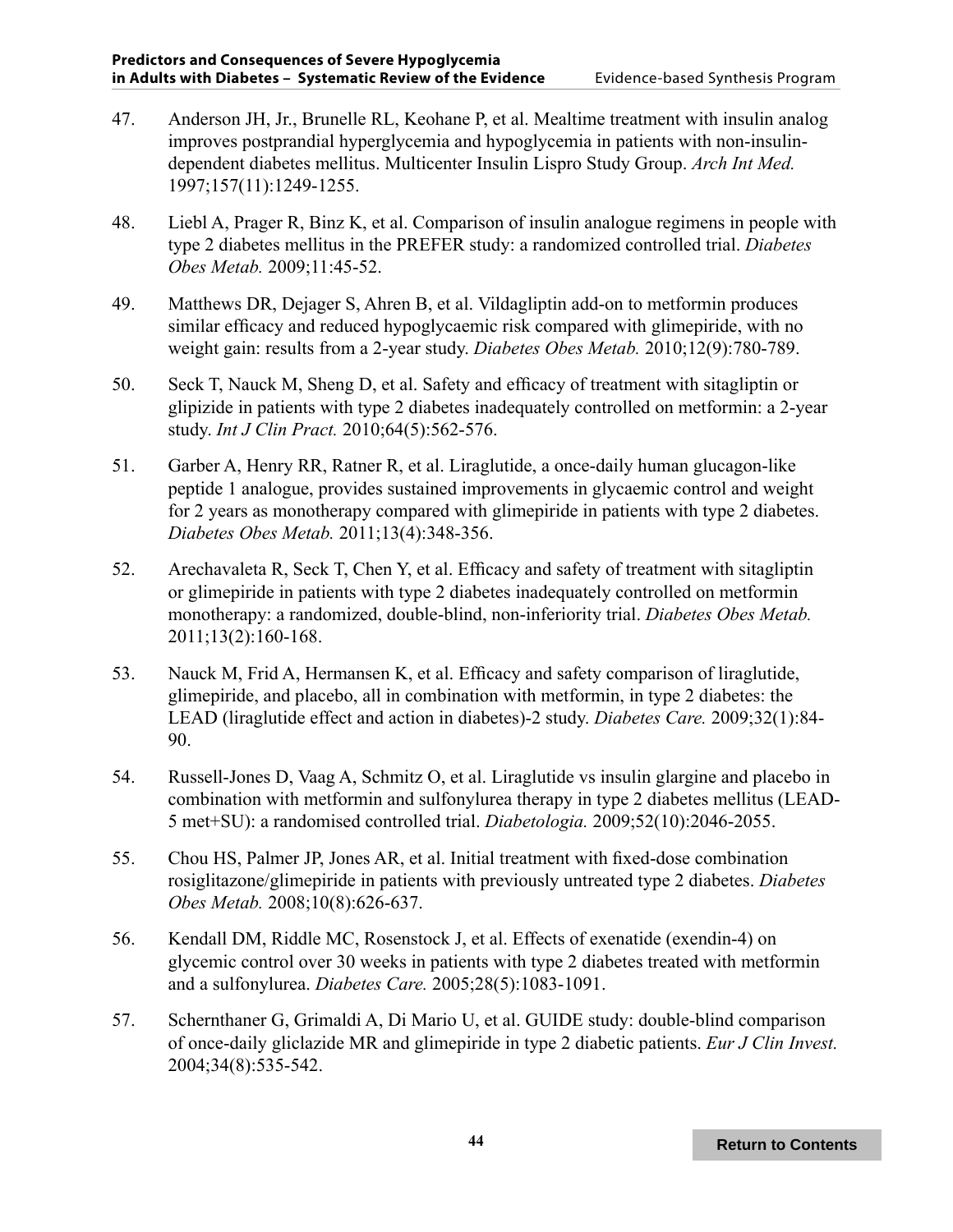- 58. Bari2D, Frye RL, August P, et al. A randomized trial of therapies for type 2 diabetes and coronary artery disease. *N Engl J Med.* 2009;360(24):2503-2515.
- 59. Saloranta C, Hershon K, Ball M, Dickinson S, Holmes D. Efficacy and safety of nateglinide in type 2 diabetic patients with modest fasting hyperglycemia. *J Clin Endocrinol Metab.* 2002;87(9):4171-4176.
- 60. Aschner P, Katzeff HL, Guo H, et al. Efficacy and safety of monotherapy of sitagliptin compared with metformin in patients with type 2 diabetes. *Diabetes Obes Metab.* 2010;12(3):252-261.
- 61. Bonds DE, Miller ME, Bergenstal RM, et al. The association between symptomatic, severe hypoglycaemia and mortality in type 2 diabetes: retrospective epidemiological analysis of the ACCORD study. *BMJ.* 2010;340:b4909.
- 62. Waugh N, Cummins E, Royle P, et al. Newer agents for blood glucose control in type 2 diabetes: systematic review and economic evaluation. *Health Technol Assess.* 2010;14(36):1-248.
- 63. Shyangdan DS, Royle P, Clar C, Sharma P, Waugh N, Snaith A. Glucagon-like peptide analogues for type 2 diabetes mellitus. *Cochrane Database Syst Rev.*  2011(10):CD006423.
- 64. Richter B, Bandeira-Echtler E, Bergerhoff K, Lerch CL. Dipeptidyl peptidase-4 (DPP-4) inhibitors for type 2 diabetes mellitus. *Cochrane Database Syst Rev.* 2008(2):CD006739.
- 65. Swinnen SG, Simon AC, Holleman F, Hoekstra JB, Devries JH. Insulin detemir versus insulin glargine for type 2 diabetes mellitus. *Cochrane Database Syst Rev.*  2011(7):CD006383.
- 66. Horvath K, Jeitler K, Berghold A, et al. Long-acting insulin analogues versus NPH insulin (human isophane insulin) for type 2 diabetes mellitus. *Cochrane Database Syst Rev.* 2007(2):CD005613.
- 67. Siebenhofer A, Plank J, Berghold A, et al. Short acting insulin analogues versus regular human insulin in patients with diabetes mellitus. *Cochrane Database Syst Rev.*  2006(2):CD003287.
- 68. Tran K BS, Li H, Cimon K, Daneman D, Simpson SH, Campbell K. *Long-active insulin analogues for diabetes mellitus: meta-analysis of clinical outcomes and assessment of costeffectiveness* [Technoogy Report no 87]*.* Ottawa: Canadian Agency for Drugs and Technologies in Health; 2007.
- 69. Goudswaard AN, Furlong NJ, Rutten GE, Stolk RP, Valk GD. Insulin monotherapy versus combinations of insulin with oral hypoglycaemic agents in patients with type 2 diabetes mellitus. *Cochrane Database Syst Rev.* 2004(4):CD003418.
- 70. Clar C, Royle P, Waugh N. Adding pioglitazone to insulin containing regimens in type 2 diabetes: systematic review and meta-analysis. *PLoS One.* 2009;4(7):e6112.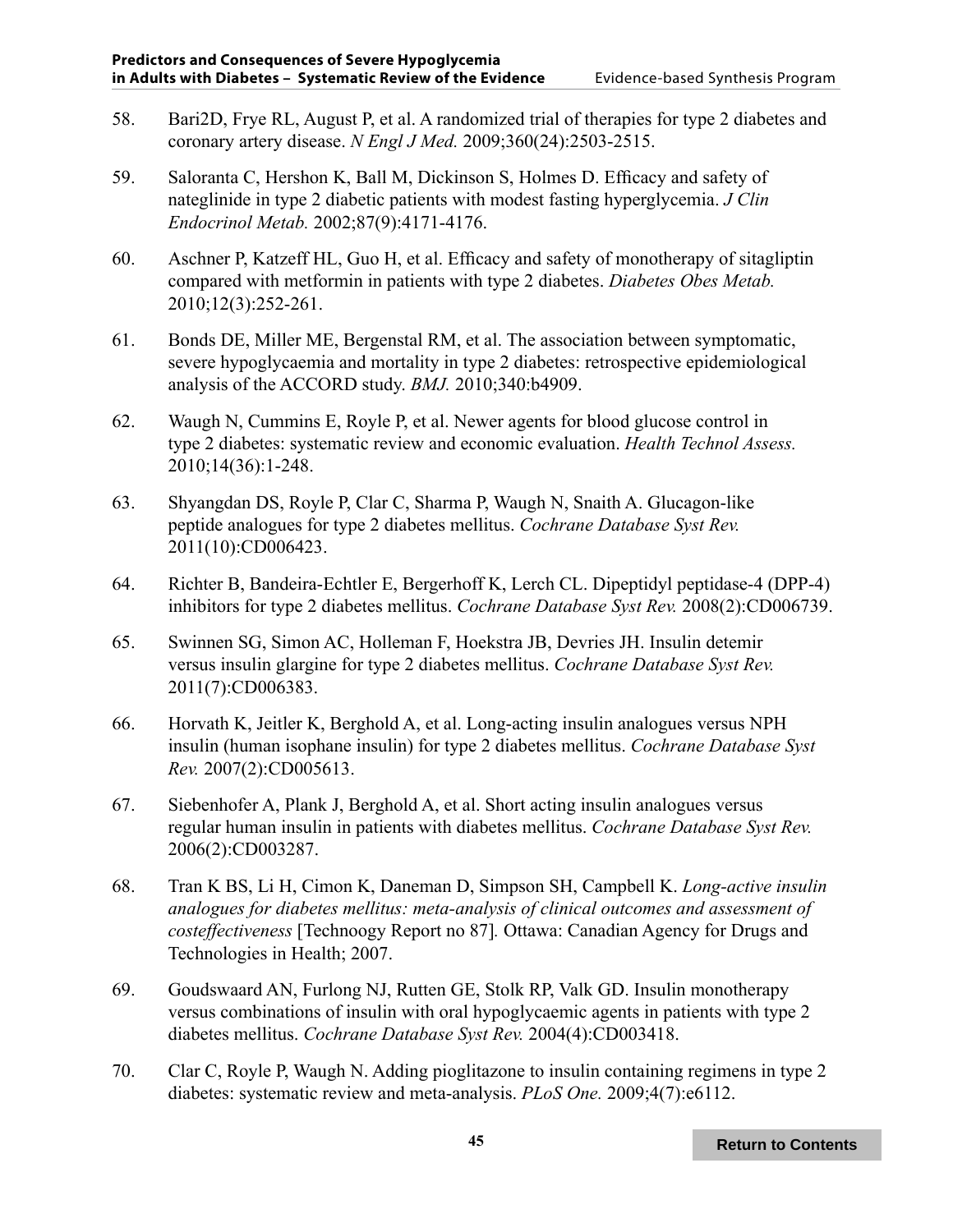- 71. Black C, Donnelly P, McIntyre L, Royle PL, Shepherd JP, Thomas S. Meglitinide analogues for type 2 diabetes mellitus. *Cochrane Database Syst Rev.* 2007(2):CD004654.
- 72. Donnelly LA, Morris AD, Frier BM, et al. Frequency and predictors of hypoglycaemia in Type 1 and insulin-treated Type 2 diabetes: a population-based study. *Diabetic Med.* 2005;22(6):749-755.
- 73. Chan S-P, Ji L-N, Nitiyanant W, Baik SH, Sheu WHH. Hypoglycemic symptoms in patients with type 2 diabetes in Asia-Pacific-Real-life effectiveness and care patterns of diabetes management: the RECAP-DM study. *Diabetes Res Clin Pr.* 2010;89(2):e30-32.
- 74. Neil BJ, Baines A, Clothier B, Nelson DB, Bloomfield HE. Self-Monitoring of Blood Glucose in Diabetic Patients Not Taking Insulin: Does It Affect Hypoglycemia? *Federal Practitioner.* 2007 2007:27-33.
- 75. Moen MF, Zhan M, Hsu VD, et al. Frequency of Hypoglycemia and Its Significance in Chronic Kidney Disease. *Clin J Am Soc Nephrol.* 2009;4:1121-1127.
- 76. Henderson JN, Allen KV, Deary IJ, Frier BM. Hypoglycaemia in insulin-treated Type 2 diabetes: frequency, symptoms and impaired awareness. *Diabetic Med.* 2003;20(12):1016-1021.
- 77. Honkasalo M, Elonheimo O, Sane T. Many diabetic patients with recurrent severe hypoglycemias hold a valid driving license. A community-based study in insulin-treated patients with diabetes. *Traffic Injury Prevention.* 2010;11(3):258-262.
- 78. Sarkar U, Karter AJ, Liu JY, Moffet HH, Adler NE, Schillinger D. Hypoglycemia is more common among type 2 diabetes patients with limited health literacy: the Diabetes Study of Northern California (DISTANCE). *J Gen Inern Med.* 2010;25(9):962-968.
- 79. Lecomte P, Romon I, Fosse S, Simon D, Fagot-Campagna A. Self-monitoring of blood glucose in people with type 1 and type 2 diabetes living in France: the Entred study 2001. *Diabetes Metab.* 2008;34(3):219-226.
- 80. Jennings AM, Wilson RM, Ward JD. Symptomatic hypoglycemia in NIDDM patients treated with oral hypoglycemic agents. *Diabetes Care.* 1989;12(3):203-208.
- 81. Marrett E, Stargardt T, Mavros P, Alexander CM. Patient-reported outcomes in a survey of patients treated with oral antihyperglycaemic medications: associations with hypoglycaemia and weight gain. *Diabetes Obes Metab.* 2009;11(12):1138-1144.
- 82. Pettersson B, Rosenqvist U, Deleskog A, Journath G, Wandell P. Self-reported experience of hypoglycemia among adults with type 2 diabetes mellitus (Exhype). *Diabetes Res Clin Pr.* 2011;92(1):19-25.
- 83. Stargardt T, Gonder-Frederick L, Krobot KJ, Alexander CM. Fear of hypoglycaemia: defining a minimum clinically important difference in patients with type 2 diabetes. *Health Qual Life Out.* 2009;7:91.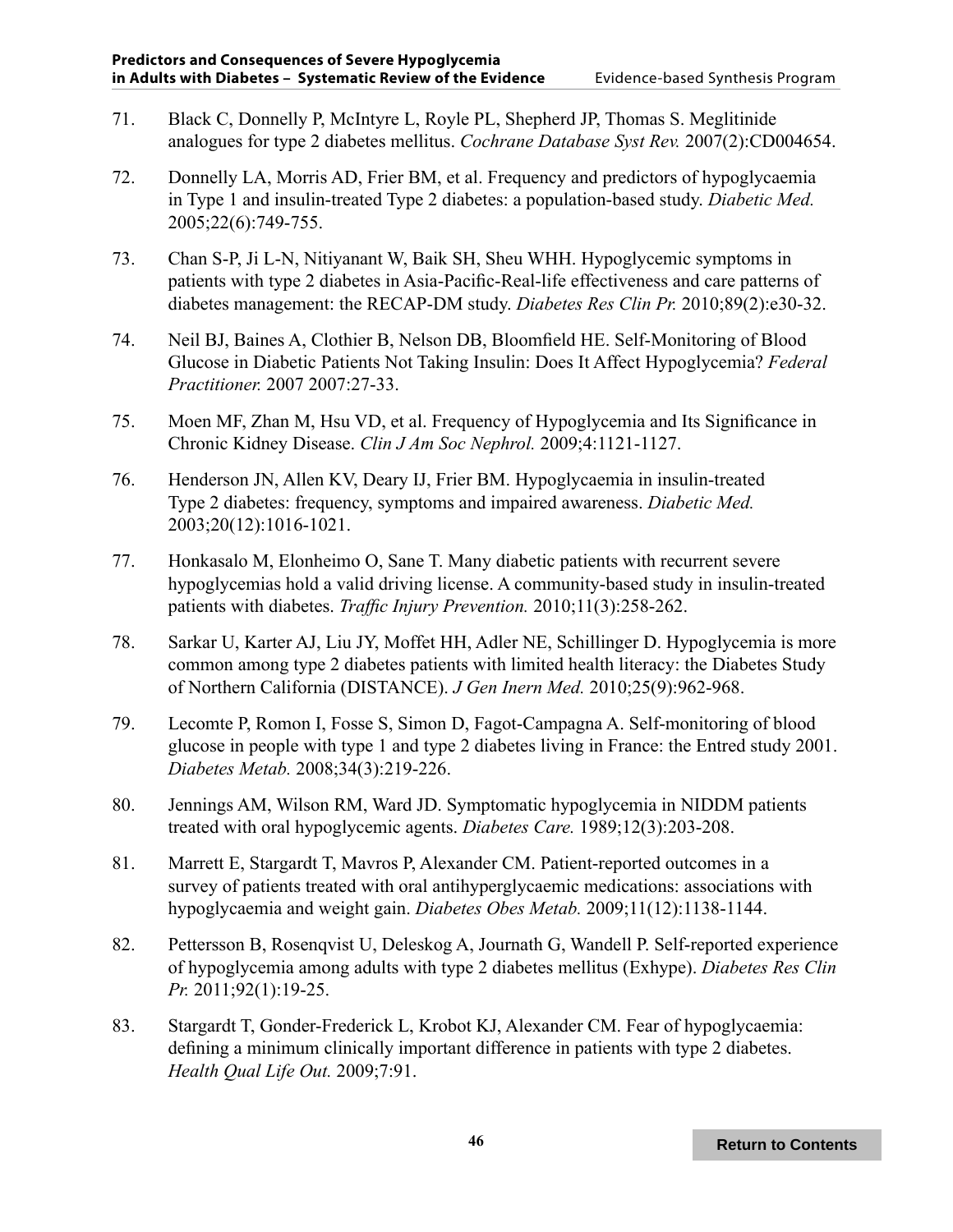- 84. Akram K, Pedersen-Bjergaard U, Carstensen B, Borch-Johnsen K, Thorsteinsson B. Frequency and risk factors of severe hypoglycaemia in insulin-treated Type 2 diabetes: a cross-sectional survey. *Diabetic Med.* 2006;23(7):750-756.
- 85. Alvarez Guisasola F, et al. Hypoglycaemic symptoms, treatment satisfaction, adherence and their associations with glycaemic goal in patients with type 2 diabetes mellitus: findings from the Real-Life Effectiveness and Care Patterns of Diabetes Management (RECAP-DM) Study. *Diabetes Obes Metab.* 2008;10 Suppl 1:25-32.
- 86. Williams SA, Pollack MF, Dibonaventura M. Effects of hypoglycemia on health-related quality of life, treatment satisfaction and healthcare resource utilization in patients with type 2 diabetes mellitus. *Diabetes Res Clin Pr.* 2011;91(3):363-370.
- 87. Marrett E, Radican L, Davies MJ, Zhang Q. Assessment of severity and frequency of self-reported hypoglycemia on quality of life in patients with type 2 diabetes treated with oral antihyperglycemic agents: A survey study. *BMC Research Notes.* 2011;4(251).
- 88. Lee LJ, Yu AP, Johnson SJ, et al. Direct costs associated with initiating NPH insulin versus glargine in patients with type 2 diabetes: a retrospective database analysis. *Diabetes Res Clin Pr.* 2010;87(1):108-116.
- 89. Miller ME, Bonds DE, Gerstein HC, et al. The effects of baseline characteristics, glycaemia treatment approach, and glycated haemoglobin concentration on the risk of severe hypoglycaemia: post hoc epidemiological analysis of the ACCORD study. *BMJ.*  2010;340-4.
- 90. Zoungas S, Patel A, Chalmers J, et al. Severe hypoglycemia and risks of vascular events and death. *N Engl J Med.* 2010;363(15):1410-1418.
- 91. Stratton I MS, Holman R, Turner R. Hypertenstion in Diabetes Study IV. Therapeutic requirements to maintain tight blood pressure control. *Diabetologia.* 1996;39:1554-1561.
- 92. Bruce DG, Davis WA, Casey GP, et al. Severe hypoglycaemia and cognitive impairment in older patients with diabetes: the Fremantle Diabetes Study. *Diabetologia.* 2009;52(9):1808-1815.
- 93. Davis WA, Brown SGA, Jacobs IG, et al. Angiotensin-converting enzyme insertion/ deletion polymorphism and severe hypoglycemia complicating type 2 diabetes: the Fremantle Diabetes Study. *J Clin Endocrinol Metab.* 2011;96(4):E696-700.
- 94. Whitmer RA, Karter AJ, Yaffe K, Quesenberry CP, Jr., Selby JV. Hypoglycemic episodes and risk of dementia in older patients with type 2 diabetes mellitus. *JAMA.* 2009;301(15):1565-1572.
- 95. Fadini GP, Rigato M, Tiengo A, Avogaro A. Characteristics and mortality of type 2 diabetic patients hospitalized for severe iatrogenic hypoglycemia. *Diabetes Res Clin Pr.* 2009;84(3):267-272.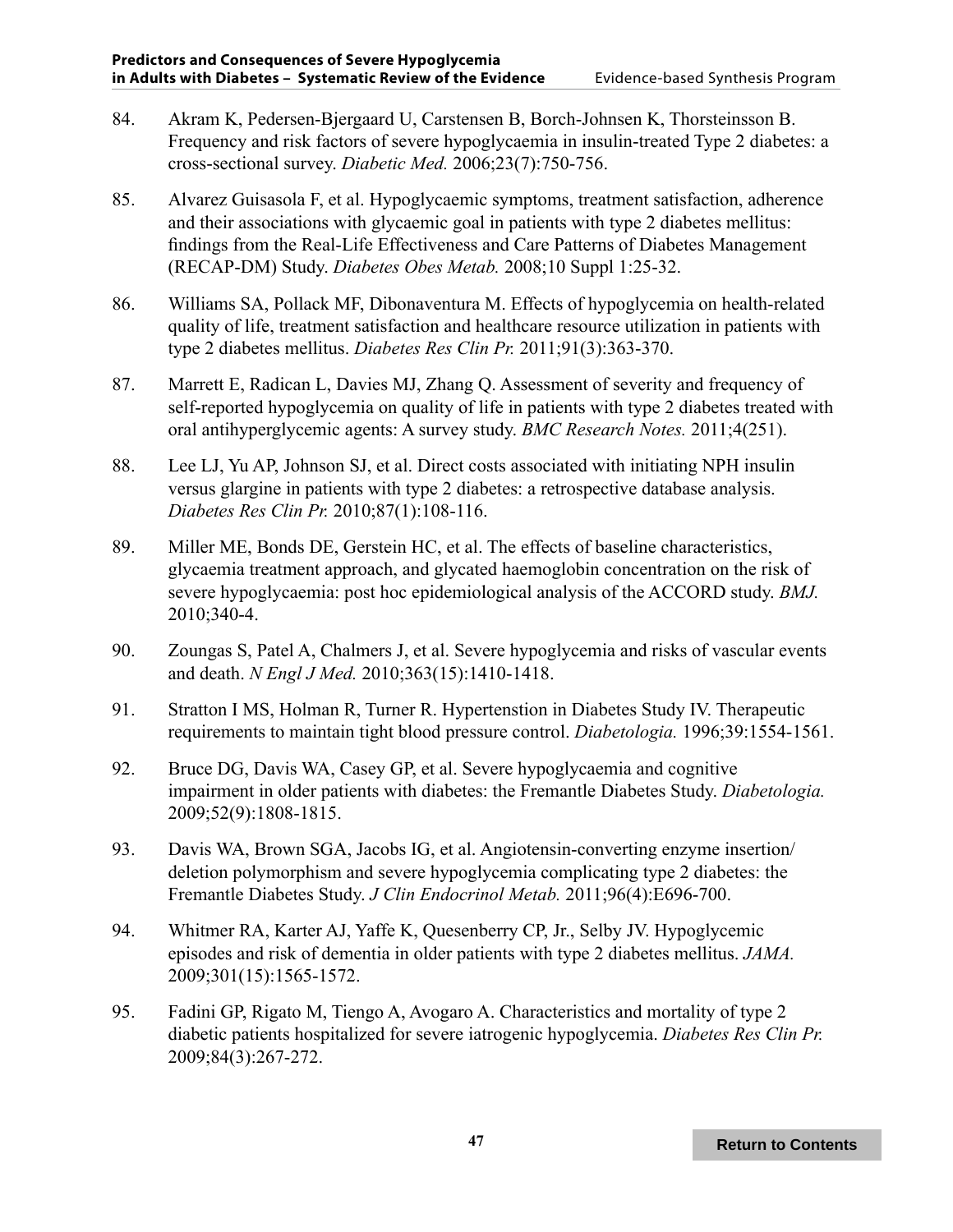- 96. Sugarman JR. Hypoglycemia associated hospitalizations in a population with a high prevalence of non-insulin-dependent diabetes mellitus. *Diabetes Res Clin Pr.* 1991;14(2):139-147.
- 97. Shorr RI, Ray WA, Daugherty JR, Griffin MR. Incidence and Risk Factors for Serious Hypoglycemia in Older Persons Using Insulin or Sulfonylureas. *Arch Intern Med.*  1997;157:1681-1686.
- 98. Stepka M, Rogala H, Czyzyk A. Hypoglycemia: a major problem in the management of diabetes in the elderly. *Aging-Clin Exp Res.* 1993;5(2):117-121.
- 99. Hepburn DA, MacLeod KM, Pell AC, Scougal IJ, Frier BM. Frequency and symptoms of hypoglycaemia experienced by patients with type 2 diabetes treated with insulin. *Diabetic Med.* 1993;10(3):231-237.
- 100. Miller CD, Phillips LS, Ziemer DC, Gallina DL, Cook CB, El-Kebbi IM. Hypoglycemia in patients with type 2 diabetes mellitus. *Arch Int Med.* 2001;161(13):1653-1659.
- 101. Shen JJ, Washington EL. Identification of diabetic complications among minority populations. *Ethnic Dis.* 2008;18(2):136-140.
- 102. Holstein A, Hahn M, Stumvoll M, Kovacs P. The E23K variant of KCNJ11 and the risk for severe sulfonylurea-induced hypoglycemia in patients with type 2 diabetes. *Hormone Metab Res.* 2009;41(5):387-390.
- 103. Holstein A, Hahn M, Patzer O, Seeringer A, Kovacs P, Stingl J. Impact of clinical factors and CYP2C9 variants for the risk of severe sulfonylurea-induced hypoglycemia. *Eur J Clin Pharmacol.* 2011;67(5):471-476.
- 104. Duran-Nah JJ, Rodriguez-Morales A, Smitheram J, Correa-Medina C. Risk factors associated with sympotmatic hyopglycemia in type 2 diabetes mellitus patients. *Revista de Investigacion.* 2008;60(6):451-458.
- 105. Asplund K, Wiholm BE, Lundman B. Severe hypoglycaemia during treatment with glipizide. *Diabetic Med.* 1991;8(8):726-731.
- 106. Sato H, Lattermann R, Carvalho G, et al. Perioperative glucose and insulin administration while maintaining normoglycemia (GIN therapy) in patients undergoing major liver resection. *Anes Analg.* 2010;110(6):1711-1718.
- 107. Holstein A, Plaschke A, Hammer C, Egberts EH. Characteristics and time course of severe glimepiride- versus glibenclamide-induced hypoglycaemia. *Eur J Clin Pharmacol.*  2003;59(2):91-97.
- 108. Sotiropoulos A, Skliros EA, Tountas C, Apostolou U, Peppas TA, Pappas SI. Risk factors for severe hypoglycaemia in type 2 diabetic patients admitted to hospital in Piraeus, Greece. *Eastern Mediterranean Health Journal.* 2005;11(3):485-489.
- 109. Holstein A, Plaschke A, Egberts EH. Clinical characterisation of severe hypoglycaemia—a prospective population-based study. *Exp Clin Endocr Diab.* 2003;111(6):364-369.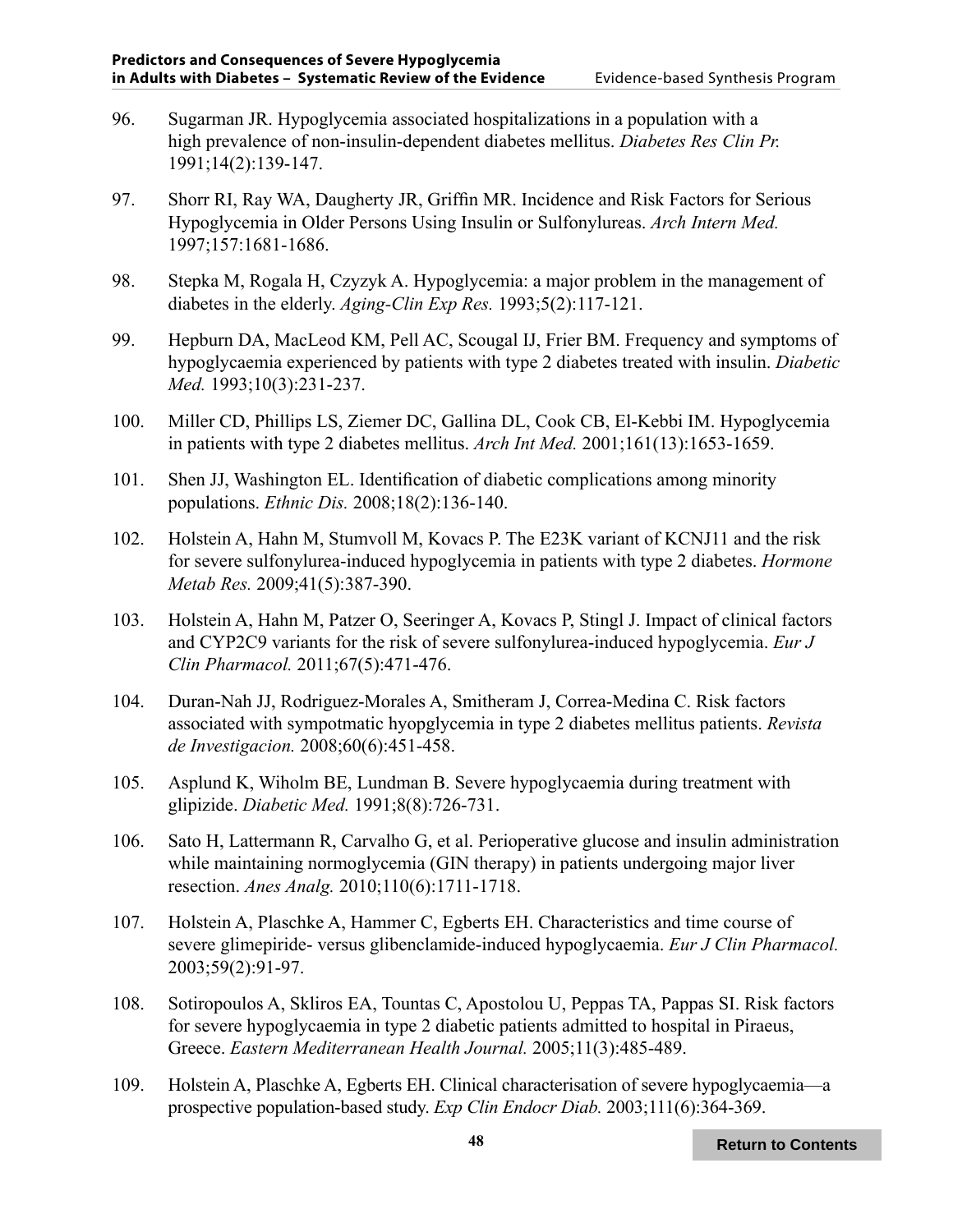- 110. Buse JB, Wolffenbuttel BHR, Herman WH, et al. DURAbility of basal versus lispro mix 75/25 insulin efficacy (DURABLE) trial 24-week results: safety and efficacy of insulin lispro mix 75/25 versus insulin glargine added to oral antihyperglycemic drugs in patients with type 2 diabetes. *Diabetes Care.* 2009;32(6):1007-1013.
- 111. Holman RR, Thorne KI, Farmer AJ, et al. Addition of biphasic, prandial, or basal insulin to oral therapy in type 2 diabetes. *N Engl J Med.* 2007;357(17):1716-1730.
- 112. Raslova K, Bogoev M, Raz I, Leth G, Gall MA, Hancu N. Insulin detemir and insulin aspart: a promising basal-bolus regimen for type 2 diabetes. *Diabetes Res Clin Pr.* 2004;66(2):193-201.
- 113. Williams-Herman D, Johnson J, Teng R, et al. Efficacy and safety of initial combination therapy with sitagliptin and metformin in patients with type 2 diabetes: a 54-week study. *Curr Med Res Opin.* 2009;25(3):569-583.
- 114. Lee WC, Balu S, Cobden D, Joshi AV, Pashos CL. Medication adherence and the associated health-economic impact among patients with type 2 diabetes mellitus converting to insulin pen therapy: an analysis of third-party managed care claims data. *Clin Ther* 2006;28(10):1712-1725; discussion 1710-1711.
- 115. Goh HK, Chew DEK, Miranda IG, Tan L, Lim GH. 24-Hour observational ward management of diabetic patients presenting with hypoglycaemia: a prospective observational study. *Emerg Med J.* 2009;26(10):719-723.
- 116. Gurlek A, Erbas T, Gedik O. Frequency of severe hypoglycaemia in type 1 and type 2 diabetes during conventional insulin therapy. *Exp Clin Endocr Diab.* 1999;107(3):220- 224.
- 117. Panikar V, Chandalia HB, Joshi SR, Fafadia A, Santvana C. Beneficial effects of triple drug combination of pioglitazone with glibenclamide and metformin in type 2 diabetes mellitus patients on insulin therapy. *J Assoc Physician India.* 2003;51:1061-1064.
- 118. Rhoads GG, Orsini LS, Crown W, Wang S, Getahun D, Zhang Q. Contribution of hypoglycemia to medical care expenditures and short-term disability in employees with diabetes. *J Occup Environ Med.* 2005;47(5):447-452.
- 119. Alvarez-Guisasola F, Yin DD, Nocea G, Qiu Y, Mavros P. Association of hypoglycemic symptoms with patients' rating of their health-related quality of life state: a cross sectional study. *Health Qual Life Out.* 2010;8:86.
- 120. Davis RE, Morrissey M, Peters JR, Wittrup-Jensen K, Kennedy-Martin T, Currie CJ. Impact of hypoglycaemia on quality of life and productivity in type 1 and type 2 diabetes. *Curr Med Res Opin.* 2005;21(9):1477-1483.
- 121. Harsch IA, Stocker S, Radespiel T, et al. Traffic hypoglycaemias and accidents in patients with diabetes mellitus treated with different antidiabetic regimens. *J Intern Med.* 2002;252(4):352-360.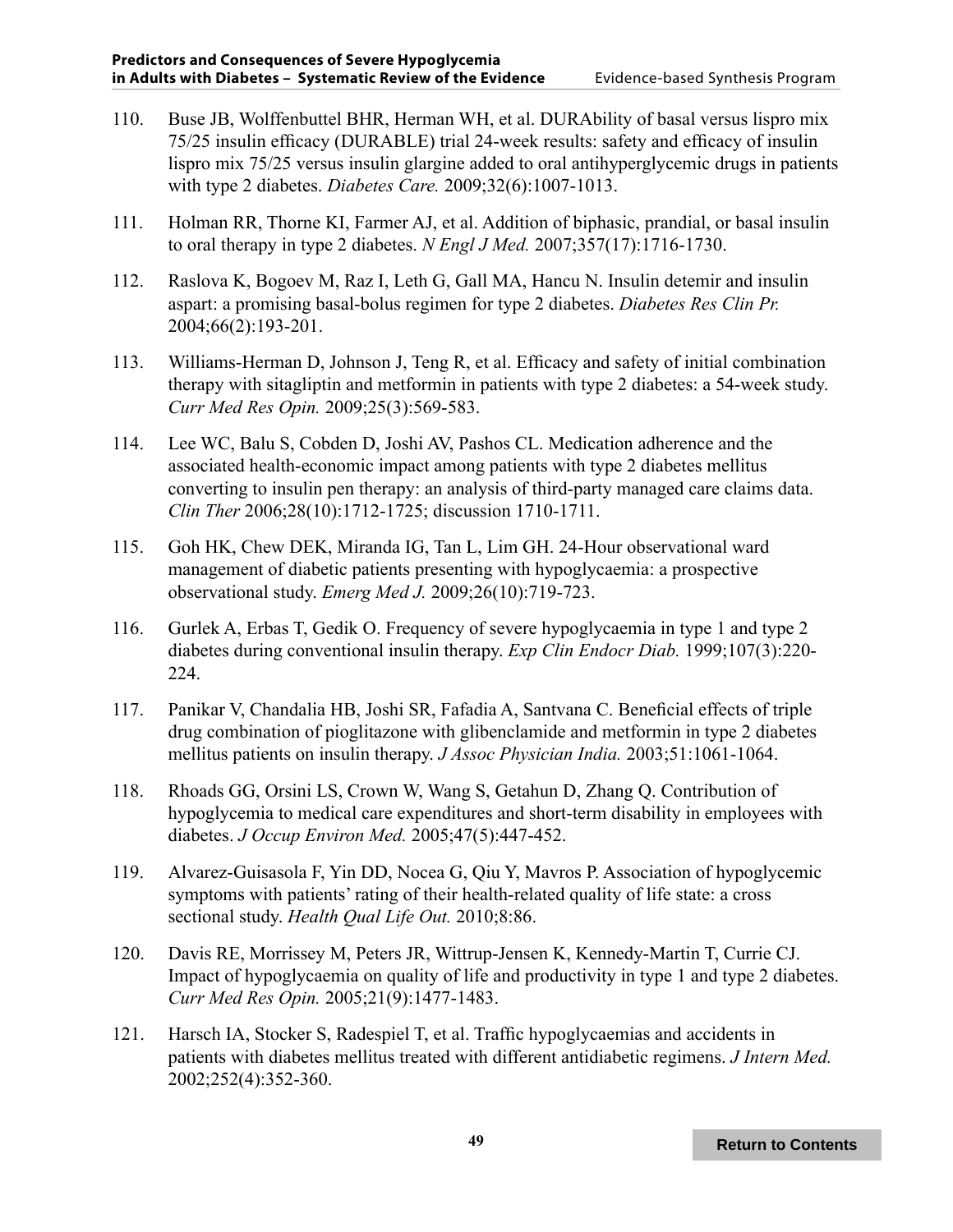- 122. Hermanns N, Kulzer B, Krichbaum M, Kubiak T, Haak T. Affective and anxiety disorders in a German sample of diabetic patients: prevalence, comorbidity and risk factors. *Diabet Med.* 2005;22(3):293-300.
- 123. Labad J, Price JF, Strachan MWJ, et al. Symptoms of depression but not anxiety are associated with central obesity and cardiovascular disease in people with type 2 diabetes: the Edinburgh Type 2 Diabetes Study. *Diabetologia.* 2010;53(3):467-471.
- 124. Leiter L YJ-F, Chiason J-L, Harris S, Kleinstiver P, Saauriol L. Assessment of the impact of fear of hypoglycemic episodes on glycemic and hypoglycemia management. *Can J Diabetes.* 2005;29(3):1-7.
- 125. Lundkvist J, Berne C, Bolinder B, Jonsson L. The economic and quality of life impact of hypoglycemia. *Eur J of Health Econ.* 2005;6(3):197-202.
- 126. Vexiau P, Mavros P, Krishnarajah G, Lyu R, Yin D. Hypoglycaemia in patients with type 2 diabetes treated with a combination of metformin and sulphonylurea therapy in France. *Diabetes Obes Metab.* 2008;10 Suppl 1:16-24.
- 127. Ben-Ami H, Nagachandran P, Mendelson A, Edoute Y. Drug-induced hypoglycemic coma in 102 diabetic patients. *Arch Intern Med.* 1999;159(3):281-284.
- 128. Greco D, Pisciotta M, Gambina F, Maggio F. Severe hypoglycaemia leading to hospital admission in type 2 diabetic patients aged 80 years or older. *Exp Clin Endocr Diab.* 2010;118(4):215-219.
- 129. Redelmeier DA, Kenshole AB, Ray JG. Motor vehicle crashes in diabetic patients with tight glycemic control: a population-based case control analysis. *PLoS Med* 2009;6(12):e1000192.
- 130. Stork ADM, van Haeften TW, Veneman TF. The decision not to drive during hypoglycemia in patients with type 1 and type 2 diabetes according to hypoglycemia awareness. *Diabetes Care.* 2007;30(11):2822-2826.
- 131. Zargar AH, Wani AI, Masoodi SR, et al. Causes of mortality in diabetes mellitus: data from a tertiary teaching hospital in India. *Postgrad Med.* 2009;85(1003):227-232.
- 132. Dailey G, Strange P, Riddle M. Reconsideration of severe hypoglycemic events in the treat-to-target trial. *Diabetes Tech Ther.* 2009;11(8):477-479.
- 133. Cobden D, Lee WC, Balu S, Joshi AV, Pashos CL. Health outcomes and economic impact of therapy conversion to a biphasic insulin analog pen among privately insured patients with type 2 diabetes mellitus. *Pharmacotherapy.* 2007;27(7):948-962.
- 134. Daly P KL, Lorber D. *FMCSA Expert Panel Commentary and Recommendations: Diabetes and CMV Drive Safety* 2006.
- 135. Hemmelgarn B, Levesque LE, Suissa S. Anti-Diabetic Drug Use and the Risk of Motor Vehicle Crash in the Elderly. *Can J Clin Pharmacol.* 2006;13(1):e112-e120.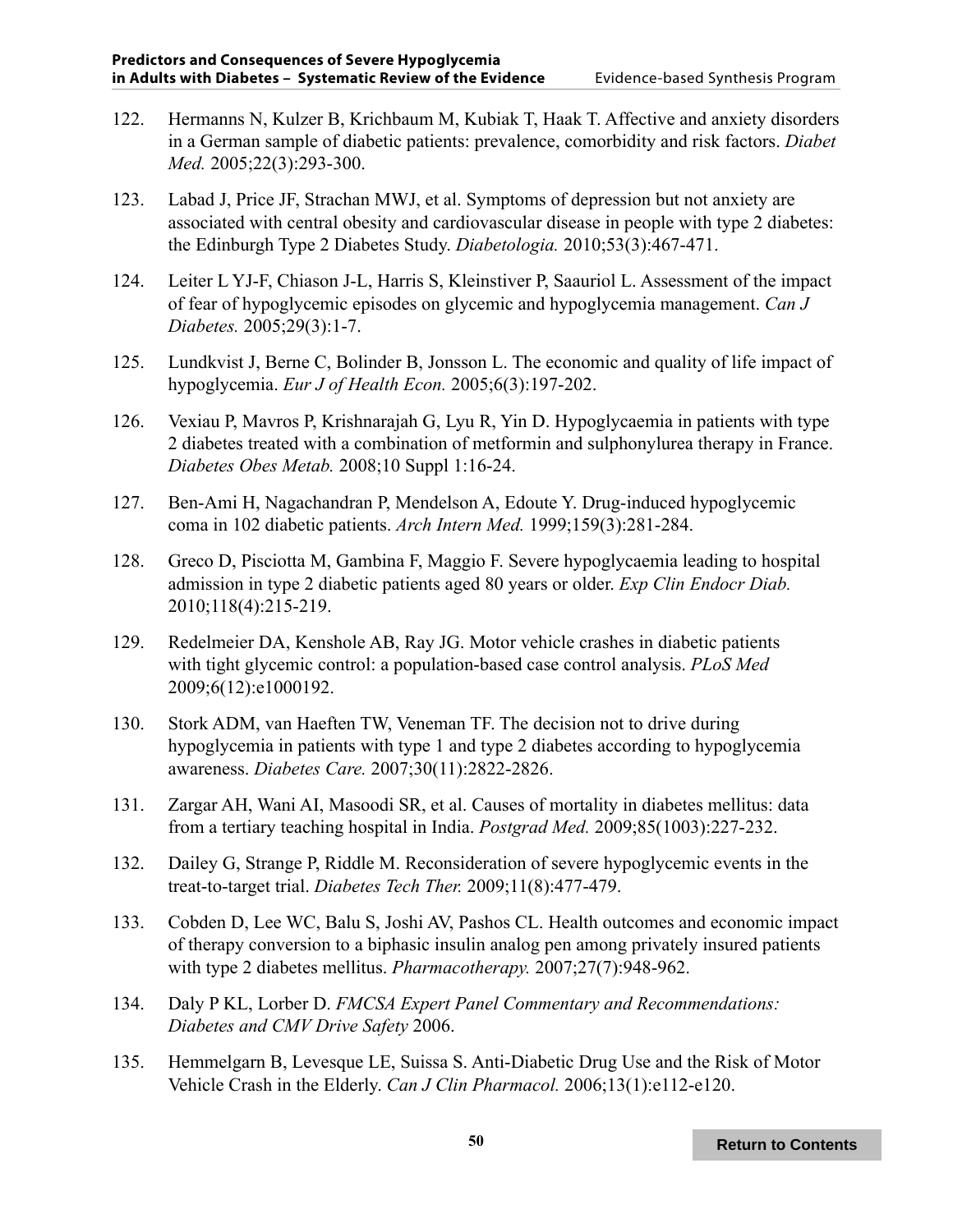- 136. Aschner P, Kipnes MS, Lunceford JK, et al. Effect of the dipeptidyl peptidase-4 inhibitor sitagliptin as monotherapy on glycemic control in patients with type 2 diabetes. *Diabetes Care.* 2006;29(12):2632-2637.
- 137. Bennett WL, Maruthur NM, Singh S, et al. Comparative effectiveness and safety of medications for type 2 diabetes: an update including new drugs and 2-drug combinations. *Ann Intern Med.* 3 2011;154(9):602-613.
- 138. Qayyum R, Bolen S, Maruthur N, et al. Systematic review: comparative effectiveness and safety of premixed insulin analogues in type 2 diabetes. *Ann Intern Med.* 2008;149(8):549-559.
- 139. Feil DG, Rajan M, Soroka O, Tseng CL, Miller DR, Pogach LM. Risk of hypoglycemia in older veterans with dementia and cognitive impairment: implications for practice and policy. *J Am Geriatr Soc.* 2011;59(12):2263-2272.
- 140. Unger J, Parkin C. Hypoglycemia in insulin-treated diabetes: a case for increased vigilance. *Postgrad Med.* 2011;123(4):81-91.
- 141. Amiel SA, Dixon T, Mann R, Jameson K. Hypoglycaemia in Type 2 diabetes. *Diabet Med.* 2008;25(3):245-254.
- 142. Graveling AJ, Frier BM. Hypoglycaemia: an overview. *Prim Care Diabetes.* 2009;3(3):131-139.
- 143. Cryer PE. Diverse causes of hypoglycemia-associated autonomic failure in diabetes. *N Engl J Med.* 2004;350(22):2272-2279.
- 144. Banarer S, Cryer PE. Hypoglycemia in type 2 diabetes. *Med Clin North Am.*  2004;88(4):1107-1116.
- 145. Biesenbach G, Raml A, Schmekal B, Eichbauer-Sturm G. Decreased insulin requirement in relation to GFR in nephropathic Type 1 and insulin-treated Type 2 diabetic patients. *Diabet Med.* 2003;20(8):642-645.
- 146. Snyder RW, Berns JS. Use of insulin and oral hypoglycemic medications in patients with diabetes mellitus and advanced kidney disease. *Semin Dial.* 2004;17(5):365-370.
- 147. Weir MA, Gomes T, Mamdani M, et al. Impaired renal function modifies the risk of severe hypoglycaemia among users of insulin but not glyburide: a population-based nested case-control study. *Nephol Dial Transpl.* 2011;26(6):1888-1894.
- 148. Punthakee Z, Miller ME, Launer LJ, et al. Poor cognitive function and risk of severe hypoglycemia in type 2 diabetes: Post hoc epidemiologic analysis of the ACCORD trial. *Diabetes Care.* 2012;35(4):787-793.
- 149. Holt P. Taking hypoglycaemia seriously: diabetes, dementia and heart disease. *Br J Community Nurs.* 2011;16(5):246-249.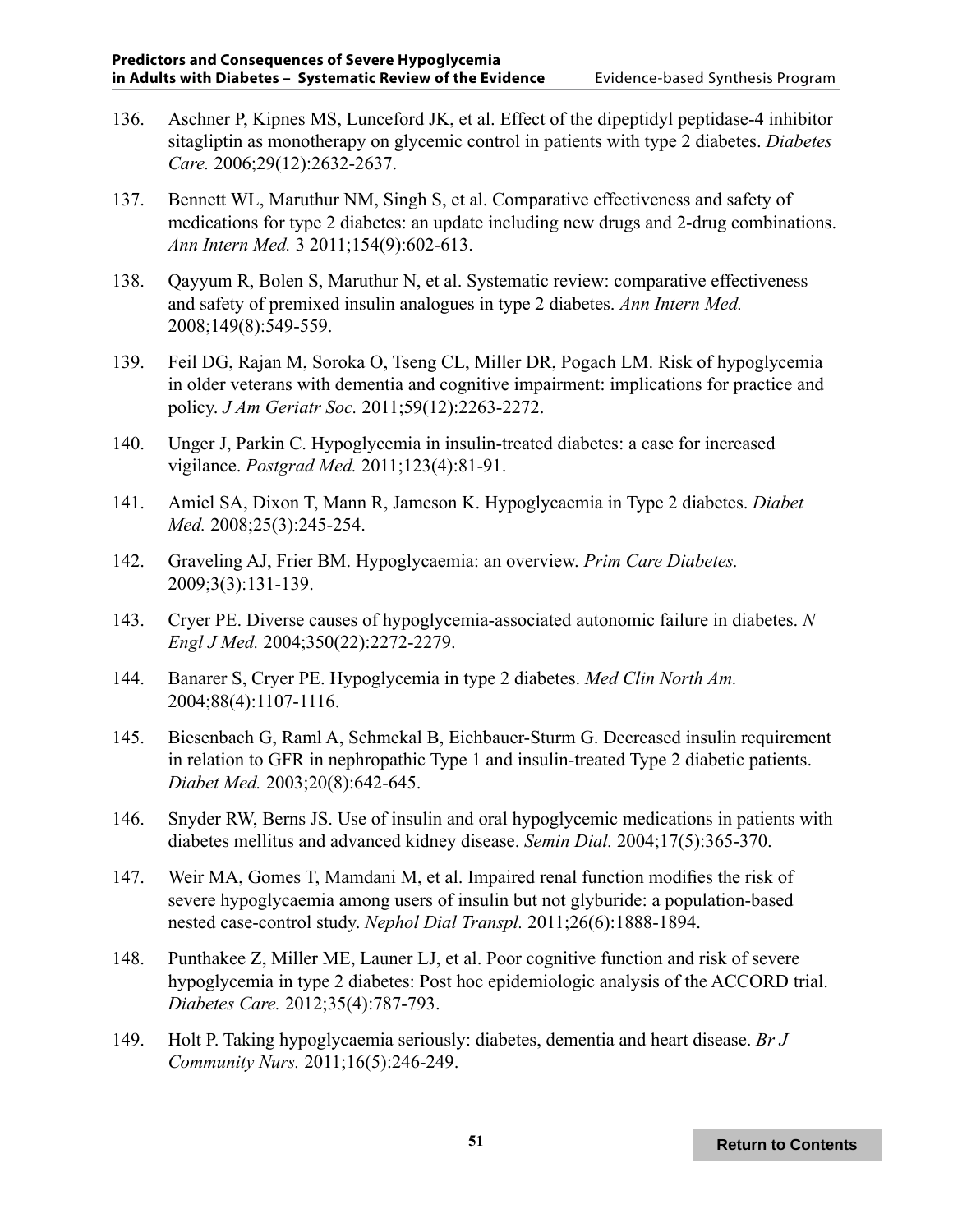- 150. Croxson. Hypoglycaemia, cognition and the older person with diabetes. *Prat Diab Int.*  2010;27(6):219-220.
- 151. Akram K, Pedersen-Bjergaard U, Borch-Johnsen K, Thorsteinsson B. Frequency and risk factors of severe hypoglycemia in insulin-treated type 2 diabetes: a literature survey. *J Diabetes Complicat.* 2006;20(6):402-408.
- 152. Bulsara MK, Holman CD, Davis EA, Jones TW. Evaluating risk factors associated with severe hypoglycaemia in epidemiology studies-what method should we use? *Diabet Med.* 2004;21(8):914-919.
- 153. Wright RJ, Frier BM. Vascular disease and diabetes: is hypoglycaemia an aggravating factor? *Diabetes Metab Res Rev.* 2008;24(5):353-363.
- 154. Desouza CV, Bolli GB, Fonseca V. Hypoglycemia, diabetes, and cardiovascular events. *Diabetes Care.* 2010;33(6):1389-1394.
- 155. Yakubovich N, Gerstein HC. Serious cardiovascular outcomes in diabetes: the role of hypoglycemia. *Circulation.* 2011;123(3):342-348.
- 156. Johnston SS, Conner C, Aagren M, Smith DM, Bouchard J, Brett J. Evidence linking hypoglycemic events to an increased risk of acute cardiovascular events in patients with type 2 diabetes. *Diabetes Care.* 2011;34(5):1164-1170.
- 157. Moore TJ, Cohen MR, Furberg CD. Serious adverse drug events reported to the Food and Drug Administration, 1998-2005. *Arch Intern Med.* 2007;167(16):1752-1759.
- 158. Kosiborod M, Inzucchi SE, Goyal A, et al. Relationship between spontaneous and iatrogenic hypoglycemia and mortality in patients hospitalized with acute myocardial infarction. *JAMA.* 2009;301(15):1556-1564.
- 159. Warren RE, Frier BM. Hypoglycaemia and cognitive function. *Diabetes Obes Metab.* 2005;7(5):493-503.
- 160. Reijmer YD, van den Berg E, Ruis C, Kappelle LJ, Biessels GJ. Cognitive dysfunction in patients with type 2 diabetes. *Diabetes Metab Res Rev.* 2010;26(7):507-519.
- 161. MacLeod KM. Diabetes and driving: towards equitable, evidence-based decision-making. *Diabet Med.* 1999;16(4):282-290.
- 162. Jacobson AM, Musen G, Ryan CM, et al. Long-term effect of diabetes and its treatment on cognitive function. *N Engl J Med.* 2007;356(18):1842-1852.
- 163. Launer LJ, Miller ME, Williamson JD, et al. Effects of intensive glucose lowering on brain structure and function in people with type 2 diabetes (ACCORD MIND): a randomised open-label substudy. *Lancet Neurol.* 2011;10(11):969-977.
- 164. Aung PP, Strachan MW, Frier BM, Butcher I, Deary IJ, Price JF. Severe hypoglycaemia and late-life cognitive ability in older people with Type 2 diabetes: the Edinburgh Type 2 Diabetes Study. *Diabet Med.* 2012;29(3):328-336.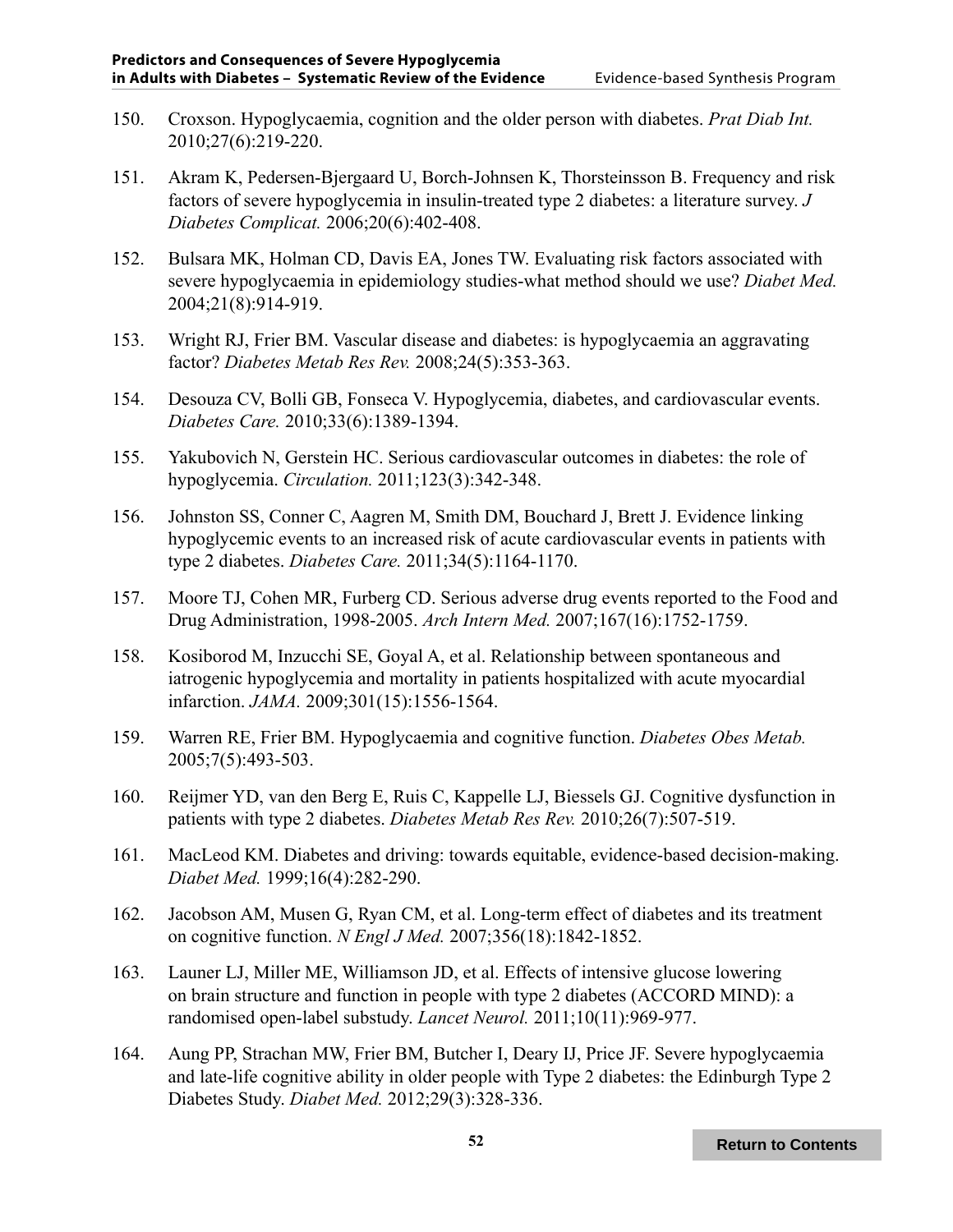- 165. Strachan MW, Reynolds RM, Frier BM, Mitchell RJ, Price JF. The relationship between type 2 diabetes and dementia. *Br Med Bull.* 2008;88(1):131-146.
- 166. Fitzpatrick D, Duncan EA. Improving post-hypoglycaemic patient safety in the prehospital environment: a systematic review. *Emerg Med J.* 2009;26(7):472-478.
- 167. Budnitz DS, Shehad N, Kegler SR, Richards CL. Medication use leading to emergency department visits for adverse drug events in older adults. *Ann Intern Med.*  2007;147(11):755-765.
- 168. Budnitz DS, Lovegrove MC, Shehab N, Richards CL. Emergency hospitalizations for adverse drug events in older Americans. *N Engl J Med.* 2011;365(21):2002-2012.
- 169. Barendse S, Singh H, Frier BM, Speight J. The impact of hypoglycaemia on quality of life and related patient-reported outcomes in Type 2 diabetes: a narrative review. *Diabet Med.* 2012;29(3):293-302.
- 170. Biessels GJ. Intensive glucose lowering and cognition in type 2 diabetes. *Lancet Neurol.* 2011;10(11):949-950.
- 171. Barnett AH, Krentz AJ, Strojek K, et al. The efficacy of self-monitoring of blood glucose in the management of patients with type 2 diabetes treated with a gliclazide modified release-based regimen. A multicentre, randomized, parallel-group, 6-month evaluation (DINAMIC 1 study). *Diabetes Obes Metab.* 2008;10(12):1239-1247.
- 172. Bolli G, Dotta F, Rochotte E, Cohen SE. Efficacy and tolerability of vildagliptin vs. pioglitazone when added to metformin: a 24-week, randomized, double-blind study. *Diabetes Obes Metab.* 2008;10(1):82-90.
- 173. Bolli G, Dotta F, Colin L, Minic B, Goodman M. Comparison of vildagliptin and pioglitazone in patients with type 2 diabetes inadequately controlled with metformin. *Diabetes Obes Metab.* 2009;11(6):589-595.
- 174. Dormandy JA, Charbonnel B, Eckland DJA, et al. Secondary prevention of macrovascular events in patients with type 2 diabetes in the PROactive Study (PROspective pioglitAzone Clinical Trial In macroVascular Events): a randomised controlled trial. *Lancet.* 2005;366(9493):1279-1289.
- 175. Marre M, Shaw J, Br, et al. Liraglutide, a once-daily human GLP-1 analogue, added to a sulphonylurea over 26 weeks produces greater improvements in glycaemic and weight control compared with adding rosiglitazone or placebo in subjects with Type 2 diabetes (LEAD-1 SU). *Diabetic Med.* 2009;26(3):268-278.
- 176. Meneghini LF, Rosenberg KH, Koenen C, Merilainen MJ. Insulin detemir improves glycaemic control with less hypoglycaemia and no weight gain in patients with type 2 diabetes who were insulin naive or treated with NPH or insulin glargine: clinical practice experience from a German subgroup of the PREDICTIVE study. *Diabetes Obes Metab.* 2007;9(3):418-427.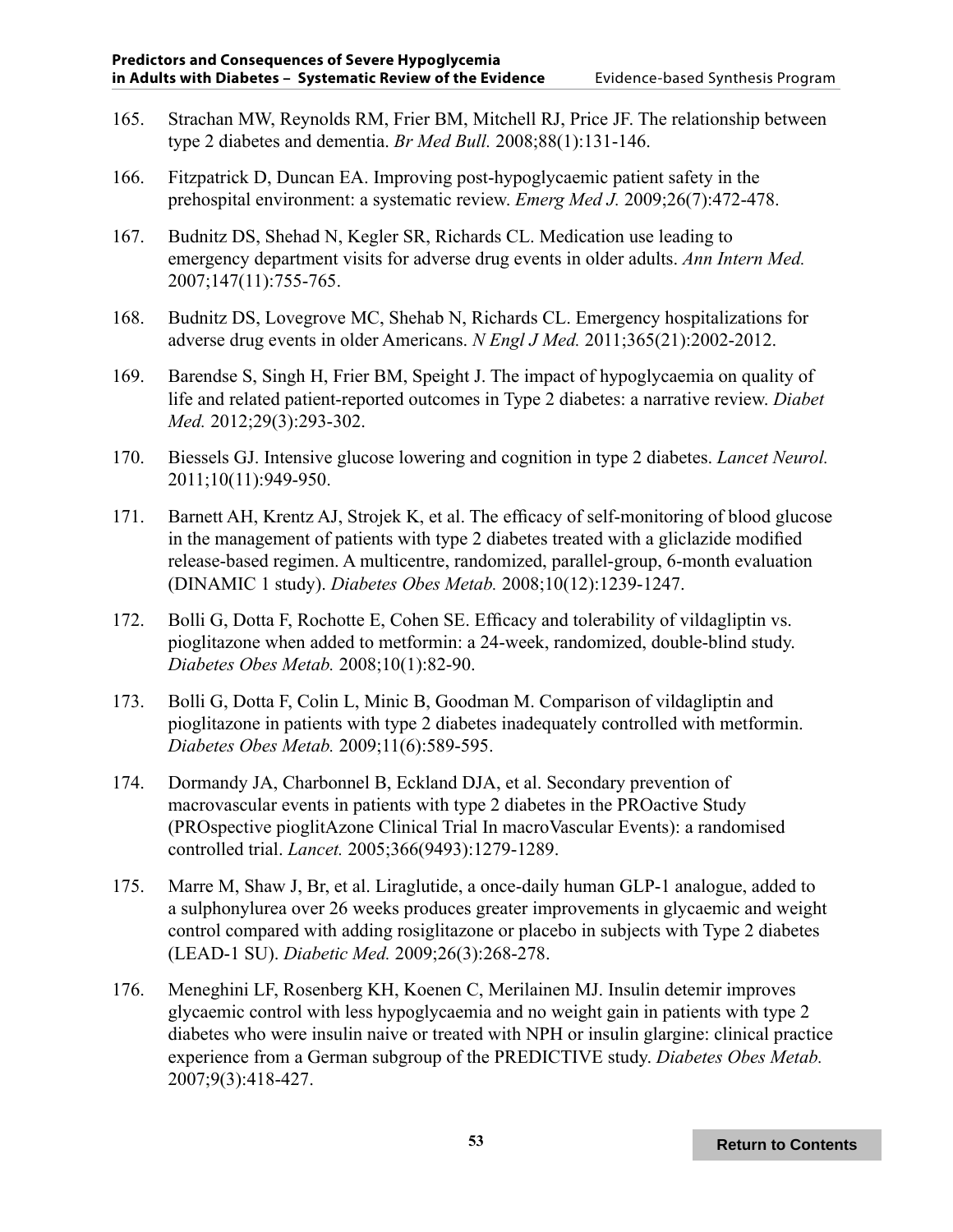- 177. Nauck MA, Meininger G, Sheng D, Terranella L, Stein PP, Sitagliptin Study G. Efficacy and safety of the dipeptidyl peptidase-4 inhibitor, sitagliptin, compared with the sulfonylurea, glipizide, in patients with type 2 diabetes inadequately controlled on metformin alone: a randomized, double-blind, non-inferiority trial. *Diabetes Obes Metab.* 2007;9(2):194-205.
- 178. Olansky L, Reasner C, Seck TL, et al. A treatment strategy implementing combination therapy with sitagliptin and metformin results in superior glycaemic control versus metformin monotherapy due to a low rate of addition of antihyperglycaemic agents. *Diabetes Obes Metab.* 2011;13(9):841-849.
- 179. Pratley RE, Nauck M, Bailey T, et al. Liraglutide versus sitagliptin for patients with type 2 diabetes who did not have adequate glycaemic control with metformin: a 26-week, randomised, parallel-group, open-label trial. *Lancet.* 2010;375(9724):1447-1456.
- 180. Standl E, Maxeiner S, Raptis S, Group HOES. Once-daily insulin glargine administration in the morning compared to bedtime in combination with morning glimepiride in patients with type 2 diabetes: an assessment of treatment flexibility. *Hormone Metab Res.* 2006;38(3):172-177.
- 181. Goldstein BJ, Feinglos MN, Lunceford JK, Johnson J, Williams-Herman DE, Sitagliptin 036 Study G. Effect of initial combination therapy with sitagliptin, a dipeptidyl peptidase-4 inhibitor, and metformin on glycemic control in patients with type 2 diabetes. *Diabetes Care.* 2007;30(8):1979-1987.
- 182. Zinman B, Gerich J, Buse JB, et al. Efficacy and safety of the human glucagon-like peptide-1 analog liraglutide in combination with metformin and thiazolidinedione in patients with type 2 diabetes (LEAD-4 Met+TZD). *Diabetes Care.* 2009;32(7):1224- 1230.
- 183. Quilliam BJ, Simeone JC, Ozbay AB, Kogut SJ. The incidence and costs of hypoglycemia in type 2 diabetes. *Am J Manag Care.* 2011;17(10):673-680.
- 184. Charbonnel B, DeFronzo R, Davidson J, et al. Pioglitazone use in combination with insulin in the prospective pioglitazone clinical trial in macrovascular events study (PROactive19). *J Clin Endocrinol Metab.* 2010;95(5):2163-2171.
- 185. Drouin P. Diamicron MR once daily is effective and well tolerated in type 2 diabetes: a double-blind, randomized, multinational study. *J Diabetes Complicat.* 2000;14(4):185- 191.
- 186. Abraira C, Duckworth W, McCarren M, et al. Design of the cooperative study on glycemic control and complication in diabetes mellitus type 2 Veterans Affairs Diabetes Trial. *J Diabetes Complicat.* 2003;17:314-322.
- 187. Garber A, Henry R, Ratner R, et al. Liraglutide versus glimepiride monotherapy for type 2 diabetes (LEAD-3 Mono): a randomised, 52-week, phase III, double-blind, paralleltreatment trial. *Lancet.* 2009;373(9662):473-481.